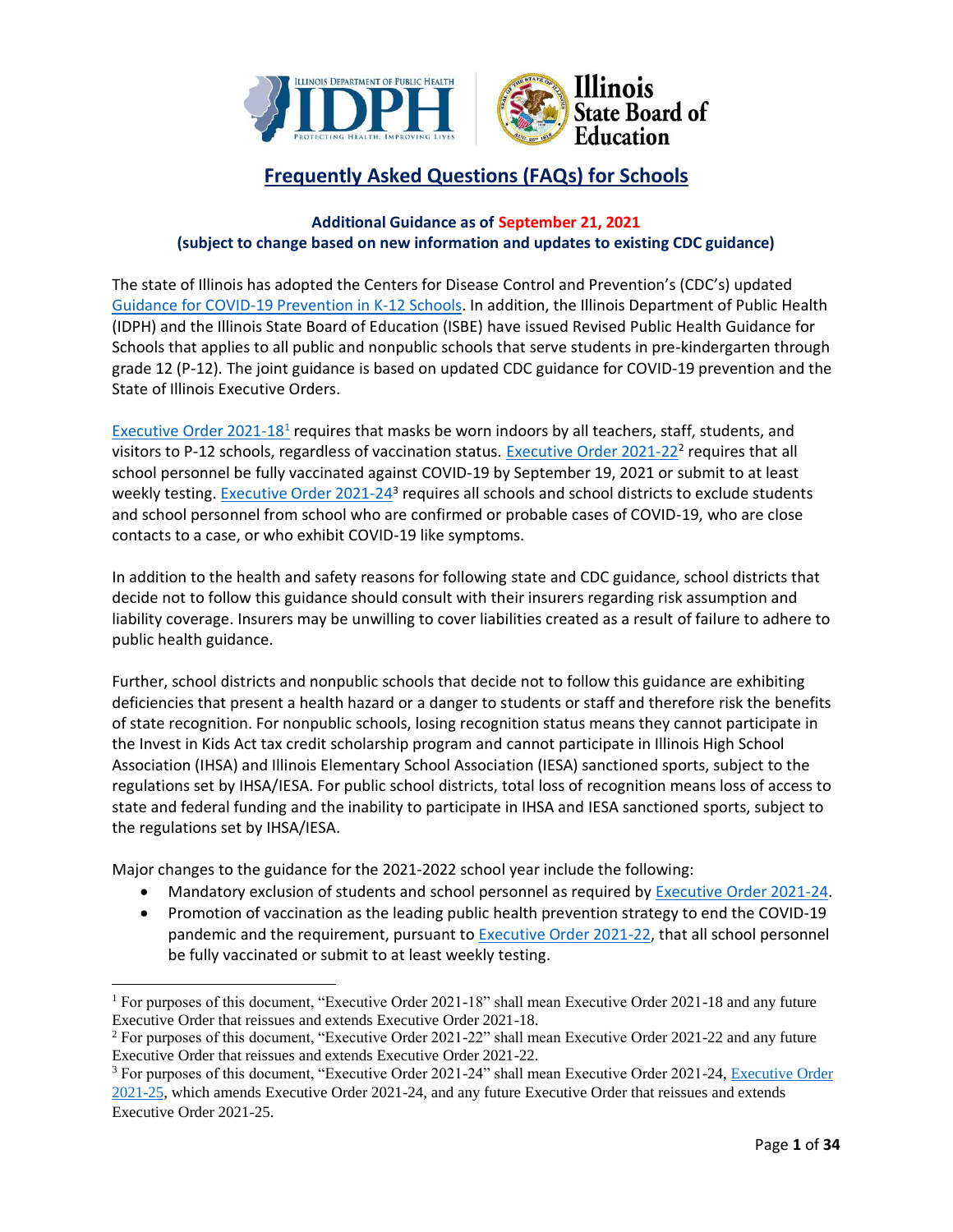- Additional emphasis on the importance of offering in-person learning, regardless of whether all prevention strategies can be implemented in a school.
- Revised definition of close contacts to guide quarantine or exclusion procedure.
- Introduction of a Test to Stay alternative to quarantine or exclusion.
- Alignment with [Executive Order 2021-18](https://www.illinois.gov/government/executive-orders/executive-order.executive-order-number-18.2021.html) on required universal indoor masking in P-12 schools for all teachers, staff, students, and visitors, regardless of vaccination status.

# **Contents**

| 1.  | What is the importance of vaccinations in supporting fully in-person instruction? (9/21/2021) 6                                                                                                                                                                                               |
|-----|-----------------------------------------------------------------------------------------------------------------------------------------------------------------------------------------------------------------------------------------------------------------------------------------------|
| 2.  | Is there a state mandate that school personnel receive the COVID-19 vaccine? (9/21/2021) 7                                                                                                                                                                                                    |
| 3.  | By when must school personnel obtain the COVID-19 vaccine or submit to at least weekly                                                                                                                                                                                                        |
| 4.  | To whom does the COVID-19 vaccination or testing requirement apply? (9/21/2021) 8                                                                                                                                                                                                             |
| 5.  | Is there a state mandate that students obtain the COVID-19 vaccine? (9/21/2021)  8                                                                                                                                                                                                            |
| 6.  | Are schools required to collect vaccination status of school personnel? (9/21/2021) 8                                                                                                                                                                                                         |
| 7.  | How can a school determine if school personnel are vaccinated? (9/21/2021)                                                                                                                                                                                                                    |
| 8.  |                                                                                                                                                                                                                                                                                               |
| 9.  | Who is responsible for ensuring that school personnel not employed by the school or school                                                                                                                                                                                                    |
| 10. | May school personnel refuse to be fully vaccinated for any reason? (9/21/2021) 10                                                                                                                                                                                                             |
| 11. | May schools institute requirements for vaccination or testing that exceed the requirements<br>set forth in Executive Order 2021-22 and ISBE's Emergency Rules? (9/21/2021)10                                                                                                                  |
|     |                                                                                                                                                                                                                                                                                               |
| 12. |                                                                                                                                                                                                                                                                                               |
| 13. |                                                                                                                                                                                                                                                                                               |
| 14. |                                                                                                                                                                                                                                                                                               |
| 15. |                                                                                                                                                                                                                                                                                               |
| 16. |                                                                                                                                                                                                                                                                                               |
| 17. | What are the recommendations as to when a mask may be removed for students and staff?                                                                                                                                                                                                         |
| 18. | What PPE is required by school nurses who are assessing a student or staff member                                                                                                                                                                                                             |
| 19. | If a nurse or staff member was wearing full PPE as recommended and was in the same room<br>as a student or staff member later determined to be a probable or confirmed COVID-19 case, is that<br>nurse or staff member required to be quarantined by the health department or excluded by the |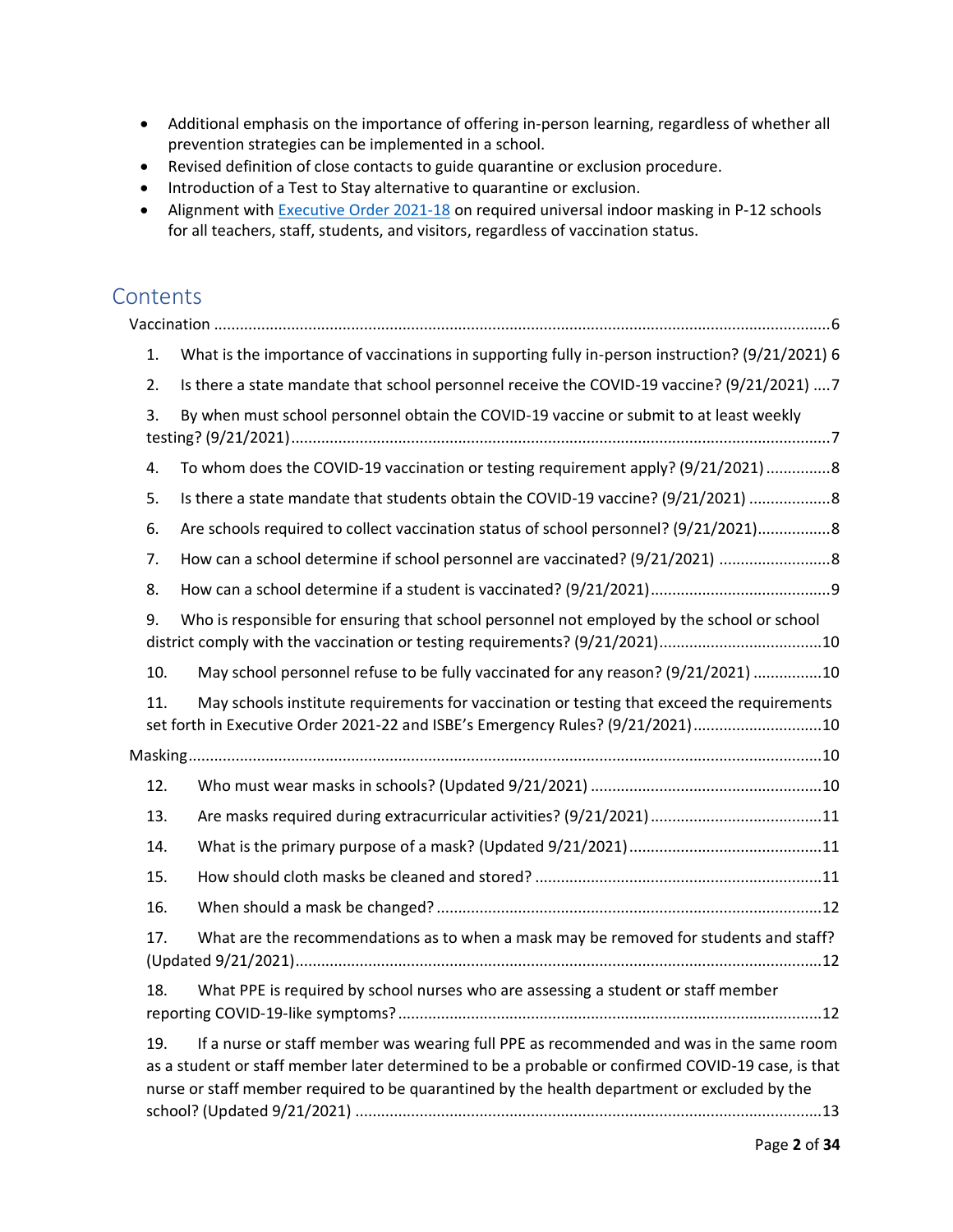| 20. | What are the recommendations on using a face shield in lieu of a mask? (Updated                                                                                                                   |
|-----|---------------------------------------------------------------------------------------------------------------------------------------------------------------------------------------------------|
| 21. | How should schools handle students who cannot tolerate a face covering or a face shield                                                                                                           |
| 22. | What are the recommendations on using a neck warmer in lieu of a cloth mask? (Updated                                                                                                             |
| 23. | What kind of PPE is required for staff who clean areas used by a suspected or known COVID-                                                                                                        |
| 24. |                                                                                                                                                                                                   |
|     |                                                                                                                                                                                                   |
| 25. | What are the CDC's physical distancing recommendations for individuals in classrooms?  14                                                                                                         |
| 26. | What additional prevention measures should schools adopt if maintaining physical<br>distancing of at least 3 feet between students is not feasible in their facilities? (Updated 9/21/2021)<br>15 |
| 27. | What are the CDC's physical distancing recommendations for cafeterias and other areas                                                                                                             |
|     |                                                                                                                                                                                                   |
| 28. | Is COVID-19 testing required for unvaccinated school personnel? (9/21/2021) 15                                                                                                                    |
| 29. | What tests may be used for unvaccinated school personnel? (9/21/2021) 15                                                                                                                          |
| 30. | For how long will school personnel who are not fully vaccinated need to submit to testing?                                                                                                        |
| 31. | If a school does not operate a testing program, are school personnel required to pay for                                                                                                          |
| 32. | May school personnel purchase and self-administer a test and provide test results to the                                                                                                          |
| 33. | How can school personnel who are not fully vaccinated provide proof of a negative test?                                                                                                           |
| 34. | What happens if school personnel undergoing at least weekly testing for COVID-19 receives                                                                                                         |
| 35. | Must a school exclude unvaccinated school personnel who are testing in accordance with<br>applicable testing requirements while they are awaiting test results? (9/21/2021)17                     |
| 36. | How can testing be used to support in-person instruction? (Updated 9/21/2021) 17                                                                                                                  |
| 37. | How can testing be used to support participation in extracurricular activities? 18                                                                                                                |
| 38. | What is the average amount of time after receiving a COVID-19 test that results will be                                                                                                           |
| 39. | When a student is tested outside of school, can the school be notified of a confirmed or                                                                                                          |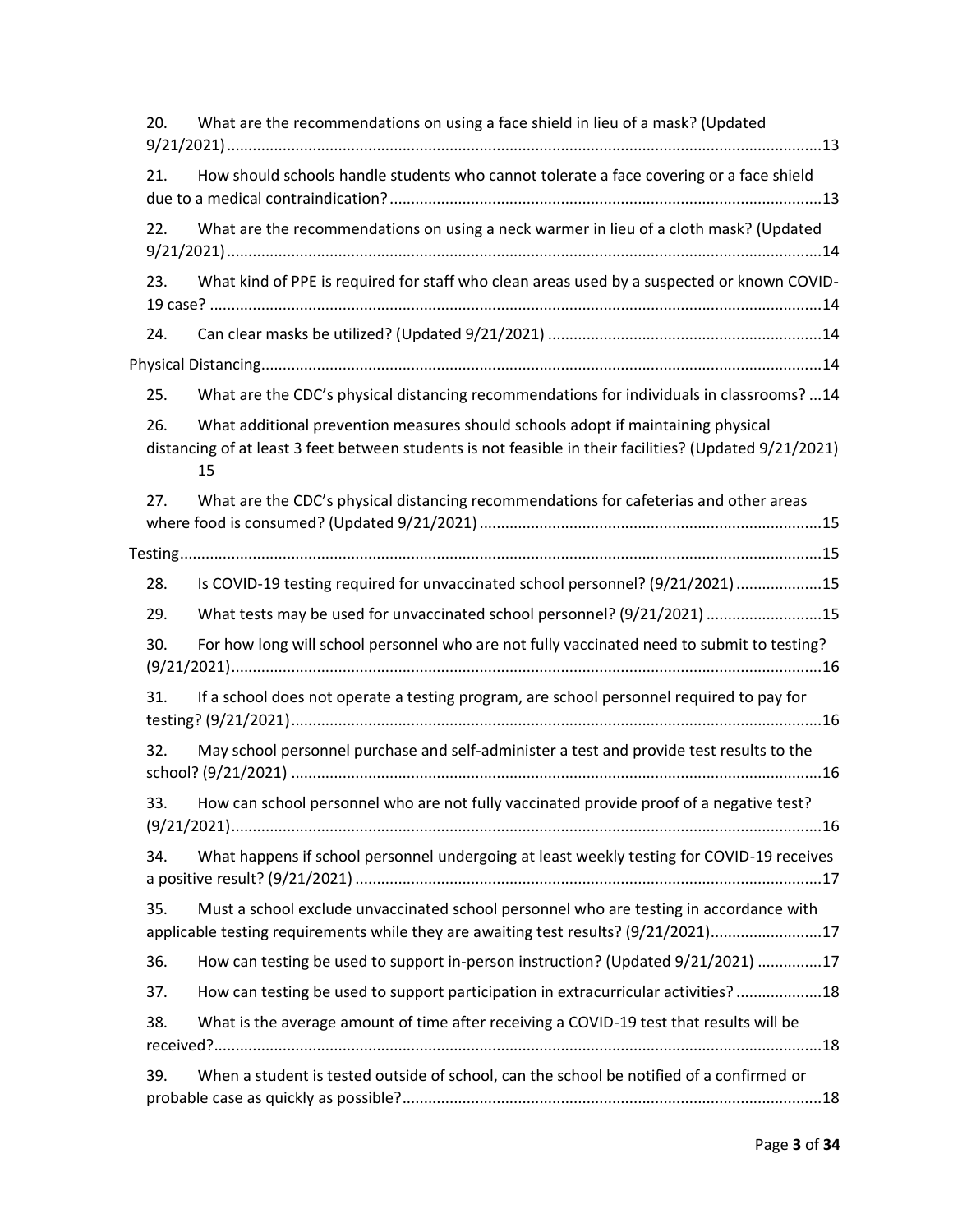| 40.          | If a student or staff member presents a note from a health provider or negative COVID-19                                                                                                                                                                                             |
|--------------|--------------------------------------------------------------------------------------------------------------------------------------------------------------------------------------------------------------------------------------------------------------------------------------|
| 41.          | When is a confirmatory PCR test required for possible cases in the school setting? (Updated                                                                                                                                                                                          |
| 42.          |                                                                                                                                                                                                                                                                                      |
| 43.          | If an unvaccinated staff person has recovered from COVID-19 in the past 90 days, do they                                                                                                                                                                                             |
|              |                                                                                                                                                                                                                                                                                      |
| 44.          | Do schools need to conduct temperature checks and symptom screening and/or require<br>parents to provide attestation of negative symptom screening on a daily basis? (9/21/2021)20                                                                                                   |
| 45.          | What actions should be taken by students/staff sent home with COVID-19-like symptoms?                                                                                                                                                                                                |
| 46.          | If a student is sent home sick with suspected COVID-19 symptoms (e.g., cough, fever,<br>diarrhea, shortness of breath, etc.), must all their siblings/household members be sent home as                                                                                              |
| 47.<br>case? | How many symptoms does a person need to have to be considered a suspect COVID-19<br>21                                                                                                                                                                                               |
| 48.          | What temperature is the fever threshold to be considered a symptom of COVID-19 and for                                                                                                                                                                                               |
| 49.          | If the sick person has a known condition causing the symptoms, e.g., allergies, migraine,                                                                                                                                                                                            |
| 50.<br>19?   | What are the recommendations for someone who has previously tested positive for COVID-<br>21                                                                                                                                                                                         |
|              |                                                                                                                                                                                                                                                                                      |
| 51.          | How are close contacts determined in school? (Updated 9/21/2021) 22                                                                                                                                                                                                                  |
| 52.          |                                                                                                                                                                                                                                                                                      |
| 53.          |                                                                                                                                                                                                                                                                                      |
| 54.          | If a confirmed or probable COVID-19 case is identified in a classroom, or on a school bus,<br>who will be considered close contacts that need to be excluded and quarantined? Will this include<br>the entire classroom or all the students on the bus? (Updated 9/21/2021) 23       |
| 55.          | If the close contact and the COVID-19 case were both wearing masks when the exposure<br>occurred, is the close contact still required to be excluded and quarantined? (Updated 9/21/2021)<br>24                                                                                      |
| 56.          | If after completing 10 days in isolation a "probable" COVID-19 case (based on known<br>exposure, symptoms, and positive serology) has a subsequent exposure to a confirmed case of<br>COVID-19, does this person need to be quarantined or excluded from school? (Updated 9/21/2021) |

[24](#page-23-1)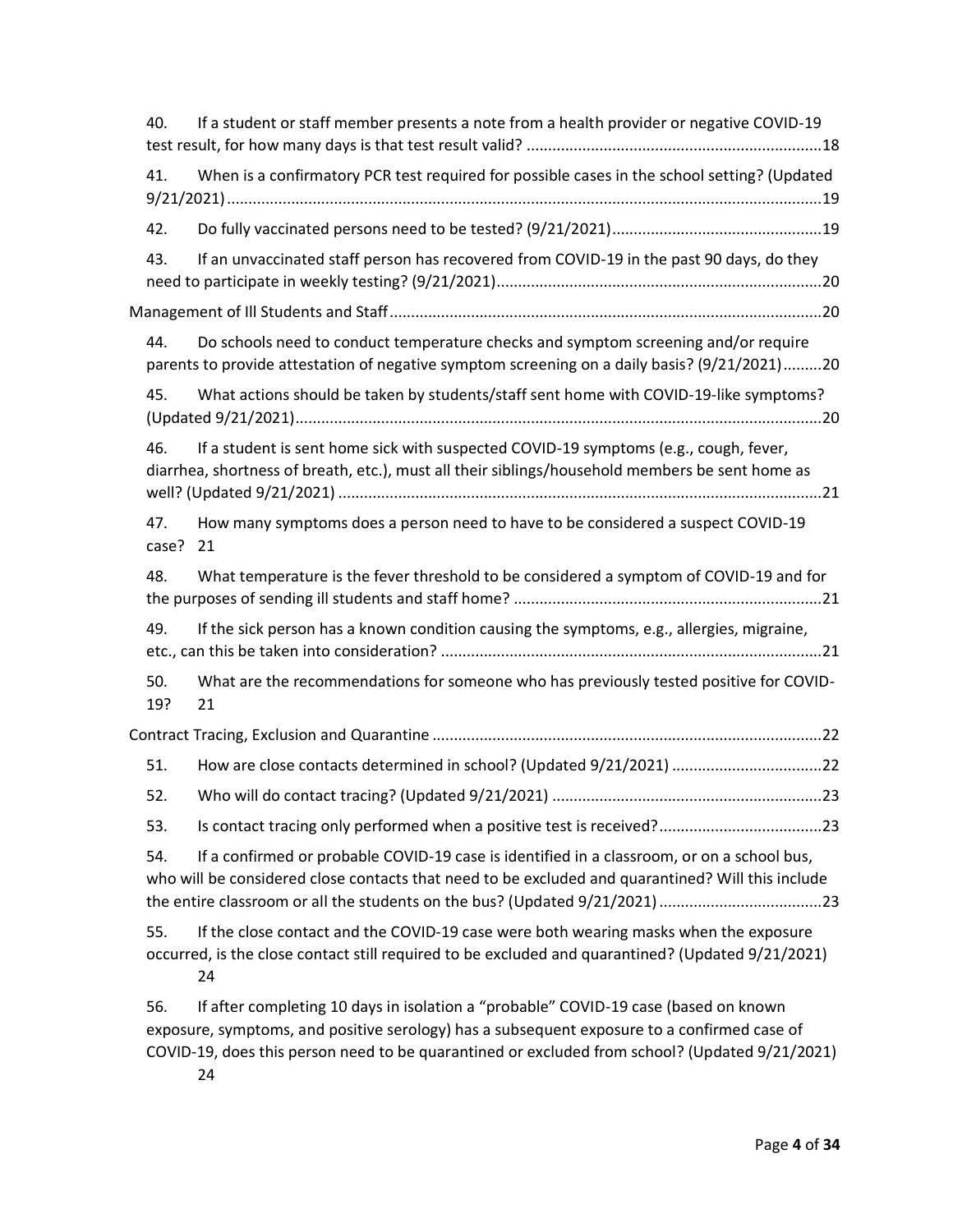| 57. | Do vaccinated students and staff have to be excluded after an exposure to a case? (Updated                                                                                                 |  |
|-----|--------------------------------------------------------------------------------------------------------------------------------------------------------------------------------------------|--|
| 58. | Does an individual with positive SARS-CoV-2 antibody testing need to be excluded if                                                                                                        |  |
| 59. | What tests are acceptable for returning to school (after Day 7)? (Updated 9/21/2021)25                                                                                                     |  |
| 60. | If a student or staff member is identified as a close contact to a person with COVID-19 and is<br>excluded from school, are their household members and close contacts also required to be |  |
|     |                                                                                                                                                                                            |  |
| 61. | What kind of cleaning and disinfection for schools is recommended? (Updated 9/21/2021)<br>26                                                                                               |  |
|     |                                                                                                                                                                                            |  |
| 62. | What is the definition of an outbreak in P-12 schools? (Updated 9/21/2021)26                                                                                                               |  |
| 63. | If there is a large outbreak of COVID-19 within a school, what are the recommendations for                                                                                                 |  |
| 64. | Are there alternative strategies to school closure during a large outbreak that may be                                                                                                     |  |
|     |                                                                                                                                                                                            |  |
| 65. | Are schools required to report information to the local health department including cases,                                                                                                 |  |
| 66. | Is there a template letter for schools to use when notifying parents/guardians, students,                                                                                                  |  |
| 67. | Is it a Family Educational Rights and Privacy Act (FERPA) violation to notify the LHD/IDPH or                                                                                              |  |
| 68. | Does contact tracing violate the Health Insurance Portability and Accountability Act                                                                                                       |  |
| 69. | If we have a case of COVID-19 in a student at our school, what is our responsibility for                                                                                                   |  |
| 70. | Besides public health authorities, who should be notified of a case of COVID-19 at our<br>school? Must we notify the entire district, or only the classroom or the building?29             |  |
|     |                                                                                                                                                                                            |  |
| 71. |                                                                                                                                                                                            |  |
| 72. | Playing of some music instruments and singing are recognized as ways COVID-19 can be<br>spread more easily by respiratory droplets. How can we prevent transmission in band or music       |  |
| 73. | Occasionally, students share music, equipment, and even instruments. How do we manage                                                                                                      |  |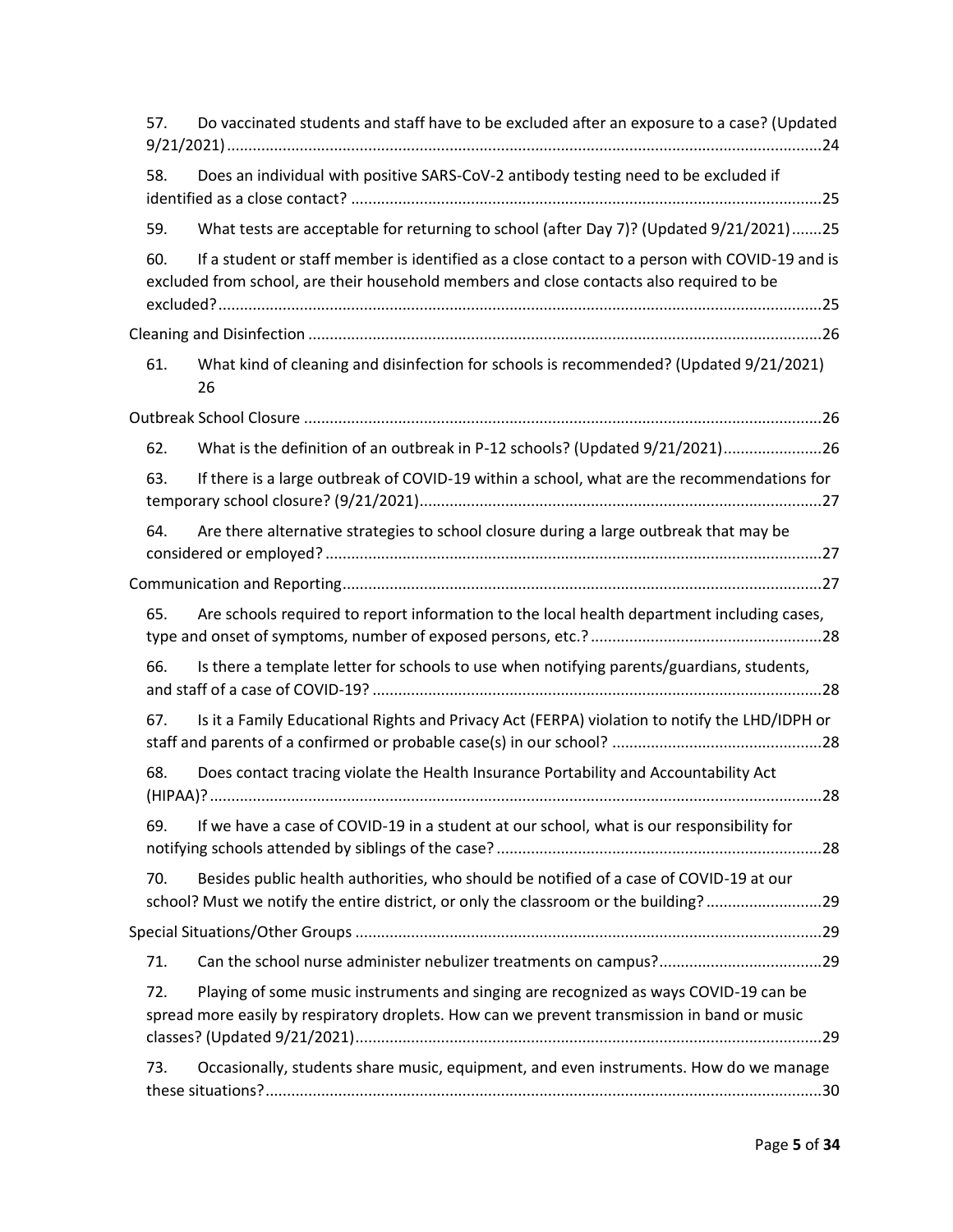| 74. | If an athlete is diagnosed with COVID-19, is it up to the school to notify all other teams that |
|-----|-------------------------------------------------------------------------------------------------|
| 75. | What is the role of the local health department in a situation involving an athlete diagnosed   |
|     |                                                                                                 |
| 76. | How should schools apply the CDC's recommended layered prevention strategies? (Updated          |
| 77. | How can schools determine what level of transmission is occurring in their community?33         |
| 78. |                                                                                                 |
| 79. | What are the CDC's requirements for school buses and other school-related transportation?       |
|     |                                                                                                 |
| 80. | Do my school-aged children have to quarantine after returning from domestic travel?             |
| 81. | Are there any current domestic or international travel restrictions for which we should be      |
|     |                                                                                                 |
| 82. |                                                                                                 |

# <span id="page-5-0"></span>*Vaccination*

# <span id="page-5-1"></span>**1. What is the importance of vaccinations in supporting fully in-person instruction? (9/21/2021)**

Achieving high levels of COVID-19 vaccination among eligible students, as well as teachers, staff, and household members, is critical to help schools safely resume full operations.

Vaccination is currently the leading public health prevention strategy to end the COVID-19 pandemic. People who are fully vaccinated against COVID-19 are at low risk of symptomatic or severe infection. A [growing body of evidence](https://www.cdc.gov/coronavirus/2019-ncov/science/science-briefs/fully-vaccinated-people.html?CDC_AA_refVal=https%3A%2F%2Fwww.cdc.gov%2Fcoronavirus%2F2019-ncov%2Fmore%2Ffully-vaccinated-people.html) suggests that people who are fully vaccinated against COVID-19 are less likely to have an asymptomatic infection or transmit COVID-19 to others than people who are not fully vaccinated. (See [Question 8](#page-8-0) below about ways schools can determine students' vaccination status.)

[People 12 years and older are now eligible for COVID-19 vaccination.](https://www.cdc.gov/coronavirus/2019-ncov/vaccines/recommendations/adolescents.html) Schools can [promote](https://www.cdc.gov/vaccines/covid-19/planning/school-located-clinics/how-schools-can-support.html)  [vaccinations](https://www.cdc.gov/vaccines/covid-19/planning/school-located-clinics/how-schools-can-support.html) among teachers, staff, families, and eligible students by providing information about COVID-19 vaccination, encouraging vaccine trust and confidence, and establishing supportive policies and practices that make getting vaccinated as easy and convenient as possible.

The Illinois Department of Public Health (IDPH) and Illinois State Board of Education (ISBE) have provided the following resources to support schools in providing and promoting vaccination:

• *[Hosting a Vaccination Event](https://www.isbe.net/Documents/Vaccination-site-request-ISBE-IDPH.pdf)*: Contact information and instructions for hosting a vaccination event at one or more schools.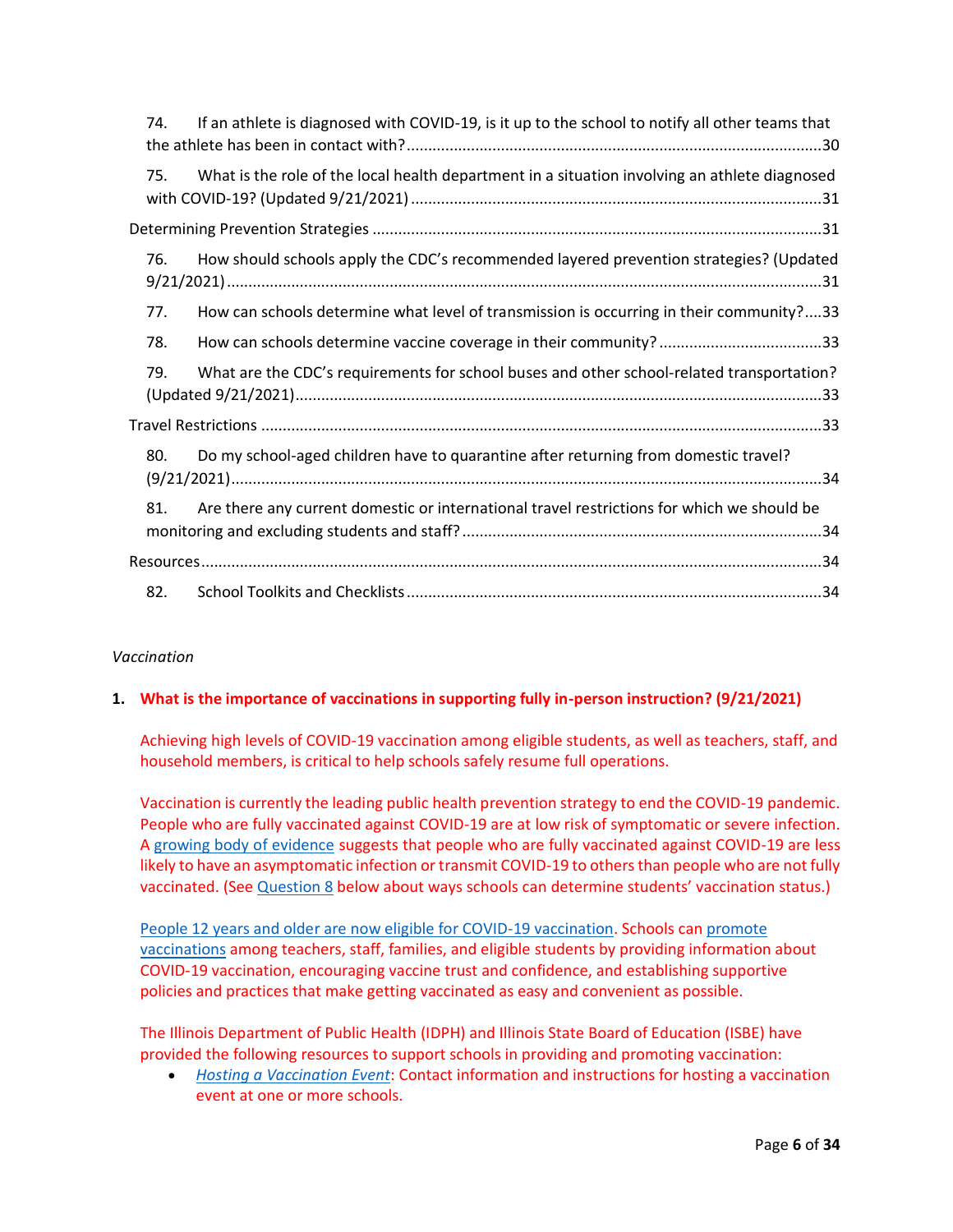- *[Parent Letter](https://www.isbe.net/_layouts/Download.aspx?SourceUrl=/Documents/Parent-Letter-Vaccine.docx)*: Letter to send to parents and families on either IDPH and ISBE letterhead or district letterhead to communicate about options for eligible children to receive the COVID-19 vaccine if your district does not host a vaccination event.
	- o *[Arabic](https://www.isbe.net/_layouts/Download.aspx?SourceUrl=/Documents/Parent-Letter-Vaccine-Arabic.docx)*
	- o *[Chinese Simplified](https://www.isbe.net/_layouts/Download.aspx?SourceUrl=/Documents/Parent-Letter-Vaccine-Chinese-Simplified.docx)*
	- o *[Chinese Traditional](https://www.isbe.net/_layouts/Download.aspx?SourceUrl=/Documents/Parent-Letter-Vaccine-Chinese-Traditional.docx)*
	- o *[Polish](https://www.isbe.net/_layouts/Download.aspx?SourceUrl=/Documents/Parent-Letter-Vaccine-Polish.docx)*
	- o *[Tagalog](https://www.isbe.net/_layouts/Download.aspx?SourceUrl=/Documents/Parent-Letter-Vaccine-Tagalog.docx)*
	- o *[Urdu](https://www.isbe.net/_layouts/Download.aspx?SourceUrl=/Documents/Parent-Letter-Vaccine-Urdu.docx)*
	- o *[Spanish](https://www.isbe.net/_layouts/Download.aspx?SourceUrl=/Documents/Parent-Letter-Vaccine-Spanish.docx)*
- [Strategies to Build Vaccine Confidence](https://www.isbe.net/Documents/Strategies-to-Build-Vaccine-Confidence.pdf)
- [How to Talk About the COVID-19 Vaccine](https://www.isbe.net/Documents/How-to-Talk-About-the-COVID-19-Vaccine.pdf)
- [COVID-19 Vaccination for Young People FAQs](https://www.isbe.net/Documents/20210611-COVID-19-Youth-Vaccination.pdf)
- Vaccination Options for Children and Families
	- o *[English](https://www.isbe.net/Documents/Infographic-COVID-19-12-and-Over-Vaccinated.pdf)*
	- o *[Spanish](https://www.isbe.net/Documents/Infographic-COVID-19-12-and-Over-Vaccinated-Spanish.pdf)*
- [ICAAP Vaccination Letter](https://www.isbe.net/Documents/ICAAP-Vaccination-Letter-20210721.pdf)

# <span id="page-6-0"></span>**2. Is there a state mandate that school personnel receive the COVID-19 vaccine? (9/21/2021)**

[Executive Order 2021-22](https://www.illinois.gov/government/executive-orders/executive-order.executive-order-number-22.2021.html) and [23 Ill. Admin. Code 6](https://www.isbe.net/Documents/18389_23-6RG-E.pdf) require all school personnel to be fully vaccinated against COVID-19 or submit to at least weekly testing.

# <span id="page-6-1"></span>**3. By when must school personnel obtain the COVID-19 vaccine or submit to at least weekly testing? (9/21/2021)**

Pe[r Executive Order 2021-22](https://www.illinois.gov/government/executive-orders/executive-order.executive-order-number-22.2021.html) and [23 Ill. Admin. Code 6,](https://www.isbe.net/Documents/18389_23-6RG-E.pdf) school personnel must be vaccinated against COVID-19 in accordance with the following timeline:

- School personnel acting in their school-based role on or before the effective date of [Executive Order 2021-22](https://www.illinois.gov/government/executive-orders/executive-order.executive-order-number-22.2021.html) must receive, at a minimum, the first dose of a two-dose vaccine series or a single-dose vaccine by September 19, 2021, and, if applicable, the second dose of a two-dose COVID-19 vaccine series within 30 days following the administration of their first dose.
- School personnel first starting in their school-based role after the effective date o[f Executive](https://www.illinois.gov/government/executive-orders/executive-order.executive-order-number-22.2021.html)  [Order 2021-22](https://www.illinois.gov/government/executive-orders/executive-order.executive-order-number-22.2021.html) must receive, at a minimum, the first dose of a two-dose vaccine series or a single-dose vaccine within 10 days of their start date in the school-based role, and, if applicable, the second dose of a two-dose COVID-19 vaccine series within 30 days following the administration of their first dose.

Beginning September 19, 2021, school personnel who are not fully vaccinated must be tested for COVID-19 with either a PCR or antigen test that either has emergency use authorization by the FDA or is operating per the Laboratory Developed Test requirements by the U.S. Centers for Medicare and Medicaid Services (CMS) until they are fully vaccinated. Testing must occur at least weekly for unvaccinated school personnel.

If a school is experiencing an outbreak of COVID-19 and school personnel who are not fully vaccinated may be part of the outbreak as determined by public health authorities, such school personnel must be tested two times per week for the duration of that outbreak.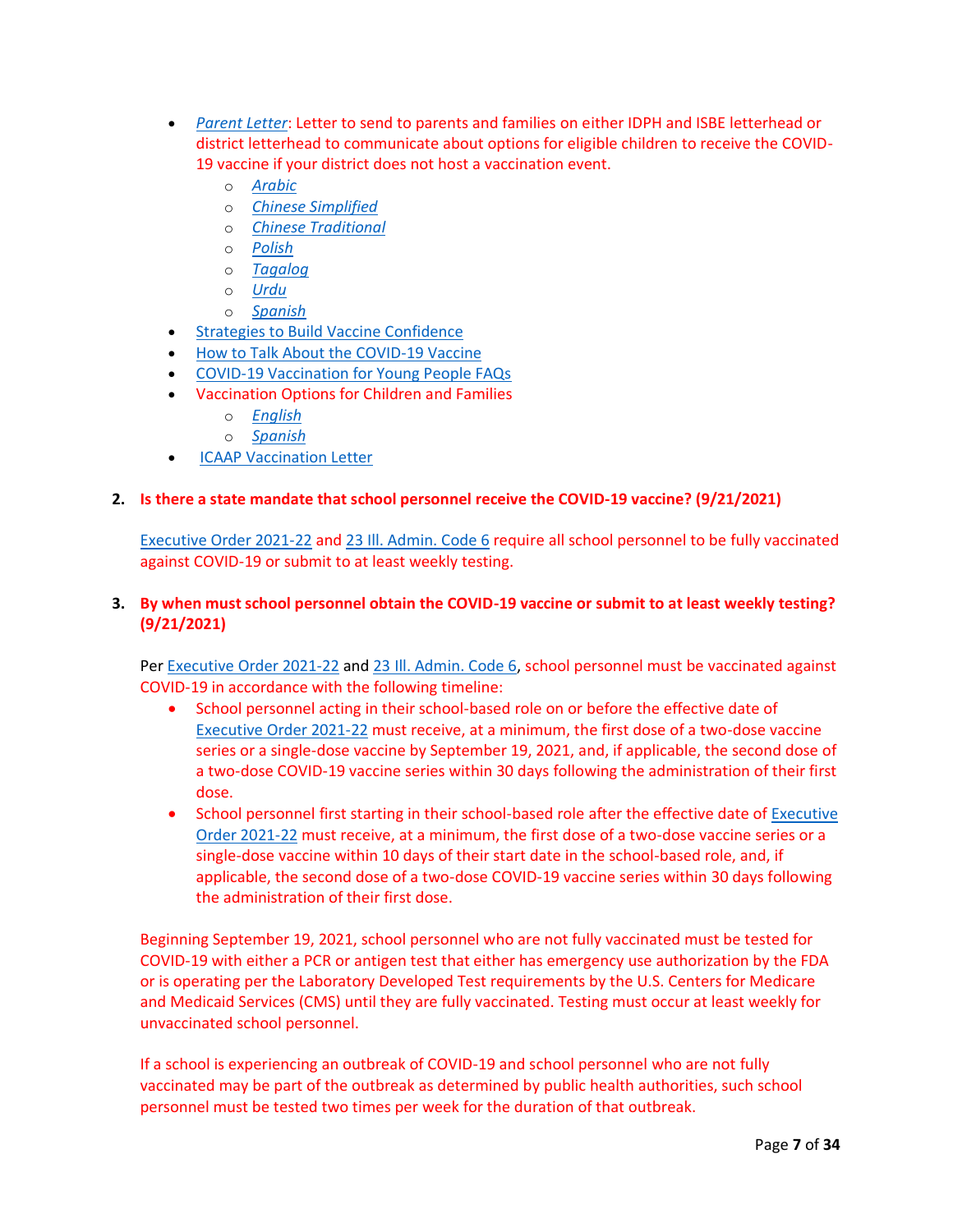# <span id="page-7-0"></span>**4. To whom does the COVID-19 vaccination or testing requirement apply? (9/21/2021)**

The requirement applies to all public and nonpublic P-12 school personnel.

"School" means any public or nonpublic elementary or secondary school, including charter schools, serving students in pre-kindergarten through 12<sup>th</sup> grade, including any state-operated residential schools such as the Philip Rock Center and School, the Illinois School for the Visually Impaired, the Illinois School for the Deaf, and the Illinois Mathematics and Science Academy. The term "school" does not include the Illinois Department of Juvenile Justice.

"School personnel" means any person who (1) is employed by, volunteers for (including but not limited to coaches, before and after school program volunteers, chaperones, etc.), or is contracted to provide services for a school or school district serving students in pre-kindergarten through  $12<sup>th</sup>$ grade, or who is employed by an entity that is contracted to provide services to a school, school district, or students of a school, and (2) is in close contact (fewer than 6 feet) with students of the school or other school personnel for more than 15 minutes at least once a week on a regular basis as determined by the school. The term "school personnel" does not include any person who is present at the school for only a short period of time and whose moments of close physical proximity to others on site are fleeting (e.g., contractors making deliveries to a site where they remain physically distanced from others or briefly entering a site to pick up a shipment).

# <span id="page-7-1"></span>**5. Is there a state mandate that students obtain the COVID-19 vaccine? (9/21/2021)**

There is no state mandate for P-12 students to obtain the COVID-19 vaccine. However, the CDC and IDPH strongly encourage all individuals eligible for the COVID-19 vaccine to be vaccinated. Vaccination benefits not only the individual, but also schools and communities by reducing transmission. For example, fully vaccinated persons do not need to maintain physical distance and are not required to quarantine or be excluded if exposed to a case as long as they remain asymptomatic. Fully vaccinated people who have a known exposure to someone with suspected or confirmed COVID-19 should be tested 3 to 5 days after exposure and must continue to comply with universal indoor masking requirements.

# <span id="page-7-2"></span>**6. Are schools required to collect vaccination status of school personnel? (9/21/2021)**

Yes, [23 Ill. Admin. Code 6](https://www.isbe.net/Documents/18389_23-6RG-E.pdf) requires all schools to maintain a record for school personnel employed by the school or school district that identifies them as one of the following: fully vaccinated, unvaccinated and compliant with the testing requirements, or excluded from school premises.

Each school shall maintain the following documentation for each school personnel employed by the school or district, as applicable:

- 1. Proof of vaccination against COVID-19.
- 2. The results of COVID-19 tests.

Schools shall maintain any school personnel medical records in accordance with applicable law.

# <span id="page-7-3"></span>**7. How can a school determine if school personnel are vaccinated? (9/21/2021)**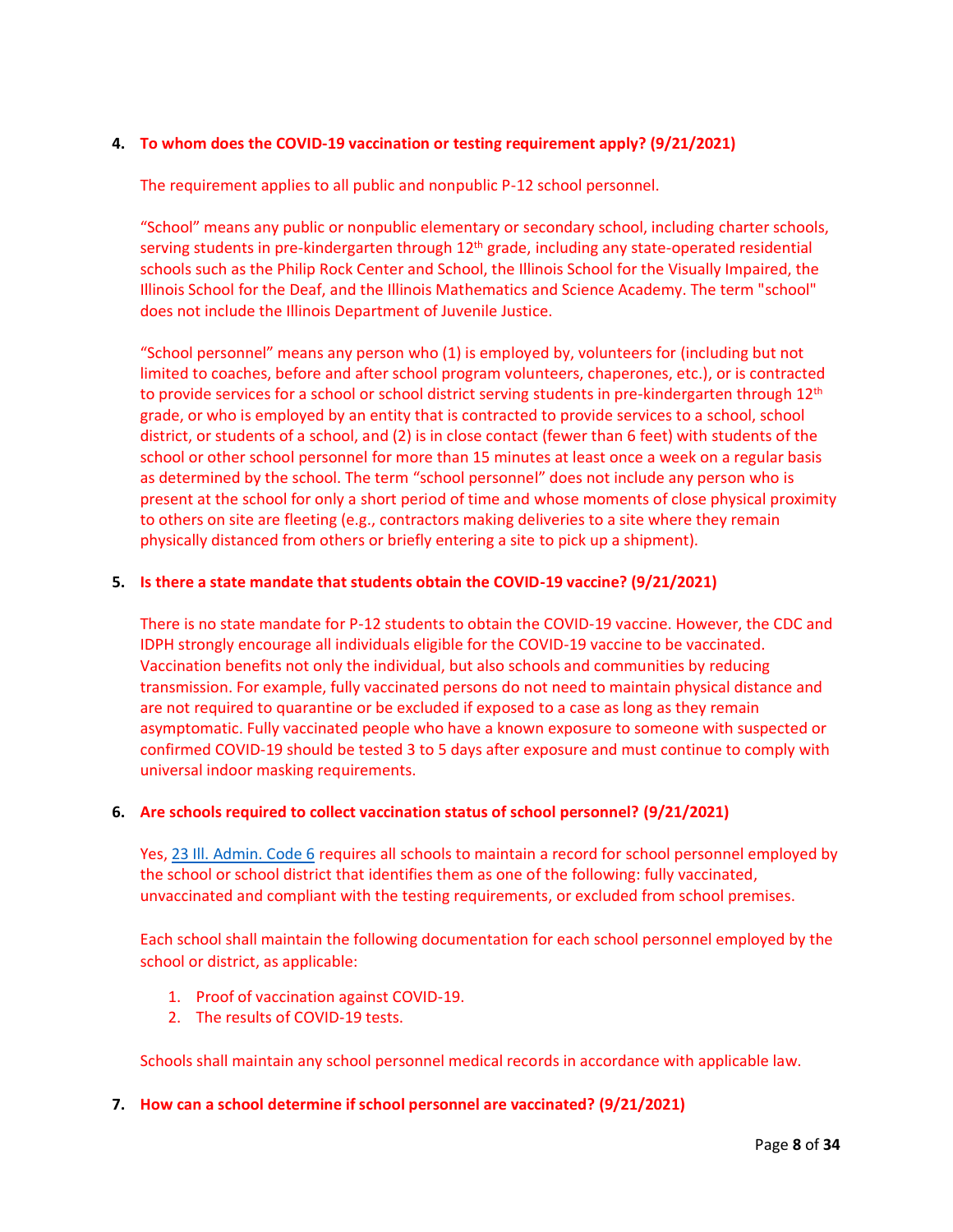Schools must require school personnel who are fully vaccinated against COVID-19 to submit proof of vaccination against COVID-19 to the school by September 19, 2021, or immediately upon becoming fully vaccinated.

"Proof of Vaccination Against COVID-19" means: (1) a Centers for Disease Control and Prevention (CDC) COVID-19 vaccination record card or photograph of such card; (2) documentation of vaccination from a health care provider or an electronic health record; or (3) state immunization records.

Adults can authorize release of such proof for themselves by completing a [request for immunization](https://dph.illinois.gov/topics-services/prevention-wellness/immunization/icare)  [records](https://dph.illinois.gov/topics-services/prevention-wellness/immunization/icare) from the Illinois Comprehensive Automated Immunization Registry Exchange (I-CARE). (Chicago residents can complete the request for immunization records using [this form.](https://redcap.dph.illinois.gov/surveys/?s=HYHDYDTL8D)) Adults can also access their vaccination records through IDPH's immunization portal, [Vax Verify,](https://idphportal.illinois.gov/) which allows Illinois residents 18 years and older to check their COVID-19 vaccination record.

[Federal laws](https://www.eeoc.gov/wysk/what-you-should-know-about-covid-19-and-ada-rehabilitation-act-and-other-eeo-laws) do not prevent employers from requiring employees to bring in documentation or other confirmation of vaccination. This information, like all medical information, must be kept confidential and stored separately from the employee's personnel files under the Americans with Disabilities Act.

# <span id="page-8-0"></span>**8. How can a school determine if a student is vaccinated? (9/21/2021)**

Schools can choose how and whether they will identify students who have been vaccinated and should communicate their strategies and any changes in plans to school personnel, to families, and directly to eligible students. For instance, schools may request proof of vaccination from parents for their children to determine vaccination status. Adults can authorize release of such proof for their children by completing [a request for immunization records](https://dph.illinois.gov/topics-services/prevention-wellness/immunization/icare) (Chicago residents can complete the request for immunization records using [this form\)](https://redcap.dph.illinois.gov/surveys/?s=HYHDYDTL8D) from the Illinois Comprehensive Automated Immunization Registry Exchange (I-CARE).

Schools that plan to request voluntary submission of documentation of students' COVID-19 vaccination status should use the same standard protocols that are used to collect and to secure other immunization or health status information from students. The protocol to collect, to secure, to use, and to further disclose this information should comply with relevant statutory and regulatory requirements, including Family Educational Rights and Privacy Act (FERPA) statutory and regulatory requirements.

In addition, local school authorities are permitted to access the statewide immunization database to review student immunization records. Only employees who have direct responsibility for ensuring student compliance with  $\frac{77}{10}$ . Adm. Code 665.210 can apply for and receive access to I-CARE, the statewide system. No access will be granted to other personnel, such as superintendents or human resource managers. All individuals with I-CARE access are subject to al[l requirements and penalties](https://www.hhs.gov/hipaa/for-professionals/special-topics/hipaa-covid19/index.html) authorized by the [Health Insurance Portability and Accountability Act of 1996 \(HIPAA\).](https://www.cdc.gov/phlp/publications/topic/hipaa.html) School employees may apply for access to I-CARE by following the instructions in the I-CARE access [enrollment packet.](https://dph.illinois.gov/sites/default/files/forms/i-care-access-enrollment-packet.pdf) Contact I-CARE program staff via email at [dph.icare@illinois.gov](mailto:dph.icare@illinois.gov) for more information.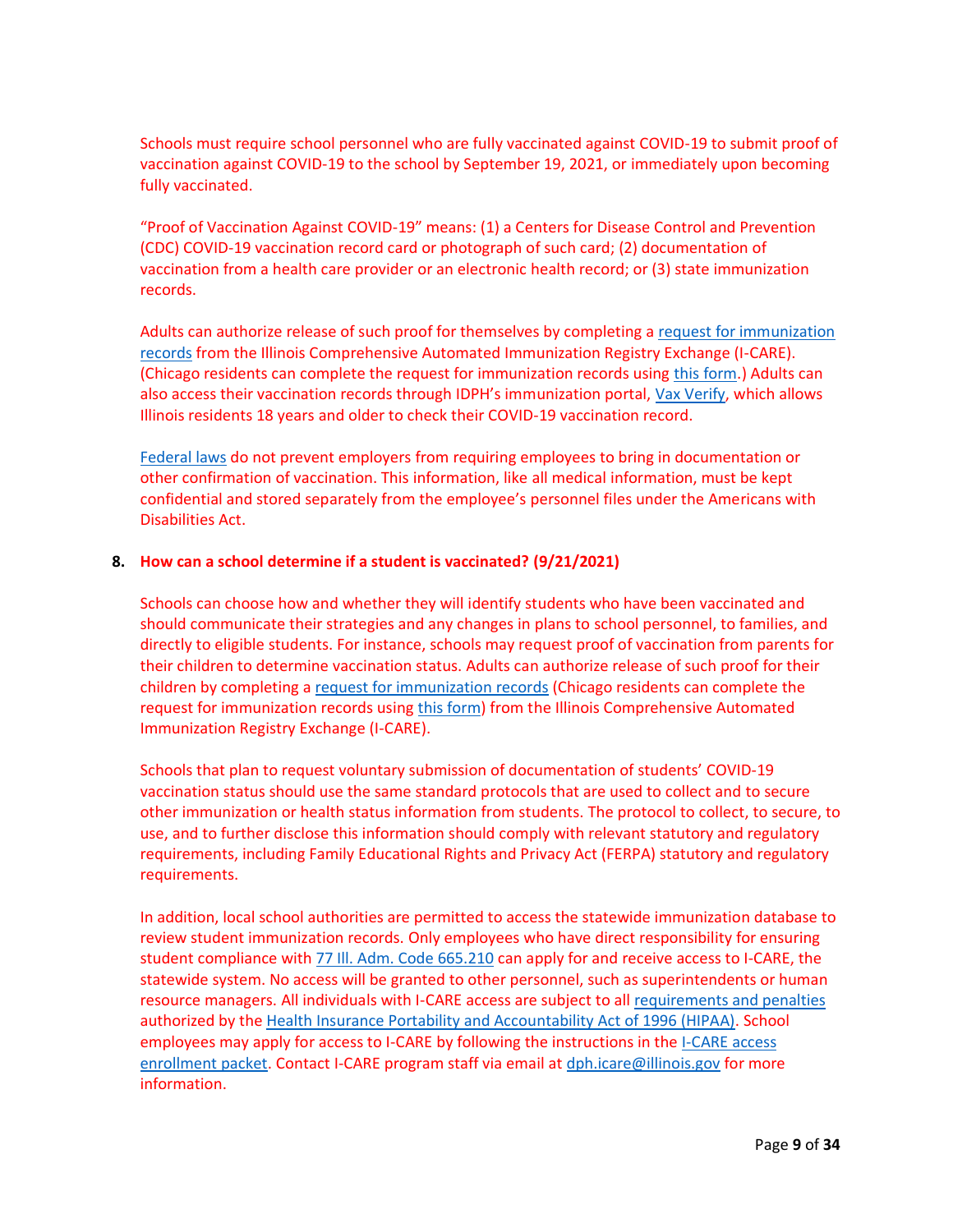# <span id="page-9-0"></span>**9. Who is responsible for ensuring that school personnel not employed by the school or school district comply with the vaccination or testing requirements? (9/21/2021)**

The school or school district is ultimately responsible for ensuring that all individuals who meet the definition of school personnel comply with the vaccination or testing requirements, regardless of employer. However, it is expected that any entity who employ school personnel will also ensure that such individuals meet the vaccination or testing requirements.

For school personnel who are not employed by the school or school district but are providing services through another entity (i.e., a contractor or service provider of the school), the school may determine that such school personnel are compliant with [Executive](https://www.illinois.gov/government/executive-orders/executive-order.executive-order-number-22.2021.html) Order 2021-22 by requiring the entity to:

- 1. collect proof of vaccination against COVID-19 from the school personnel or proof of compliance with the testing requirements under Section 6.40; and
- 2. submit an attestation to the school that they have collected this proof for any school personnel they will provide to the school.

Non-school district entities that employ individuals who fall within the definition of school personnel may request permission from the school districts they serve to have those employees participate in the weekly COVID-19 testing services that those school districts provide to their employees. School districts are encouraged, but not required, to grant permission for the employees of entities who provide services to their schools to participate in the school district's COVID-19 testing program.

# <span id="page-9-1"></span>**10. May school personnel refuse to be fully vaccinated for any reason? (9/21/2021)**

Yes. School personnel may choose not to be vaccinated due to a religious objection, a medical contraindication to the COVID-19 vaccine, or for any other reason. However, both the CDC and IDPH strongly encourage all individuals eligible for the COVID-19 vaccine to be vaccinated and for all schools and school districts to encourage their employees to be vaccinated. Regardless of the reason for refusing vaccination, all school personnel who are not fully vaccinated must submit to at least weekly testing beginning September 19, 2021, and must continue to submit to at least weekly testing until they are fully vaccinated.

# <span id="page-9-2"></span>**11. May schools institute requirements for vaccination or testing that exceed the requirements set forth i[n Executive Order 2021-22](https://www.illinois.gov/government/executive-orders/executive-order.executive-order-number-22.2021.html) and ISBE's Emergency Rules? (9/21/2021)**

Yes, a school may adopt vaccination or testing requirements that exceed the requirements in [Executive Order 2021-22.](https://www.illinois.gov/government/executive-orders/executive-order.executive-order-number-22.2021.html) For example, a school may require that all school personnel, other than those with a religious objection or who have a medical contraindication to the COVID-19 vaccine, be fully vaccinated. Likewise, a school may require more frequent testing than is prescribed by [Executive Order 2021-22](https://www.illinois.gov/government/executive-orders/executive-order.executive-order-number-22.2021.html) and [23 Ill. Admin. Code 6.](https://www.isbe.net/Documents/18389_23-6RG-E.pdf)

#### <span id="page-9-3"></span>*Masking*

#### <span id="page-9-4"></span>**12. Who must wear masks in schools? (Updated 9/21/2021)**

Everyone. [Executive Order 2021-18](https://www.illinois.gov/government/executive-orders/executive-order.executive-order-number-18.2021.html) requires that all teachers, staff, students, and visitors to P-12 schools wear a mask while indoors, regardless of vaccination status.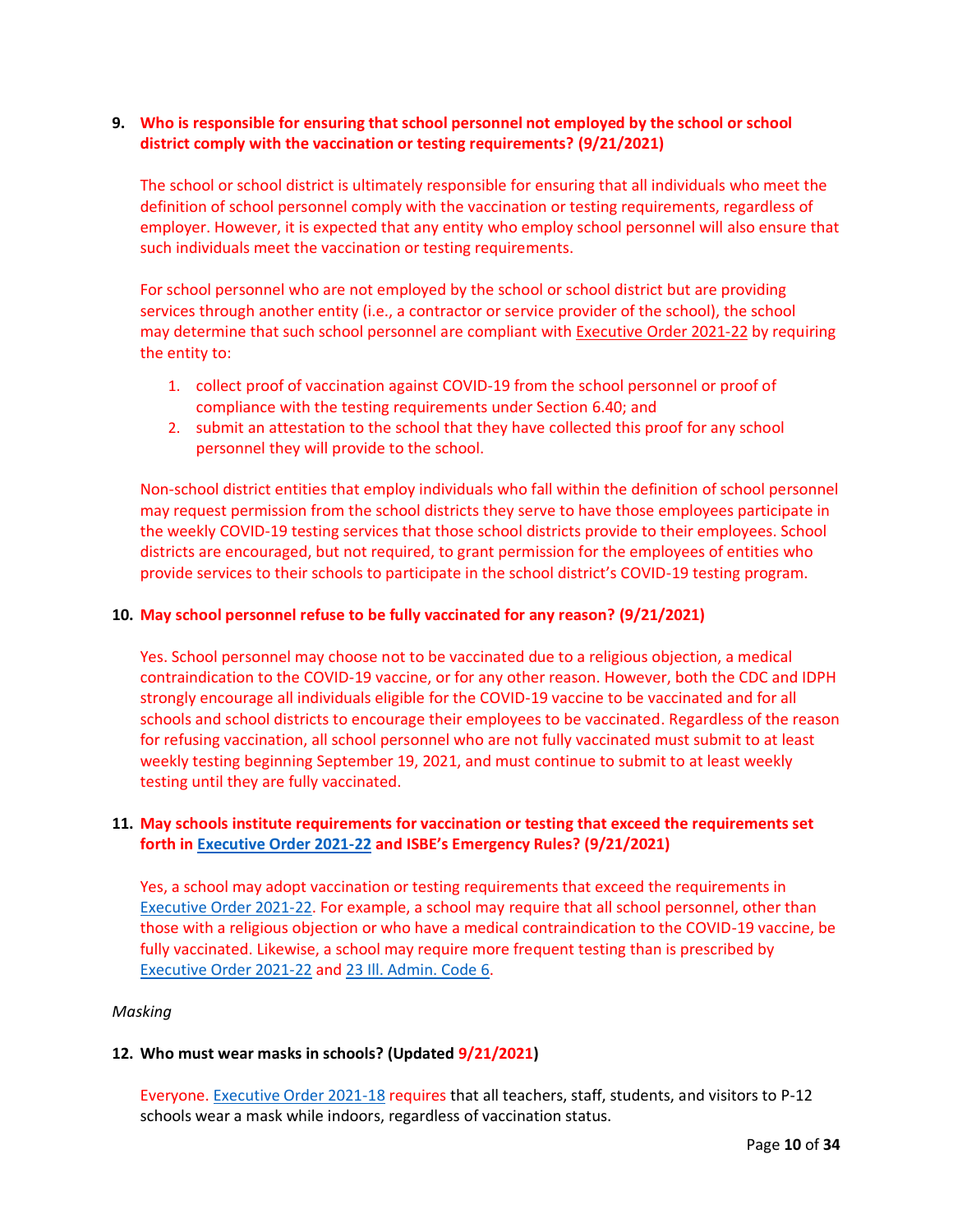The following categories of people are exempted from the requirement to wear a mask:

- Children under 2 years of age.
- A person who [cannot wear a mask or cannot safely wear a mask](https://www.cdc.gov/coronavirus/2019-ncov/prevent-getting-sick/cloth-face-cover-guidance.html#anchor_1619804600020) because of a disability as defined by the Americans with Disabilities Act (ADA) (42 U.S.C. 12101 et seq.). Schools and districts should discuss the possibility of a [reasonable accommodation](https://www.eeoc.gov/wysk/what-you-should-know-about-covid-19-and-ada-rehabilitation-act-and-other-eeo-laws) with workers who are unable to wear a mask, or who have difficulty wearing certain types of masks because of a disability.
- A person for whom wearing a mask would create a risk to workplace health, safety, or job duty as determined by the relevant workplace safety guidelines or federal regulations.

The [CDC Order](https://www.cdc.gov/quarantine/masks/mask-travel-guidance.html) and [Executive Order 2021-18](https://www.illinois.gov/government/executive-orders/executive-order.executive-order-number-18.2021.html) require passengers and drivers to wear a mask on school buses.

Appropriate mask use (i.e., covering over face AND nose, correct fit across the face, and the correct material used for masking) is essential to prevent transmission. Please see the CDC [Guide to Masks.](https://www.cdc.gov/coronavirus/2019-ncov/prevent-getting-sick/about-face-coverings.htm)

# <span id="page-10-0"></span>**13. Are masks required during extracurricular activities? (9/21/2021)**

Yes, when indoors. All teachers, staff, students, and visitors, regardless of vaccination status, must wear a mask while indoors at school, including during sports and other extracurricular activities. All individuals, regardless of vaccination status, may remove masks during sports and other extracurricular activities conducted outdoors. [CDC](https://www.cdc.gov/coronavirus/2019-ncov/prevent-getting-sick/about-face-coverings.html) recommends that people who are not fully vaccinated wear a mask in crowded outdoor settings or during activities that involve sustained close contact with other people who are not fully vaccinated, especially in communities with [substantial](https://covid.cdc.gov/covid-data-tracker/#county-view)  to [high transmission](https://covid.cdc.gov/covid-data-tracker/#county-view) (see [Question 77](#page-32-0) below for more information on levels of transmission). Those who are fully vaccinated may also wear masks outdoors when in crowded environments, should they wish to do so.

See the [IDPH sports guidelines](https://www.dph.illinois.gov/covid19/community-guidance/sports-safety-guidance) for more information.

# <span id="page-10-1"></span>**14. What is the primary purpose of a mask? (Updated 9/21/2021)**

Masks act as a simple barrier to help prevent respiratory droplets from traveling into the air and onto other people when the person wearing the mask coughs, sneezes, talks, or raises their voice. This is called source [control.](https://www.cdc.gov/coronavirus/2019-ncov/prevent-getting-sick/cloth-face-cover-guidance.html) The primary purpose of a mask is to prevent the wearer from potentially exposing or infecting others. To be effective, masks must be worn properly and must completely cover both the nose and mouth.

According to th[e CDC scientific brief on community use of cloth masks to control the spread of SARS-](https://www.cdc.gov/coronavirus/2019-ncov/science/science-briefs/masking-science-sars-cov2.html)[CoV-2,](https://www.cdc.gov/coronavirus/2019-ncov/science/science-briefs/masking-science-sars-cov2.html) there are at least 10 studies confirming the benefit of masks, with each analysis demonstrating that "following directives from organizational and political leadership for universal masking, new infections fell significantly." The research shared in the brief also supports that "mask wearing has no significant adverse health effects for wearers," including no change in oxygen or carbon dioxide levels and minimal impacts on respiration.

### <span id="page-10-2"></span>**15. How should cloth masks be cleaned and stored?**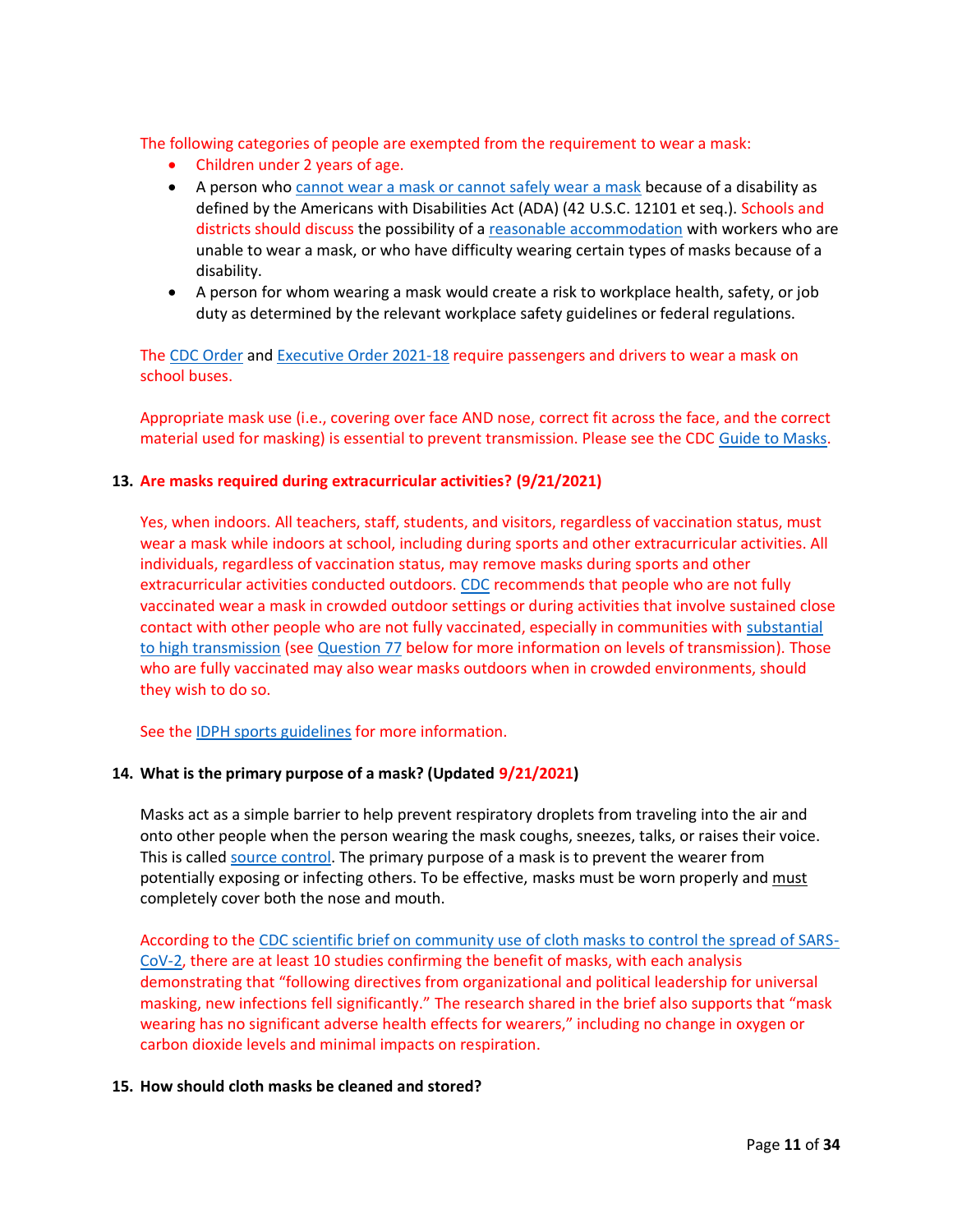Personal cloth [masks](https://www.cdc.gov/coronavirus/2019-ncov/downloads/cloth-face-coverings-information.pdf) should be taken home, [laundered](https://www.cdc.gov/coronavirus/2019-ncov/prevent-getting-sick/how-to-wash-cloth-face-coverings.html) daily, dried in a dryer, and reused. Do not launder N95 or surgical masks. Personal masks should be stored between uses in a clean sealable paper bag or breathable container.

# <span id="page-11-0"></span>**16. When should a mask be changed?**

Masks must be changed immediately if soiled, wet, or torn.

# <span id="page-11-1"></span>**17. What are the recommendations as to when a mask may be removed for students and staff? (Updated 9/21/2021)**

[Executive Order 2021-18](https://www.illinois.gov/government/executive-orders/executive-order.executive-order-number-18.2021.html) requires universal indoor masking for all teachers, students, staff, and visitors to P-12 schools, regardless of vaccination status. However, masks may be temporarily removed at school in the following circumstances:

- When eating.
- For children while they are napping with close monitoring to ensure no child leaves their designated napping area without putting their mask back on.
- For staff when alone in classrooms or offices with the door closed.
- For staff and students when they are outdoors. However, particularly in areas of substantial to high transmission, per [CDC COVID Data Tracker](https://covid.cdc.gov/covid-data-tracker/#county-view) or IDPH's COVID[-19 County & School](http://dph.illinois.gov/covid19/community-guidance/school-guidance)  [Metrics,](http://dph.illinois.gov/covid19/community-guidance/school-guidance) staff and students who are not fully vaccinated should wear a mask in crowded outdoor settings or during activities that involve sustained close contact with other people who are not fully vaccinated.

# <span id="page-11-2"></span>**18. What PPE is required by school nurses who are assessing a student or staff member reporting COVID-19-like symptoms?**

If the nurse is screening a sick individual, it will be safest for them to be wearing a fit-tested N95 respirator, eye protection with face shield or goggles, gown, and gloves. When performing clinical evaluation of a sick individual, school nurses will use enhanced droplet and contact transmissionbased precautions. Staff performing this evaluation should use appropriate personal protective equipment (PPE) including:

- Fit-tested N95 respirator
- Eye protection with face shield or goggles
- Gown
- Gloves

Any staff member who may be involved in the assessment or clinical evaluation of a student or staff member with COVID-19-like symptoms should be trained on the type of PPE required and how to don (put on) and doff (remove) it correctly and safely.

Respirators, such as N95s, must be used as part of a written respiratory protection program.<sup>4</sup> OSHA requires that N95 respirators be fit tested prior to use. This is an important step to ensure a tight fit for the respirator to be effective in providing protection. If a fit-tested N95 respirator is not

<sup>4</sup> <https://www.osha.gov/laws-regs/regulations/standardnumber/1910/1910.134>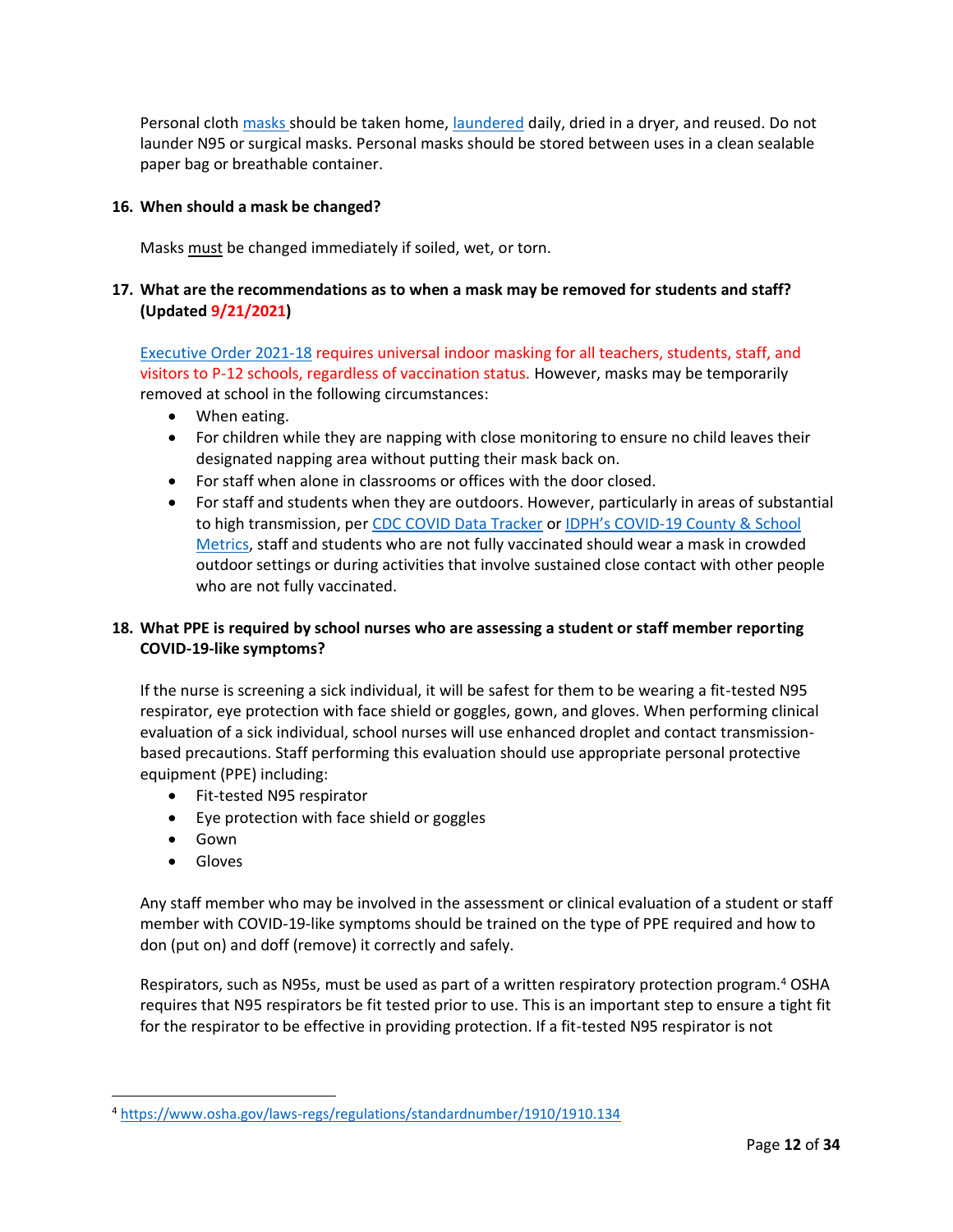available, the next safest levels of respiratory protection include, in the following order: a non-fittested N95 respirator, a KN95 respirator on the FDA-approved list,<sup>567</sup> or a surgical mask.

# <span id="page-12-0"></span>**19. If a nurse or staff member was wearing full PPE as recommended and was in the same room as a student or staff member later determined to be a probable or confirmed COVID-19 case, is that nurse or staff member required to be quarantined by the health department or excluded by the school? (Updated 9/21/2021)**

If wearing the recommended PPE appropriately, the nurse evaluating the student or staff member who is later determined to be a probable or confirmed COVID-19 case would not be recommended for quarantine or exclusion as a close contact. The nurse should continue to follow all recommended [infection prevention and control practices,](https://www.cdc.gov/coronavirus/2019-ncov/hcp/infection-control-recommendations.html) including wearing a mask for source control while at work, actively monitoring themselves for fever or COVID-19 symptoms prior to work and while working, and staying home if ill. Se[e https://www.cdc.gov/coronavirus/2019-ncov/hcp/guidance](https://www.cdc.gov/coronavirus/2019-ncov/hcp/guidance-risk-assesment-hcp.html)[risk-assesment-hcp.html.](https://www.cdc.gov/coronavirus/2019-ncov/hcp/guidance-risk-assesment-hcp.html)

### <span id="page-12-1"></span>**20. What are the recommendations on using a face shield in lieu of a mask? (Updated 9/21/2021)**

Because respiratory droplets may be expelled from the sides and bottom of face shields, they do not provide adequate 'source control' and should only be used as a substitute for face coverings in the following limited circumstances:

- Individuals who are under the age of 2.
- Individuals who are unconscious, incapacitated, or otherwise unable to remove the cover without assistance.
- Individuals who provide a health care provider's note as documentation that they have a medical contraindication (a condition that makes masking absolutely inadvisable) to wearing a face covering.
- Teachers needing to show facial expressions where it is important for students to see how a teacher pronounces words (e.g., English learners, early childhood, foreign language, etc.). However, teachers will be required to resume wearing face coverings as soon as possible. Preferred alternatives to teachers wearing face shields include clear face coverings or video instruction. There must be strict adherence to physical distancing when a face shield is utilized.

# <span id="page-12-2"></span>**21. How should schools handle students who cannot tolerate a face covering or a face shield due to a medical contraindication?**

Students who are unable to wear a face covering or face shield due to a medical contraindication may not be denied access to in-person education. Staff working with students who are unable to wear a face covering or shield due to a medical contraindication should wear approved and

<sup>5</sup> [https://www.fda.gov/medical-devices/coronavirus-disease-2019-covid-19-emergency-use-authorizations](https://www.fda.gov/medical-devices/coronavirus-disease-2019-covid-19-emergency-use-authorizations-medical-devices/personal-protective-equipment-euas#appendixa)[medical-devices/personal-protective-equipment-euas#appendixa](https://www.fda.gov/medical-devices/coronavirus-disease-2019-covid-19-emergency-use-authorizations-medical-devices/personal-protective-equipment-euas#appendixa)

<sup>6</sup> <https://www.cdc.gov/coronavirus/2019-ncov/hcp/ppe-strategy/international-respirator-purchase.html>

<sup>7</sup> [https://higherlogicdownload.s3.amazonaws.com/NASN/3870c72d-fff9-4ed7-833f-](https://higherlogicdownload.s3.amazonaws.com/NASN/3870c72d-fff9-4ed7-833f-215de278d256/UploadedImages/PDFs/03182020_NASN_Facemask_Considerations_for_Healthcare_Professionals_in_Schools.pdf)

[<sup>215</sup>de278d256/UploadedImages/PDFs/03182020\\_NASN\\_Facemask\\_Considerations\\_for\\_Healthcare\\_Professionals](https://higherlogicdownload.s3.amazonaws.com/NASN/3870c72d-fff9-4ed7-833f-215de278d256/UploadedImages/PDFs/03182020_NASN_Facemask_Considerations_for_Healthcare_Professionals_in_Schools.pdf) [\\_in\\_Schools.pdf](https://higherlogicdownload.s3.amazonaws.com/NASN/3870c72d-fff9-4ed7-833f-215de278d256/UploadedImages/PDFs/03182020_NASN_Facemask_Considerations_for_Healthcare_Professionals_in_Schools.pdf)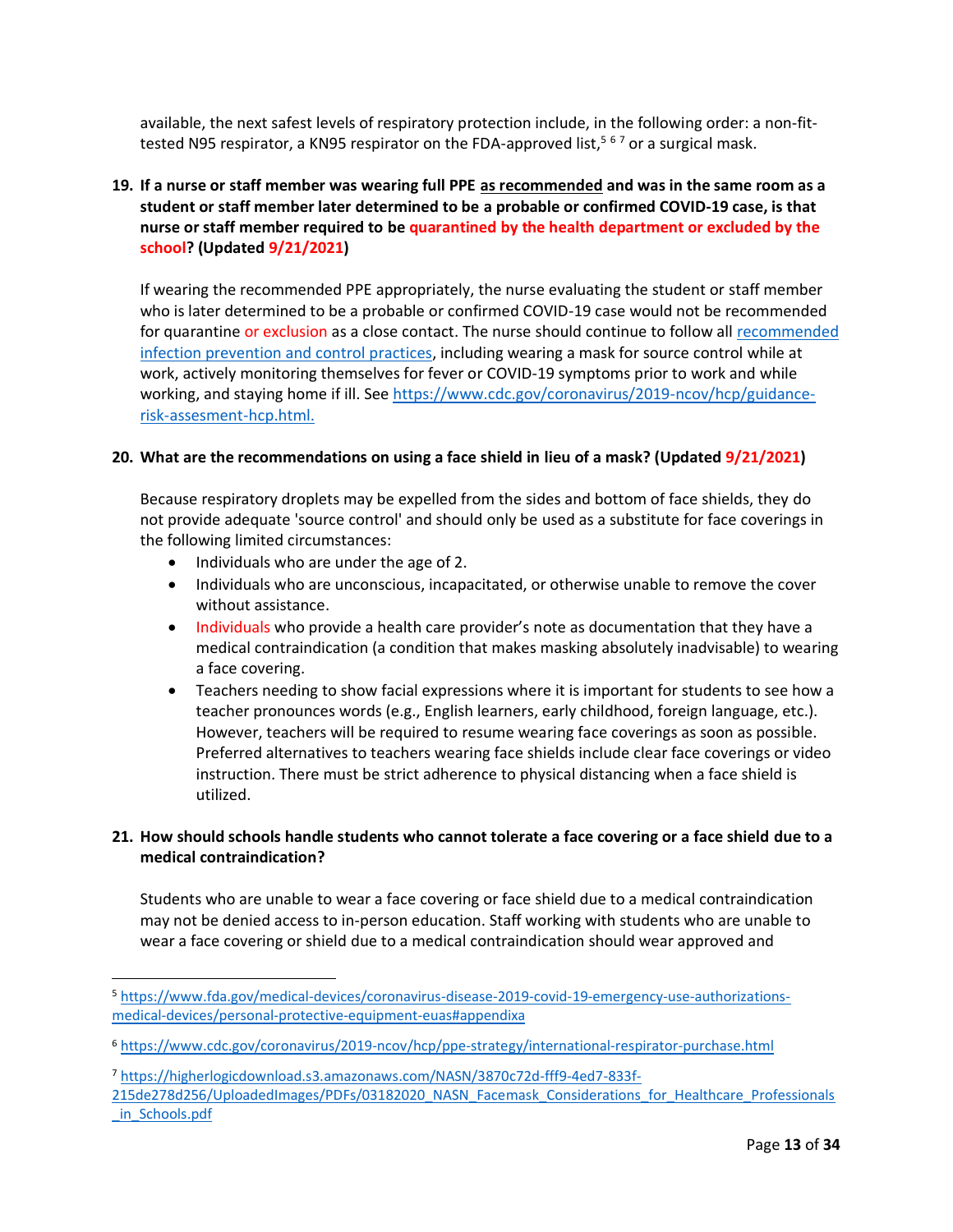appropriate PPE based on job specific duties and risks and maintain physical distancing as much as possible. Other students should also remain physically distant from students who are unable to wear a face covering or face shield due to a medical contraindication.

# <span id="page-13-0"></span>**22. What are the recommendations on using a neck warmer in lieu of a cloth mask? (Updated 9/21/2021)**

It is not known if athletic face coverings/neck warmers provide any benefit as source control to protect others from the spray of respiratory particles. [CDC guidance](https://www.cdc.gov/coronavirus/2019-ncov/prevent-getting-sick/about-face-coverings.html) allows neck warmers (e.g., gaiters) if they are at least two layers or fold into at least two layers.

# <span id="page-13-1"></span>**23. What kind of PPE is required for staff who clean areas used by a suspected or known COVID-19 case?**

If a janitor is cleaning an area used by a suspected or known COVID-19 case, it is safest for them to wear a fit-tested N95 respirator, eye protection with face shield or goggles, gown, and gloves.

# <span id="page-13-2"></span>**24. Can clear masks be utilized? (Updated 9/21/2021)**

While cloth masks are encouraged to reduce the spread of COVID-19, CDC recognizes there are specific instances when wearing a cloth mask may not be feasible. In these instances, parents, guardians, caregivers, teachers, staff, and school administrators should consider [adaptations and](https://www.cdc.gov/coronavirus/2019-ncov/prevent-getting-sick/cloth-face-cover-guidance.html#feasibility-adaptations)  [alternatives](https://www.cdc.gov/coronavirus/2019-ncov/prevent-getting-sick/cloth-face-cover-guidance.html#feasibility-adaptations) whenever possible. They may need to consult with health care providers for advice about wearing cloth masks and any available adaptations or alternatives.

People who are deaf or hard of hearing—or those who care for or interact with a person who is hearing impaired—may be unable to wear cloth masks if they rely on lipreading to communicate. This may be particularly relevant for faculty or staff teaching or working with students who may be deaf or hard of hearing. In this situation, faculty and staff should consider using a **clear mask** that covers the nose and wraps securely around the face. If a clear mask is not available, consider whether faculty and staff can use written communication (including closed captioning) and decrease background noise to improve communication while wearing a cloth mask that blocks their lips.

In addition to those who interact with people who are deaf or hard of hearing, the following groups of teachers and staff may also consider using clear masks:

- Teachers of young students (e.g., teaching young students to read).
- Teachers of students who are English language learners.
- Teachers of students with disabilities.

#### <span id="page-13-3"></span>*Physical Distancing*

#### <span id="page-13-4"></span>**25. What are the CDC's physical distancing recommendations for individuals in classrooms?**

CDC recommends schools maintain at least 3 feet of physical distance between students within classrooms, combined with universal indoor mask wearing, to reduce transmission risk. Because of the importance of in-person learning, schools where not everyone is fully vaccinated should implement physical distancing to the extent possible within their structures (in addition to masking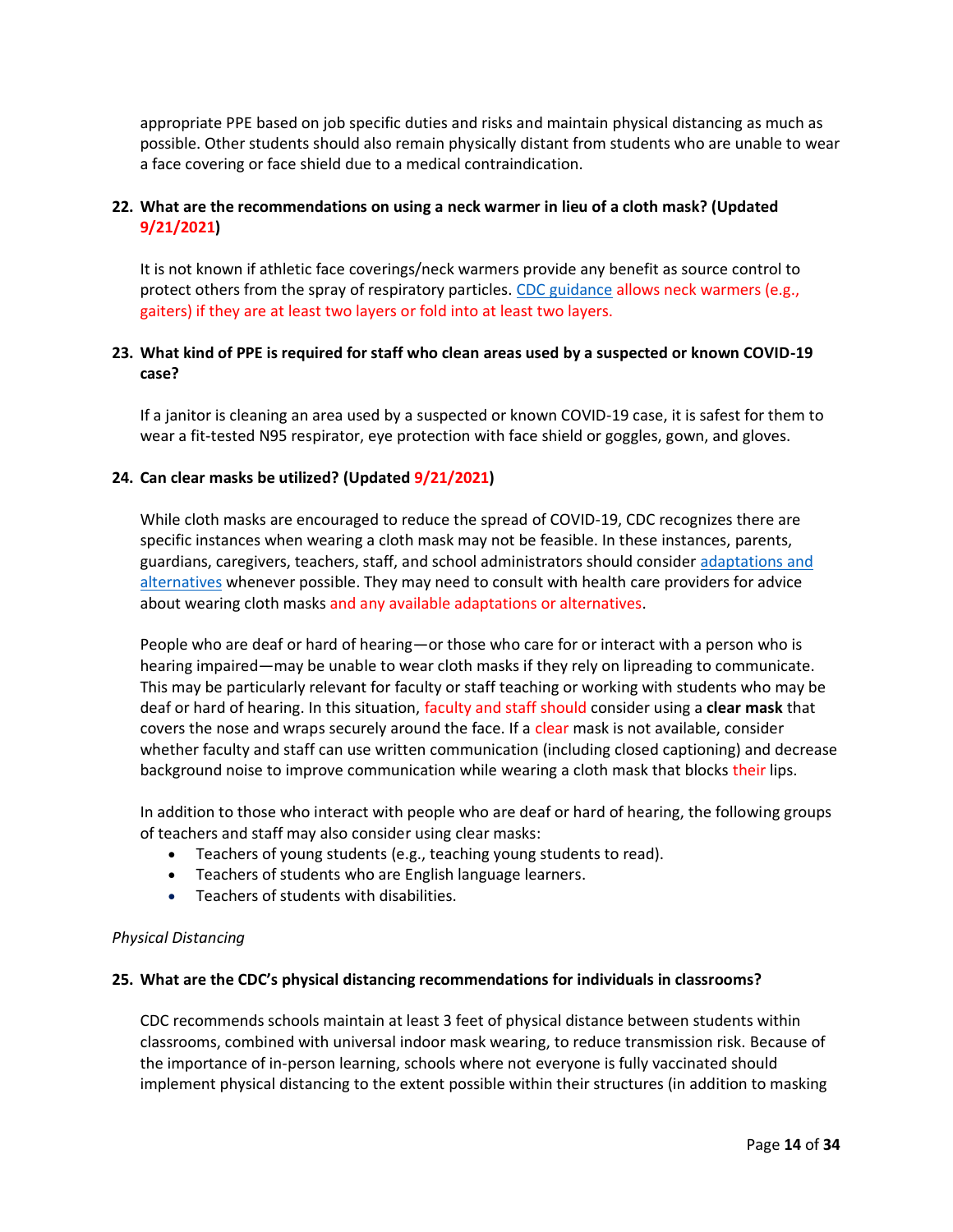and other prevention strategies) but should not exclude students from in-person learning to keep a minimum distance requirement.

# <span id="page-14-0"></span>**26. What additional prevention measures should schools adopt if maintaining physical distancing of at least 3 feet between students is not feasible in their facilities? (Updated 9/21/2021)**

When it is not possible to maintain recommended physical distance of at least 3 feet between students, 6 feet between students and teachers/staff, and 6 feet between teachers/staff who are not fully vaccinated, such as when schools cannot fully re-open while maintaining these distances, the other layered prevention strategies play an even more critical role, such as universal indoor masking (required for everyone in P-12 schools); screening testing; cohorting; improved ventilation; handwashing; covering coughs and sneezes; staying home when sick with symptoms of infectious illness, including COVID-19; and regular cleaning to help reduce transmission risk.

# <span id="page-14-1"></span>**27. What are the CDC's physical distancing recommendations for cafeterias and other areas where food is consumed? (Updated 9/21/2021)**

Schools should maximize physical distance as much as possible when students are moving through the food service line and while eating (especially indoors). Using additional spaces outside of the cafeteria for mealtime seating, such as the gymnasium or outdoor seating, can help facilitate distancing. Note: students, teachers, and staff who are fully vaccinated do not need to distance while eating. Schools may wish to consider "staggering" schedules for arrivals/dismissals, hall passing periods, mealtimes, bathroom breaks, etc., to ensure the safety of unvaccinated students and staff. Additionally, risk of transmission may be decreased by improved ventilation strategies per [CDC guidance,](https://www.cdc.gov/coronavirus/2019-ncov/community/schools-childcare/ventilation.html) such as open windows and fans (weather permitting). Staff and students should abstain from physical contact, including, but not limited to, handshakes, high fives, and hugs.

# <span id="page-14-2"></span>*Testing*

#### <span id="page-14-3"></span>**28. Is COVID-19 testing required for unvaccinated school personnel? (9/21/2021)**

Yes. Beginning September 19, 2021, school personnel who are not fully vaccinated must be tested for COVID-19 at least weekly until they are fully vaccinated. If a school is experiencing an outbreak of COVID-19 and school personnel who are not fully vaccinated may be part of the outbreak, as determined by public health authorities, such school personnel must be tested two times per week for the duration of that outbreak.

#### <span id="page-14-4"></span>**29. What tests may be used for unvaccinated school personnel? (9/21/2021)**

School personnel who are not fully vaccinated must be tested for COVID-19 with either [a Nucleic](https://www.cdc.gov/coronavirus/2019-ncov/lab/naats.html)  [Acid Amplification Test](https://www.cdc.gov/coronavirus/2019-ncov/lab/naats.html) (NAAT), including PCR tests, or an antigen test that either has Emergency Use Authorization by the FDA or is operating per the Laboratory Developed Test requirements by the CMS. The Illinois Department of Public Health recommends PCR testing with less than 48-hour turnaround time. Please note that the state's free school testing programs are currently being prioritized for testing students and should not be utilized for testing unvaccinated school personnel.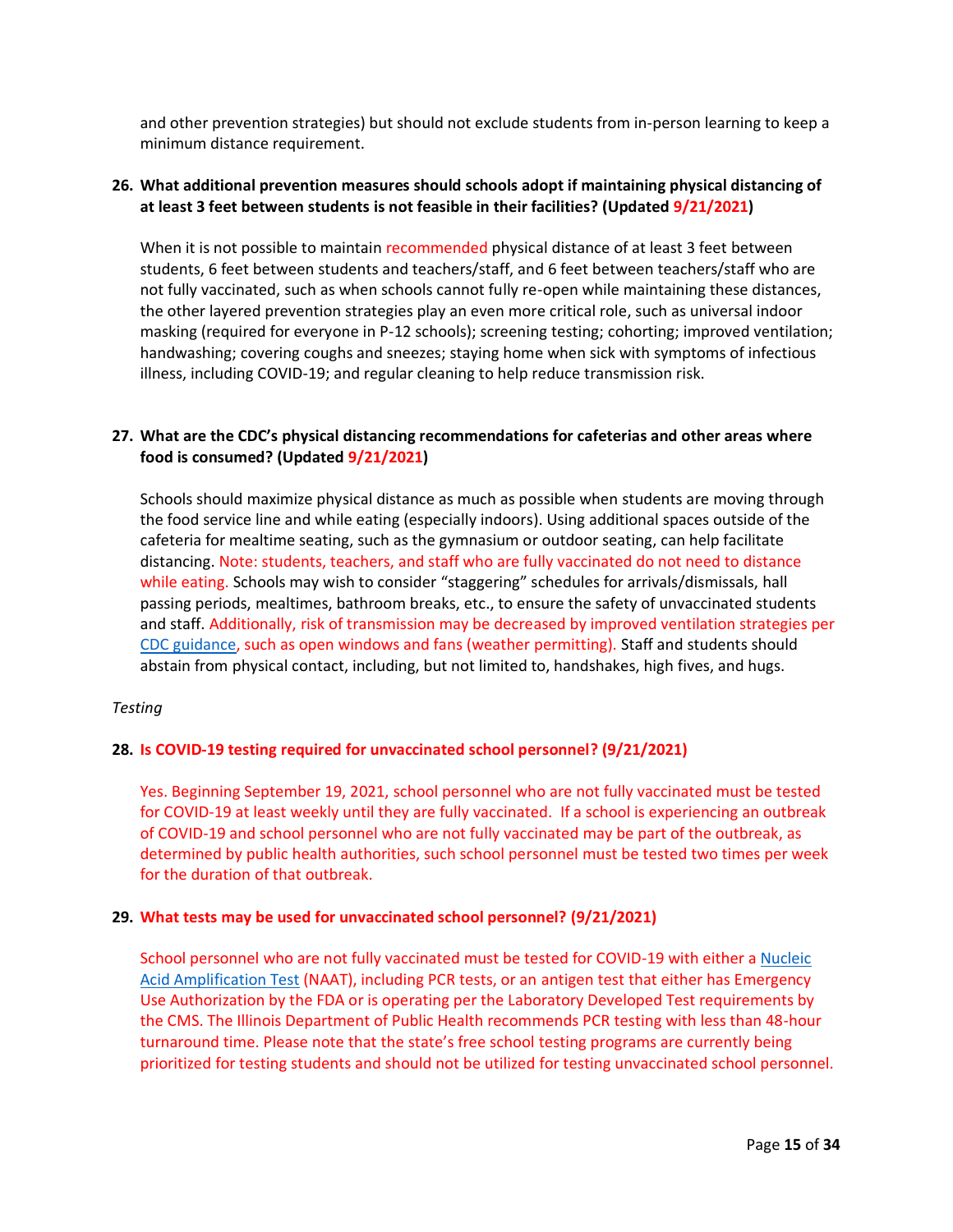# <span id="page-15-0"></span>**30. For how long will school personnel who are not fully vaccinated need to submit to testing? (9/21/2021)**

All school personnel who are not fully vaccinated must submit to at least weekly testing beginning September 19, 2021 and must continue to submit to at least weekly testing until they are fully vaccinated.

# <span id="page-15-1"></span>**31. If a school does not operate a testing program, are school personnel required to pay for testing? (9/21/2021)**

A school may, but is not required to, reimburse school personnel for testing performed outside of school using state or local funds, subject to applicable local collective bargaining agreement provisions. Federal funds may be used to purchase appropriate tests and for test administration costs. However, a school may not use federal funds to reimburse school personnel for tests procured by them outside of the school setting. Generally speaking, testing is covered by health insurance, though school personnel should check with their insurance provider. For additional information, see the [IDPH Interim Guidance on Testing for COVID-19 in Community Settings and](https://www.dph.illinois.gov/covid19/community-guidance/rapid-point-care-testing-covid-19)  [Schools.](https://www.dph.illinois.gov/covid19/community-guidance/rapid-point-care-testing-covid-19)

# <span id="page-15-2"></span>**32. May school personnel purchase and self-administer a test and provide test results to the school? (9/21/2021)**

Yes, though a school may determine its own requirements for test reporting. At-home tests or selftest kits for COVID-19 are available for purchase from retail pharmacies or other outlets. Some of these tests require supervision from a health care provider through telehealth, who will then confirm the identity of the person taking the test (e.g., by showing photo ID), while others are fully self-administered. For schools and school districts, at-home or self-tests that are fully selfadministered are permissible when the school or school district requires proof of the test result through a video or picture of the test result to be available upon request from the school personnel. If schools or school districts choose to allow their school personnel to use at-home tests that are self-administered to attest to their negative status, they should be aware of the limitations of these tests, such as inadvertent improper administration and difficulty in verifying the reported results against the individual's identity.

# <span id="page-15-3"></span>**33. How can school personnel who are not fully vaccinated provide proof of a negative test? (9/21/2021)**

As required by [Executive Order 2021-22,](https://www.illinois.gov/government/executive-orders/executive-order.executive-order-number-22.2021.html) school personnel must be tested on site at their workplace or submit proof or confirmation of a negative test obtained elsewhere. Such proof should include a paper or electronic copy of the negative test result for review by the school. There should be sufficient personally identifiable information on the test result to ensure the specimen and result do in fact apply to individual required to test.

CDC guidance [for verifying a qualifying negative test result for air travelers](https://www.cdc.gov/coronavirus/2019-ncov/travelers/testing-international-air-travelers.html) indicates that test results must be in the form of written documentation (paper or electronic copy) and must include the following:

- 1. Type of test (indicating it is a NAAT or antigen test).
- 2. Entity issuing the result (e.g., laboratory, health care entity, or telehealth service).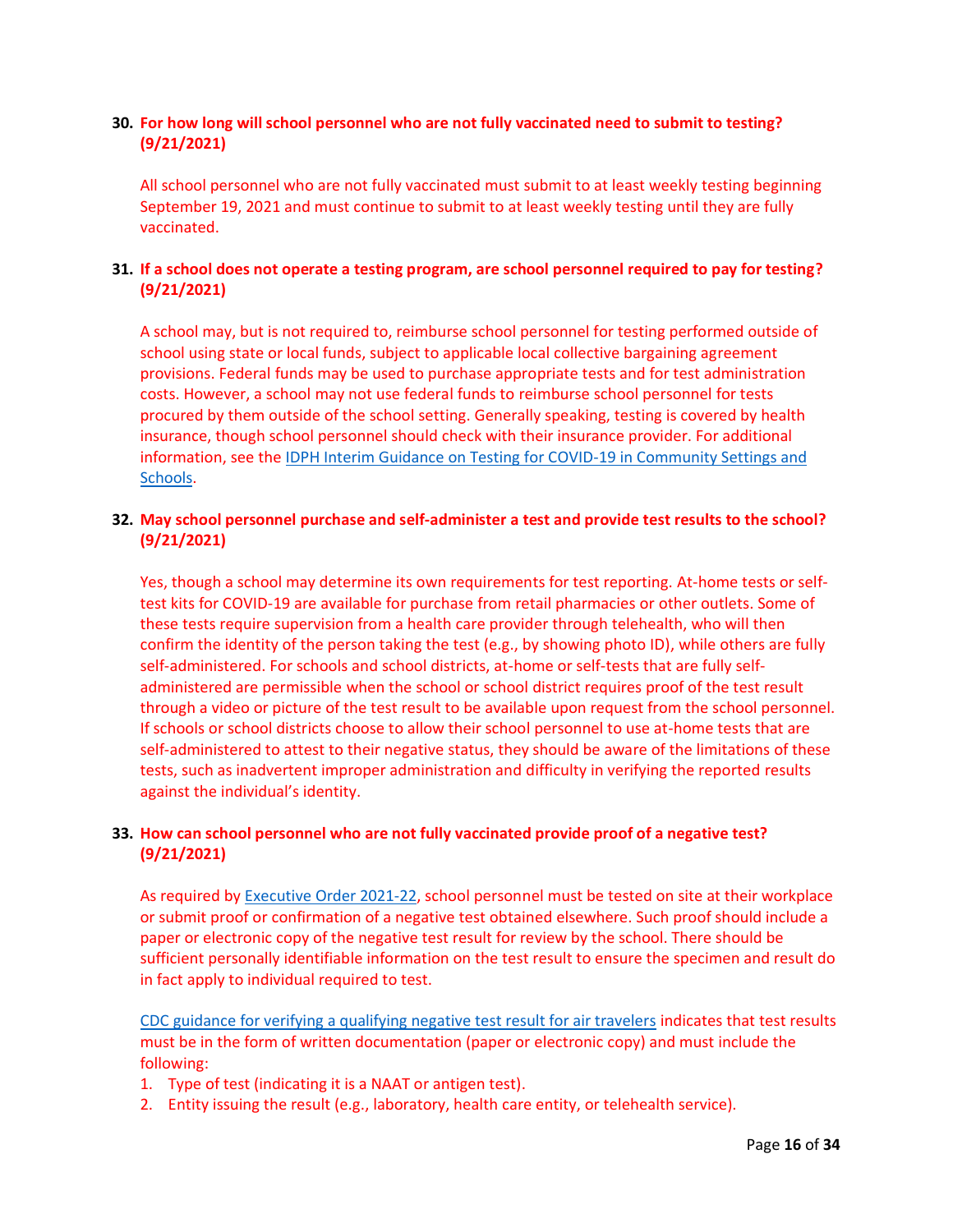- 3. Specimen collection date. A negative test result must show the specimen was collected within the three3 days before the flight. A positive test result for documentation of recovery from COVID-19 must show the specimen was collected within the three3 months before the flight.
- 4. Information that identifies the person (full name plus at least one other identifier such as date of birth or passport number).
- 5. Test result.

# <span id="page-16-0"></span>**34. What happens if school personnel undergoing at least weekly testing for COVID-19 receives a positive result? (9/21/2021)**

School personnel who test positive for COVID-19 should immediately isolate at home Schools must exclude school personnel who are a confirmed case or probable case for at least 10 days following date of positive test if asymptomatic or following onset of symptoms if symptomatic, or as otherwise directed by the local health department.

# <span id="page-16-1"></span>**35. Must a school exclude unvaccinated school personnel who are testing in accordance with applicable testing requirements while they are awaiting test results? (9/21/2021)**

No. Schools may permit school personnel awaiting weekly test results to be on school premises, so long as the school personnel is not considered a close contact to a confirmed or probable case and is not exhibiting symptoms of COVID-19.

# <span id="page-16-2"></span>**36. How can testing be used to support in-person instruction? (Updated 9/21/2021)**

Screening tests for COVID-19 can support in-person learning by identifying infected persons who are asymptomatic and without known or suspected exposure to SARS-CoV-2. Screening tests are performed to identify persons who may be contagious so that measures can be taken to prevent further transmission. Screening testing should be offered to students who have not been fully vaccinated when community transmission is at moderate, substantial, or high levels (Table 1 in the [CDC guidance](https://www.cdc.gov/coronavirus/2019-ncov/community/schools-childcare/k-12-guidance.html): "Screening Testing Recommendations for K-12 Schools by Level of Community Transmission").

IDPH recommends schools acquire parental consent for student testing at the beginning of the school year to accommodate outbreak testing, should the need arise. For schools partnering with SHIELD Illinois for weekly screening, outbreak testing is included in the testing program. For districts without weekly screening, outbreak only testing through SHIELD Illinois is available by completing this interest form: [https://bit.ly/3mMejKH.](https://bit.ly/3mMejKH) However, prioritization of outbreak testing will be given to districts with weekly screening programs. Schools that fulfill the requirements to implement point of care testing as outlined in the [IDPH Interim Guidance on Testing for COVID-19 in Community](https://www.dph.illinois.gov/covid19/community-guidance/rapid-point-care-testing-covid-19)  [Settings and Schools](https://www.dph.illinois.gov/covid19/community-guidance/rapid-point-care-testing-covid-19) can also utilize BinaxNOW rapid antigen testing for their outbreak response. BinaxNOW tests can be requested by emailin[g dph.antigentesting@illinois.gov.](mailto:dph.antigentesting@illinois.gov)

**The state of Illinois has made COVID-19 testing available free of charge to all schools in Illinois through SHIELD Illinois**. Those interested in establishing a P-12 testing program using the SHIELD Illinois saliva test should complete this interest form: [https://bit.ly/interestedSHIELD.](https://bit.ly/interestedSHIELD) Note: SHIELD Illinois is also able to offer BinaxNOW rapid antigen testing along with its standard weekly saliva testing program. Those interested in implementing a P-12 testing program using the BinaxNOW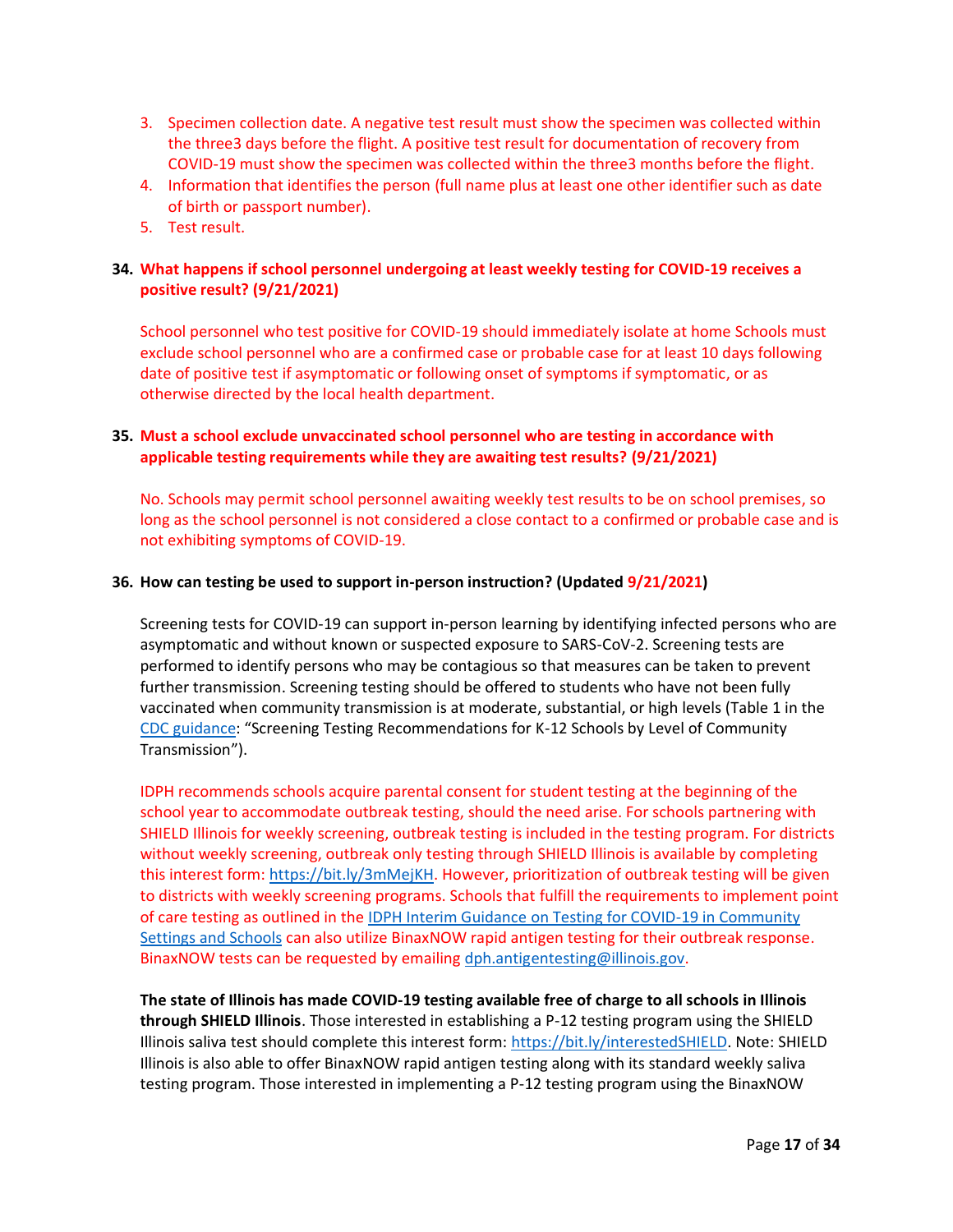rapid antigen test should email [dph.antigentesting@illinois.gov.](mailto:dph.antigentesting@illinois.gov) (See the IDPH Interim Guidance on [Testing for COVID-19 in Community Settings and Schools](https://www.dph.illinois.gov/covid19/community-guidance/rapid-point-care-testing-covid-19) for complete information on testing.)

Additionally, testing can be used to keep students in school when identified as classroom close contact through the Test to Stay protocol. This allows students to avoid quarantine or exclusion by testing on days one, three, five, and seven after exposure as long as they continue to test negative.

### <span id="page-17-0"></span>**37. How can testing be used to support participation in extracurricular activities?**

To facilitate safe participation in sports, extracurricular activities, and other activities with elevated risk (such as activities that involve singing, shouting, band, and exercise that could lead to increased exhalation), CDC recommends schools implement screening testing for participants who are not fully vaccinated. According to the CDC, schools should routinely test student athletes, extracurricular participants, coaches, and trainers, and other people (such as adult volunteers) who are not fully vaccinated and could come into close contact with others during these activities. To protect inperson learning at school, CDC recommends that sports that involve sustained close contacts with others and extracurricular activities that involve singing, shouting, band, or exercise, especially when conducted indoors, should be virtual or canceled in areas of high community transmission, unless all participants are fully vaccinated and can maintain social distancing or masking during related activities. For more information on sports, see the IDPH [sports guidelines.](https://www.dph.illinois.gov/covid19/community-guidance/sports-safety-guidance) For additional information on CDC K-12 screening testing recommendations, see table 1 of the new [CDC Guidance for COVID-19](https://www.cdc.gov/coronavirus/2019-ncov/community/schools-childcare/k-12-guidance.html)  [Prevention in K-12 Schools.](https://www.cdc.gov/coronavirus/2019-ncov/community/schools-childcare/k-12-guidance.html)

### <span id="page-17-1"></span>**38. What is the average amount of time after receiving a COVID-19 test that results will be received?**

Turnaround time (TAT) for laboratory test results depends on laboratory capacity. Typically, the TAT for test results from the state lab is 24-48 hours. The TAT can increase when the demand for testing is high. Private reference labs may be able to offer a shorter TAT and should be considered as an option for testing.

# <span id="page-17-2"></span>**39. When a student is tested outside of school, can the school be notified of a confirmed or probable case as quickly as possible?**

Schools should ask parents/guardians to notify the school as quickly as possible of any confirmed or probable COVID-19 cases. It is important that schools communicate this expectation to parents/guardians early and often. The local health department (LHD) will also receive a report of a confirmed or probable case from either a lab or provider. However, the report does not necessarily include school information (unless the school was the test submitter). This means that the LHD must obtain this information by interviewing the case/parent/legal guardian. The LHD will notify the school as soon as they have acquired the school information. Schools should identify a point of contact for LHDs, including someone who can be reached after hours.

# <span id="page-17-3"></span>**40. If a student or staff member presents a note from a health provider or negative COVID-19 test result, for how many days is that test result valid?**

A negative polymerase chain reaction (PCR) test is valid only for the day on which it was reported. It denotes that on the day that the sample was collected, the individual being tested did not have any detectable virus in their system. Because the incubation period (time from exposure to infection) for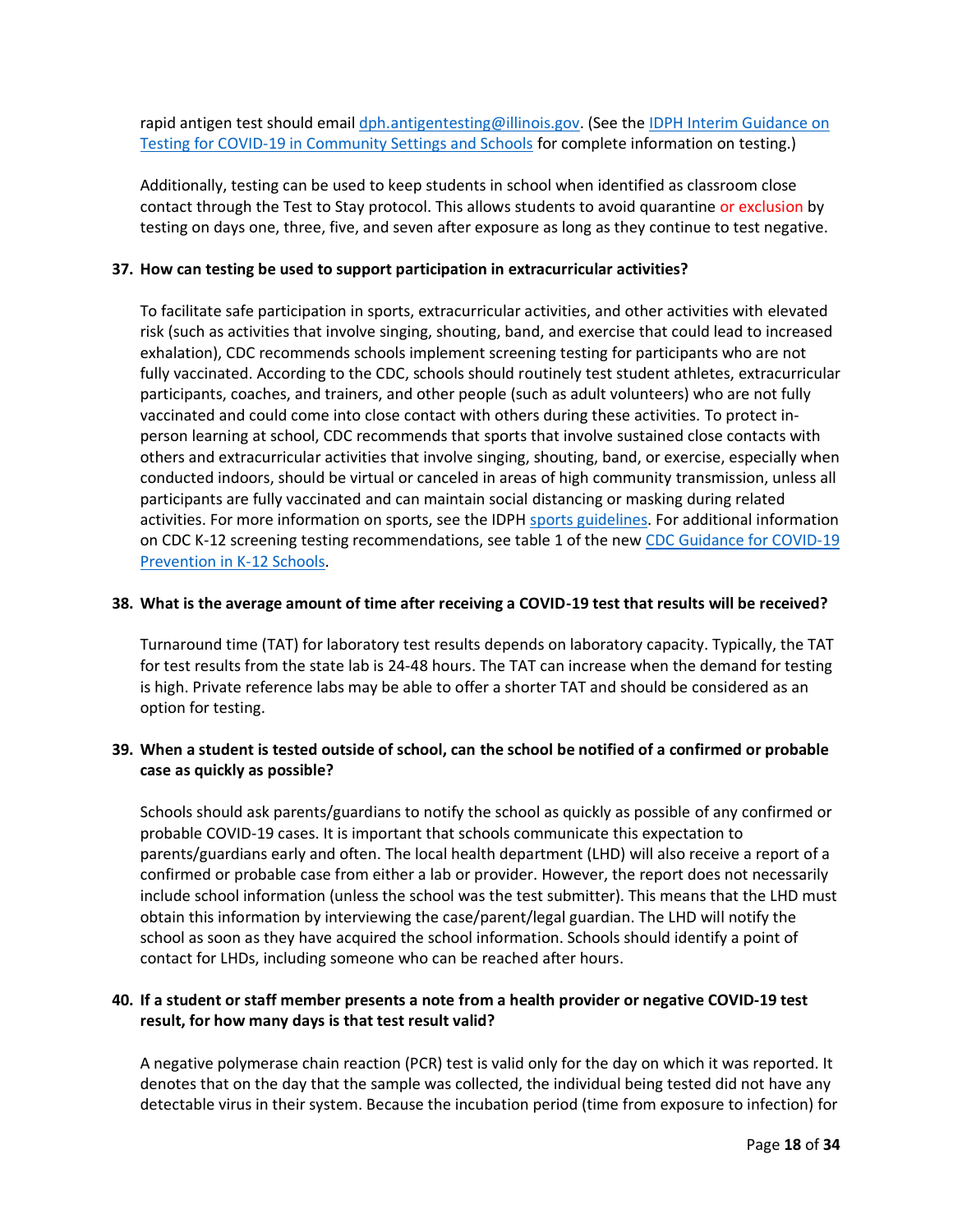COVID-19 is 2-14 calendar days, a person with a negative test may still develop infection at some point during the incubation period.

# <span id="page-18-0"></span>**41. When is a confirmatory PCR test required for possible cases in the school setting? (Updated 9/21/2021)**

As shown in the [CDC's testing algorithm](https://www.cdc.gov/coronavirus/2019-ncov/lab/resources/antigen-tests-guidelines.html) (see Figure 1) and referenced in [IDPH's Rapid Point](https://www.dph.illinois.gov/covid19/community-guidance/rapid-point-care-testing-covid-19)-of-Care [Testing for COVID-19 in Community Settings and Schools,](https://www.dph.illinois.gov/covid19/community-guidance/rapid-point-care-testing-covid-19) confirmatory testing for antigen and rapid NAATs is sometimes required when the results are different than what is expected (e.g., positive result in an asymptomatic person with no known exposure). In these circumstances, CDC recommends a lab-based (non-rapid) NAAT (such as a PCR) from a nasal specimen.

Results from COVID-19 point-of-care (POC) antigen tests should be interpreted based upon the test sensitivity and specificity, whether the individual being tested has symptoms, and level of transmission in the community and the facility. A confirmatory NAAT may be needed in certain situations. Because laboratory-based NAATs are considered the most sensitive tests for detecting SARS-CoV-2, they can also be used to confirm the results of lower sensitivity tests, such as POC NAATs, or antigen tests such as BinaxNOW. While the SHIELD Illinois saliva test is a highly reliable laboratory-based NAAT and does not require an additional confirmatory test when used as a primary diagnostic test, CDC recommends collecting and testing an upper respiratory specimen, such as nasopharyngeal, nasal mid-turbinate, or anterior nasal, when using NAATs for confirmatory testing. An upper respiratory test, such as a BinaxNOW rapid antigen test, should be confirmed by a laboratory-based NAAT test performed on an upper-respiratory specimen.

When considering if school personnel or students need to be excluded from in-person learning for a period of time due to COVID-19-like symptoms, if the school personnel/student is a close contact to a confirmed or probable case, the school is experiencing an outbreak, or LHD is requiring validation due to community transmission levels, documentation of a negative NAAT (e.g., RT-PCR) COVID-19 test result is needed. The SHIELD Illinois saliva test is a RT-PCR and can be used in these situations. If the student/school personnel does not have a known close contact, the school is not in outbreak, or the LHD is not requiring confirmatory testing due to the level of community transmission, a negative RT-PCR, rapid molecular (rapid PCR) or negative antigen test is acceptable. (With low pre-test probability, NAAT testing [e.g., PCR] following a negative antigen test is not required.)

# <span id="page-18-1"></span>**42. Do fully vaccinated persons need to be tested? (9/21/2021)**

It depends on the circumstances, per [CDC's gu](https://www.cdc.gov/coronavirus/2019-ncov/vaccines/fully-vaccinated-guidance.html)idance.

- If a fully vaccinated person develops symptoms of COVID-19, they should be tested, isolated, and excluded from school.
- If a fully vaccinated student or staff has close contact with a confirmed case of COVID-19, they should be tested 3 to 5 days after the exposure but are not required to be excluded as long as they remain asymptomatic.
- If a fully vaccinated staff or student attends a school or classroom that is currently experiencing an outbreak, that student or staff may have been exposed and should be tested as part of the school's outbreak testing response.
- If a school is conducting screening testing of asymptomatic persons, then a fully vaccinated person should not be tested as part of screening testing unless recommended to do so in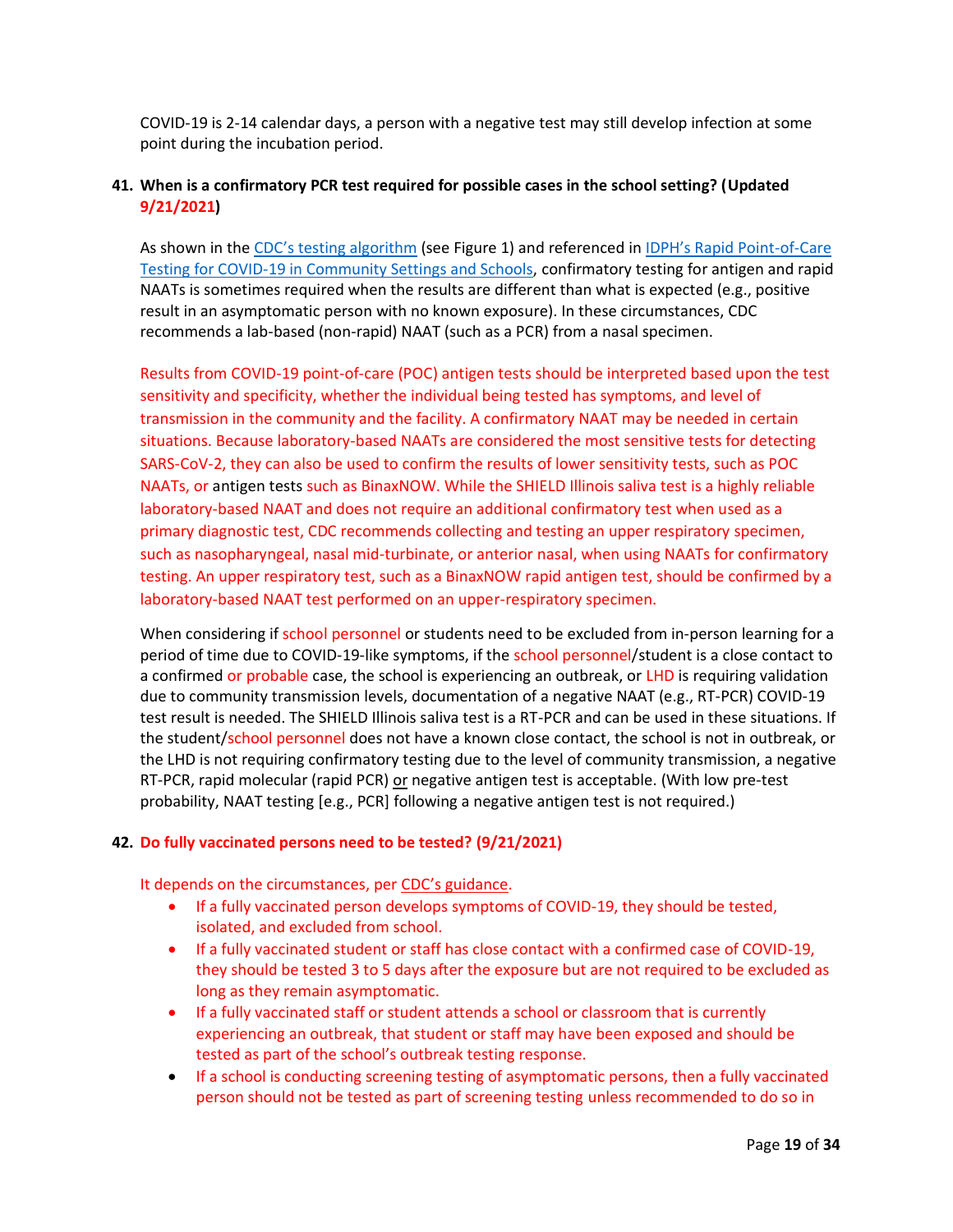certain situations of heightened transmission risk such as with certain sports activities (see [Question 37](#page-17-0) for more information on screening testing for sports).

# <span id="page-19-0"></span>**43. If an unvaccinated staff person has recovered from COVID-19 in the past 90 days, do they need to participate in weekly testing? (9/21/2021)**

For consistency with CDC and IDPH guidance, persons with documentation of COVID-19 infection in the past 90 days (positive diagnostic test based on specimen collection date) should be exempt from weekly testing. They are likely to shed non-replicable virus and a positive test would require isolation for 10 days after each positive test date. However, previous infection with COVID-19 is not a contraindication for receiving the vaccine. A person may be vaccinated after completing 10 days in isolation.

# <span id="page-19-1"></span>*Management of Ill Students and Staff*

# <span id="page-19-2"></span>**44. Do schools need to conduct temperature checks and symptom screening and/or require parents to provide attestation of negative symptom screening on a daily basis? (9/21/2021)**

No. Both the [CDC and IDPH](https://www.cdc.gov/coronavirus/2019-ncov/community/schools-childcare/operation-strategy.html?CDC_AA_refVal=https%3A%2F%2Fwww.cdc.gov%2Fcoronavirus%2F2019-ncov%2Fcommunity%2Fschools-childcare%2Fk-12-testing.html) no longer recommend fever and symptom screening or attestation of symptom screening upon arrival at school. Instead, self-screening for [symptoms of COVID-19](https://www.cdc.gov/coronavirus/2019-ncov/symptoms-testing/symptoms.html) and other [common respiratory viruses and ailments,](https://www.cdc.gov/coronavirus/2019-ncov/downloads/community/schools-childcare/COVID19-symptoms-tablegraphic-v1.pdf) prior to arriving on school grounds or boarding school transportation, continues to be recommended. Schools should continue to post signage and communicate with students and staff that they are discouraged from entering buildings or boarding school transportation if ill and should consult with the school's nurse and/or their own doctor about whether a COVID-19 test is recommended.

# <span id="page-19-3"></span>**45. What actions should be taken by students/staff sent home with COVID-19-like symptoms? (Updated 9/21/2021)**

- All students and staff (regardless of vaccination status) excluded with COVID-19-like symptoms should be diagnostically tested with a PCR or rapid antigen or molecular test with Emergency Use Authorization by the FDA. Over-the-counter tests are not recommended. Schools must exclude any student or staff that exhibit symptoms of COVID-19 (1) until they test negative for COVID-19 or for a minimum of 10 days, (2) until they are fever free for 24 hours and (3) until 48 hours after diarrhea and vomiting have ceased.
- Students and staff who are confirmed or probable cases of COVID-19 must be excluded from school for 10 calendar days from the date of positive test if asymptomatic or following onset of symptoms if symptomatic, or as otherwise directed by the local health authority. Individuals who meet the above criteria may return to school even if other household members are in isolation or quarantine in the home.
- Students and staff with COVID-19-like symptoms who do not get tested for COVID, must be excluded for 10 calendar days from the date of first symptom onset **and** be fever-free for 24 hours without use of fever-reducing medications **and** other symptoms have improved before returning to school.
- COVID-19 diagnostic testing is strongly recommended for all persons with COVID-19-like symptoms.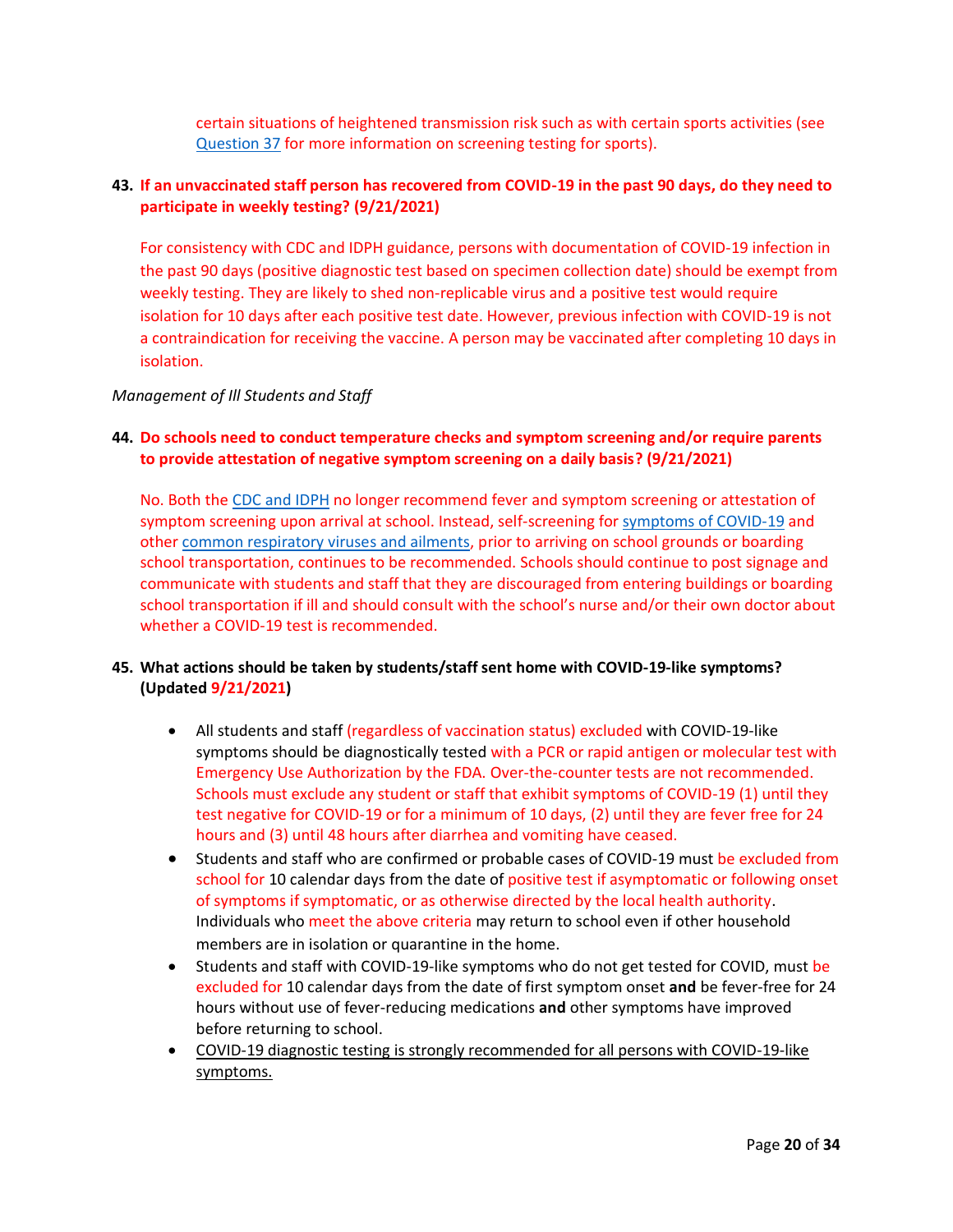# <span id="page-20-0"></span>**46. If a student is sent home sick with suspected COVID-19 symptoms (e.g., cough, fever, diarrhea, shortness of breath, etc.), must all their siblings/household members be sent home as well? (Updated 9/21/2021)**

If the ill household member is tested within 24 hours of first notification of symptoms, household members do not need to be sent home unless there is a high suspicion the ill person has COVID-19 (e.g., they are a known close contact, they have lost sense of taste and smell). Pending test results, household members can remain in school with consistent use of well-fitting masks both indoors, as required, and outdoors. If the ill household member tests positive for COVID-19, then any unvaccinated household members should be removed from the school immediately. If testing does not occur within 24 hours, unvaccinated household members must be excluded per the [Public](https://www.isbe.net/Documents/P-12-COVID-19-Exclusion-Protocols.pdf)  [Health Interim Guidance for Local Health Departments and Pre-K-12 Schools](https://www.isbe.net/Documents/P-12-COVID-19-Exclusion-Protocols.pdf) – COVID-19 Exclusion [Protocols](https://www.isbe.net/Documents/P-12-COVID-19-Exclusion-Protocols.pdf) ("COVID-19 Exclusion Protocols").

### <span id="page-20-1"></span>**47. How many symptoms does a person need to have to be considered a suspect COVID-19 case?**

Students and staff exhibiting one or more [COVID-19-like symptoms](https://www.cdc.gov/coronavirus/2019-ncov/hcp/pediatric-hcp.html) are considered suspect cases and should be immediately isolated and evaluated. Schools should evaluate each symptomatic student/staff to determine if this symptom is new or if it is part of an existing condition.

The [COVID-19 Exclusion Protocols](https://www.isbe.net/Documents/P-12-COVID-19-Exclusion-Protocols.pdf) and [CDC Screening in K-12](https://www.cdc.gov/coronavirus/2019-ncov/community/schools-childcare/symptom-screening.html) were recently updated to limit the symptoms for which students should be screened for suspect COVID-19 infection. Many symptoms of COVID-19 are also symptoms of common illnesses like seasonal allergies, colds, and chronic conditions like asthma. To prevent potentially excluding students repeatedly, the list of symptoms has been limited to those most likely to be part of an infectious syndrome. However, if a student/staff has a COVID-19 symptom not listed on the COVID-19 Exclusion Protocols, but the school health staff has an increased concern due to community spread or known close contact (as shown in Box A and Box B of the COVID-19 Exclusion Protocols), the school health staff should exclude the individual and require testing or an alternative diagnosis for return.

# <span id="page-20-2"></span>**48. What temperature is the fever threshold to be considered a symptom of COVID-19 and for the purposes of sending ill students and staff home?**

CDC recommends that schools use 100.4°F or greater as the threshold for fever.

# <span id="page-20-3"></span>**49. If the sick person has a known condition causing the symptoms, e.g., allergies, migraine, etc., can this be taken into consideration?**

Every symptomatic person should be evaluated by their health care provider and decisions to test for COVID-19 should be based on their personal health history. Each episode of new symptom onset should be evaluated. Diagnostic testing is strongly encouraged whenever an individual experiences COVID-19-like symptoms; it is possible to have COVID-19 and other health conditions at the same time. Early diagnosis can prevent further transmission. Individuals who have undergone testing should remain home away from others while waiting for COVID-19 test results.

#### <span id="page-20-4"></span>**50. What are the recommendations for someone who has previously tested positive for COVID-19?**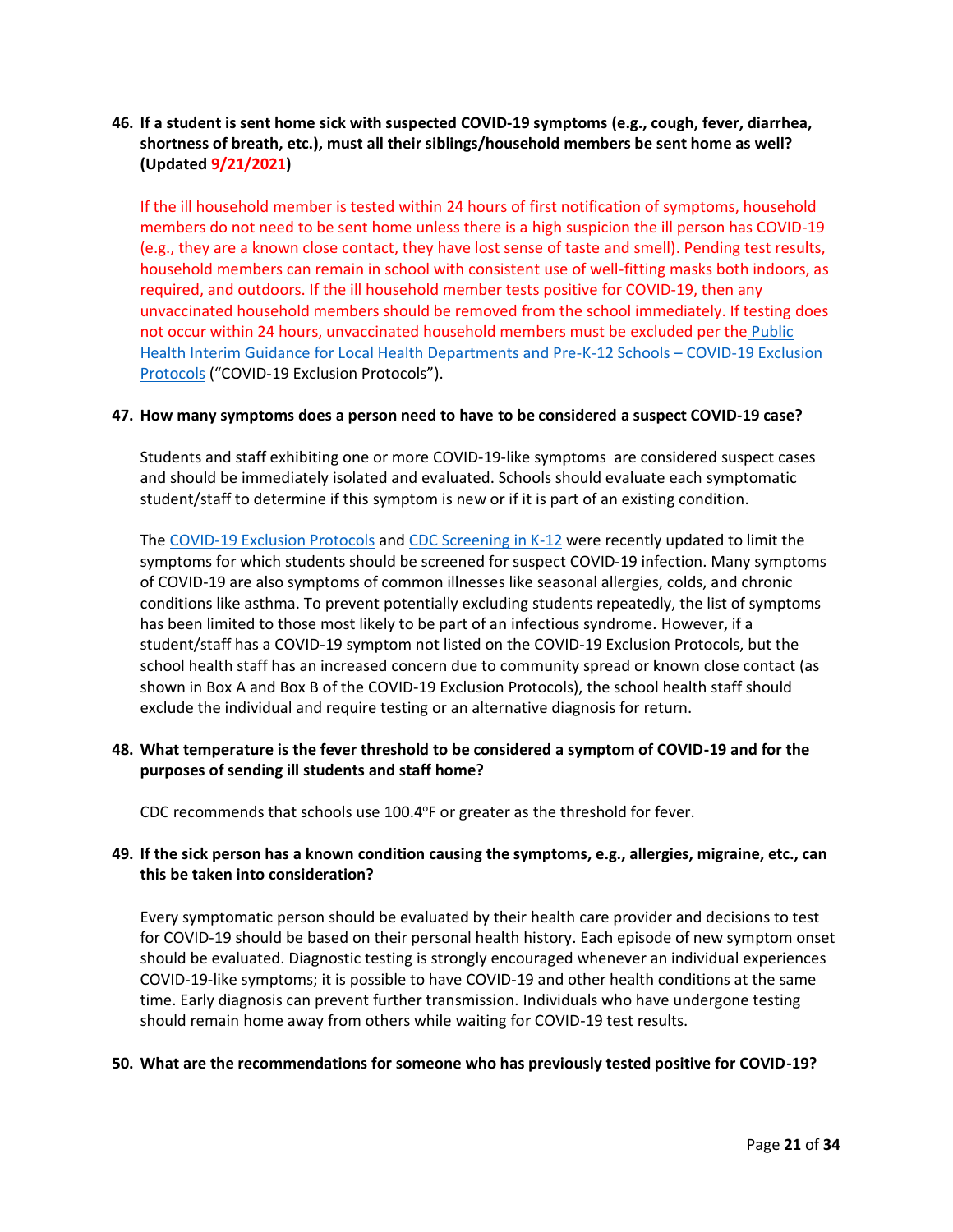For those who have had prior diagnoses of COVID-19 confirmed by viral testing within three months, isolation, quarantine, and exclusion may not be needed. The table below describes various scenarios that may occur. Schools are encouraged to discuss these situations with their LHDs for clear guidance.

| <b>Recommended actions for previous</b><br><b>COVID-19-Positive Individuals</b> | Less than 90 days (3 months)<br>from last Positive Test                                                                                                                                                                                                                                                      | Greater than 90 days (3 months) from<br>last Positive Test                                                                                                                                                                                                                                                                                                                                                                       |
|---------------------------------------------------------------------------------|--------------------------------------------------------------------------------------------------------------------------------------------------------------------------------------------------------------------------------------------------------------------------------------------------------------|----------------------------------------------------------------------------------------------------------------------------------------------------------------------------------------------------------------------------------------------------------------------------------------------------------------------------------------------------------------------------------------------------------------------------------|
| Refer for clinical evaluation if COVID-19-<br>like symptoms are present?        | <b>YES</b>                                                                                                                                                                                                                                                                                                   | <b>YES</b>                                                                                                                                                                                                                                                                                                                                                                                                                       |
| Repeat COVID-19 test if COVID-like<br>symptoms are present?                     | NOT recommended.<br>Health care provider may<br>decide to test based on clinical<br>assessment.                                                                                                                                                                                                              | <b>YES</b>                                                                                                                                                                                                                                                                                                                                                                                                                       |
| Exclude from school if COVID-19-like<br>symptoms are present?                   | Individuals who have tested<br>positive in past 90 days should<br>be assessed for other illnesses<br>and excluded or refused<br>admittance from school<br>consistent with the IDPH<br>Communicable Disease in<br><b>Schools</b> guidance<br>Refer to Situation #2 in<br><b>COVID-19 Exclusion Protocols.</b> | If COVID-19 test is <b>positive</b> : Exclude<br>for 10 days. Refer to Situation #2 in<br><b>COVID-19 Exclusion Protocols.</b><br>If COVID-19 test is negative:<br>Implement test-to-stay protocol or<br>exclude for 10 days for close contacts<br>or outbreak. Send home and return to<br>school after negative test, fever free<br>for 24 hours, and no symptoms. Refer<br>to Situation #2 in COVID-19 Exclusion<br>Protocols. |
| Exclude from school if named as a close<br>contact to a known case of COVID-19? | NO.                                                                                                                                                                                                                                                                                                          | <b>YES</b>                                                                                                                                                                                                                                                                                                                                                                                                                       |

<span id="page-21-0"></span>*Contract Tracing, Exclusion and Quarantine*

# <span id="page-21-1"></span>**51. How are close contacts determined in school? (Updated 9/21/2021)**

Contact tracing is used by health departments and schools to prevent the spread of infectious diseases. In general, contact tracing involves identifying people who have a confirmed or probable case of COVID-19 (cases) and people who they came in contact with (close contacts) and working with them to interrupt disease spread. This includes asking people with COVID-19 to [isolate](https://www.cdc.gov/coronavirus/2019-ncov/if-you-are-sick/quarantine.html) and their contacts to [quarantine](https://www.cdc.gov/coronavirus/2019-ncov/if-you-are-sick/quarantine.html) at home voluntarily. Fully vaccinated persons who remain asymptomatic and those with documented COVID-19 infection within the past 90 days are excluded from quarantine or exclusion. However, the updated CDC guidance recommends that fully vaccinated persons test 3 to 5 days after the known exposure and wear a mask in public indoor settings for 14 days after exposure or until a negative test result.

For all individuals where exposure occurred outside of the classroom setting and for teachers, staff, and adults in the indoor P-12 classroom setting, CDC defines [a close contact](https://www.cdc.gov/coronavirus/2019-ncov/php/contact-tracing/contact-tracing-plan/appendix.html#contact) as an individual not fully vaccinated against COVID-19 who was within 6 feet of an infected person for a cumulative total of 15 minutes or more over a 24-hour period. For students in the indoor classroom setting, contacts within 3 to 6 feet of a confirmed or probable case do not require exclusion as long as both the case and the contact were consistently masked. If they were not consistently masked, then close contacts are classroom students who were within 6 feet of the infected student for a cumulative total of 15 minutes or more over a 24-hour period. For students on school transportation, contacts within 3 to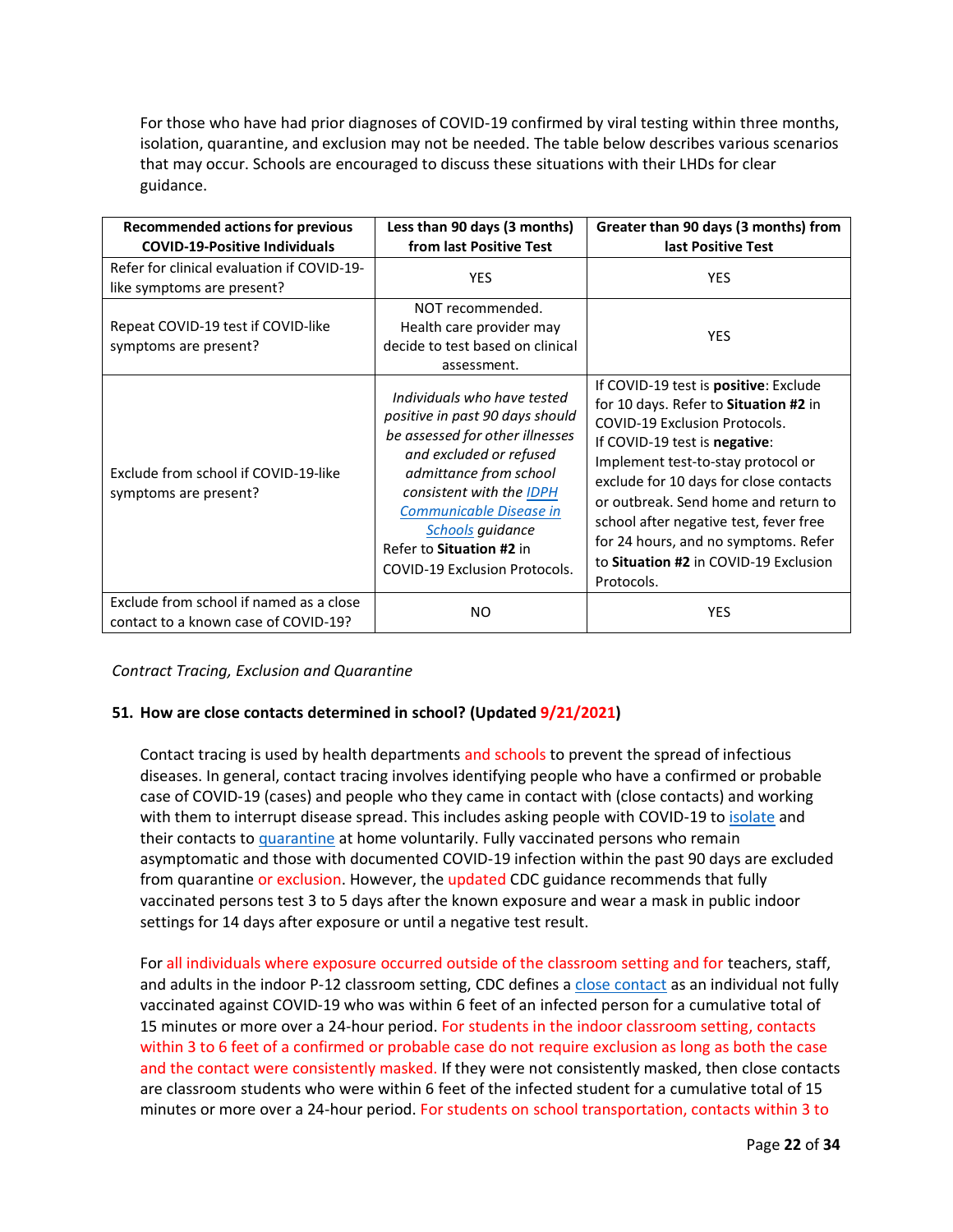6 feet of an infected student do not require exclusion as long as both the case and the contact were consistently masked and windows were opened or [HEPA filters](https://www.cdc.gov/coronavirus/2019-ncov/community/schools-childcare/k-12-staff.html#engineering-controls) were in use.

In general, individuals who are solely exposed to a confirmed case while outdoors should not be considered close contacts.

The longer a person is exposed to an infected person, the higher the risk of exposure/transmission. The infectious period of close contact begins two calendar days before the onset of symptoms (for a symptomatic person) or two calendar days before the positive sample was obtained (for an asymptomatic person). If the case was symptomatic (e.g., coughing, sneezing), persons with briefer periods of exposure may also be considered contacts, as determined by local health departments. Persons who have had lab-confirmed COVID-19 within the past 90 days or those fully vaccinated, according to CDC guidelines, are not required to be excluded from school or quarantine if identified as a close contact to a confirmed case.

### <span id="page-22-0"></span>**52. Who will do contact tracing? (Updated 9/21/2021)**

Schools are required to investigate the occurrence of cases and suspect cases in schools and identify close contacts for purposes of determining whether students or school personnel must be excluded pursuant t[o Executive Order 2021-24](https://www.illinois.gov/government/executive-orders/executive-order.executive-order-number-24.2021.html) and [77 Ill. Admin. Code 690.361.](https://www.ilga.gov/commission/jcar/admincode/077/077006900D03610R.html)

Contact tracing will also be performed by the LHD, sometimes in partnership with IDPH or a community-based organization. Schools can assist the LHD by identifying all close contacts to a confirmed case. Both schools and any other third parties are required, pursuant to the state's regulations, to cooperate in the LHD's disease investigation and contact tracing initiatives. Cooperation with contact tracing and disease investigation by parents/guardians and other individuals can help ensure infection control measures are being maximized. Documentation of assigned seats and taking photos of assembled classes can be useful in helping schools determine who was within 6 feet of a given case.

Schools must be aware of confidentiality laws pertaining to school student records, including exceptions for release of information in the event of an emergency and requirements to notify parents and to create a record of emergency releases of information. (105 ILCS 10/6(a)(7); 23 Il. Admin. Code 375.60).

#### <span id="page-22-1"></span>**53. Is contact tracing only performed when a positive test is received?**

Contact tracing is performed for a confirmed case (positive PCR test) or a probable case (positive antigen test OR person with clinically compatible COVID-19-like symptoms and epidemiologically linked<sup>2</sup> via known exposure to a confirmed case.

# <span id="page-22-2"></span>**54. If a confirmed or probable COVID-19 case is identified in a classroom, or on a school bus, who will be considered close contacts that need to be excluded and quarantined? Will this include the entire classroom or all the students on the bus? (Updated 9/21/2021)**

Exposure in a classroom should be limited to everyone with whom the confirmed or probable COVID-19 case had close contact (within 3 feet for masked students or within 6 feet for adult staff or unmasked students) for a cumulative total of at least 15 minutes throughout the course of a 24-hour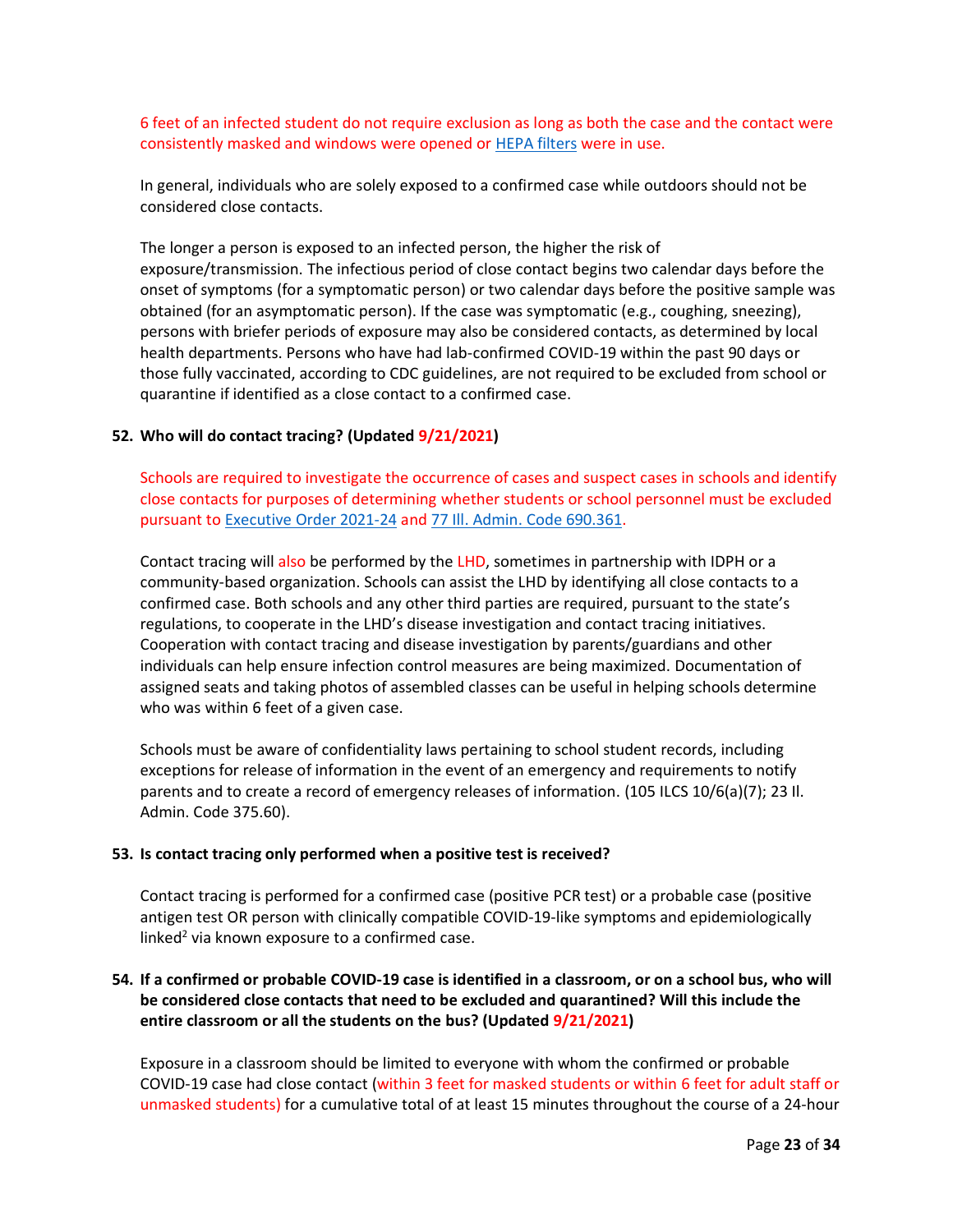period. Exposure on a bus must include everyone who sat within 6 feet of the confirmed or probable COVID-19 case for 15 minutes or longer. A possible approach to identifying close contacts on a bus would be to include persons who sat three rows in front and three rows behind the confirmed or probable COVID-19 case. Close contact does not include individuals who are fully vaccinated or who tested positive for COVID-19 within prior 90 days and are currently asymptomatic.

# <span id="page-23-0"></span>**55. If the close contact and the COVID-19 case were both wearing masks when the exposure occurred, is the close contact still required to be excluded and quarantined? (Updated 9/21/2021)**

Not in all cases. According to the CDC definition o[f close contacts](https://www.cdc.gov/coronavirus/2019-ncov/php/contact-tracing/contact-tracing-plan/appendix.html#contact) in the K-12 indoor classroom setting, students who were 3 feet or more from an infected student are not treated as close contacts if both students were engaged in consistent and correct use of well-fitting masks.

If the exposure is between adults or an adult and student, wearing masks does not affect who is identified as a close contact required to be excluded and quarantined. While there is strong evidence that face coverings significantly reduce the risk of infection, the possibility of transmission cannot be ruled out.

# <span id="page-23-1"></span>**56. If after completing 10 days in isolation a "probable" COVID-19 case (based on known exposure, symptoms, and positive serology) has a subsequent exposure to a confirmed case of COVID-19, does this person need to be quarantined or excluded from school? (Updated 9/21/2021)**

CDC guidance now states that unvaccinated individuals with positive SARS-CoV-2 antibody testing within three months prior to, or immediately after, an exposure to someone with suspected or confirmed COVID-19 and who have remained asymptomatic since the current COVID-19 exposure do not need to be quarantined, provided there is limited or no contact with persons at high risk for severe COVID-19 illness, including [older adults and persons with certain medical conditions.](https://www.cdc.gov/coronavirus/2019-ncov/need-extra-precautions/index.html) So, if a probable case provides positive results from antibody testing in the timeframe described above, the local health department may consider releasing the staff/student from quarantine or isolation.

Serologic testing is not diagnostic and should not be used to diagnose acute SARS-CoV-2 infection or determine immunity from vaccination or to assess the need for vaccination in unvaccinated persons.

# <span id="page-23-2"></span>**57. Do vaccinated students and staff have to be excluded after an exposure to a case? (Updated 9/21/2021)**

Vaccinated students and staff do not need to be excluded if they meet all the following criteria:

- Are fully vaccinated (i.e., ≥2 weeks following receipt of the second dose in a two-dose series, or ≥2 weeks following receipt of one dose of a single-dose vaccine).
- Have remained **asymptomatic** since the current COVID-19 exposure.

Note that **fully vaccinated** is defined as ≥2 weeks following receipt of the second dose in a two-dose series, or ≥2 weeks following receipt of one dose of a single-dose vaccine. If a student or staff member has received both doses, but the exposure to a COVID-19 case occurs before it has been a full two weeks after completing the vaccine series, the student or staff member should follow exclusion and quarantine recommendations for unvaccinated persons. The student or staff member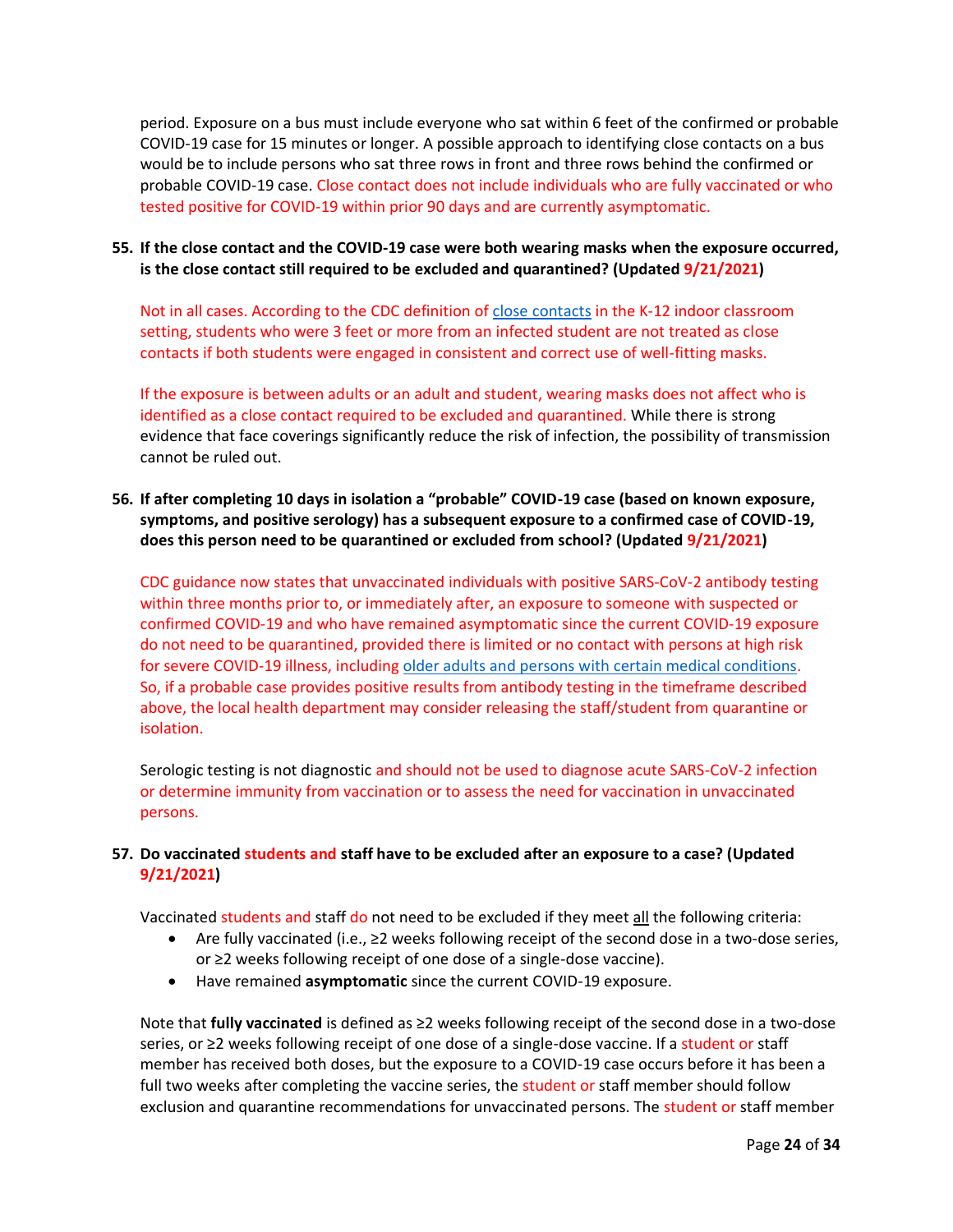should continue to monitor for symptoms for 14 days after the exposure, regardless of vaccination status, and, **if any symptoms develop, they should immediately self-isolate** and contact their local health department or health care provider to report their symptoms.

# <span id="page-24-0"></span>**58. Does an individual with positive SARS-CoV-2 antibody testing need to be excluded if identified as a close contact?**

Antibody testing **should not be promoted as a way to avoid exclusion.** The robustness and durability of immunity following natural infection remain unknown. Local health departments should make decisions on exclusion from school and isolation on a case-by-case basis using CDC/IDPH guidance and antibody testing should be used sparingly. For example, antibody testing may be used to exempt someone from e exclusion when the individual is documented as a probable case (i.e., has COVID-19-like symptoms and is epidemiologically linked<sup>8</sup> to a known case) and they never received a diagnostic test. Pe[r CDC guidance on serologic antibody testing,](https://www.cdc.gov/coronavirus/2019-ncov/lab/resources/antibody-tests-guidelines.html) unvaccinated persons who have tested antibody positive (with an FDA-authorized test) within three months before or immediately following an exposure to someone with suspected or confirmed COVID-19 and who have remained asymptomatic since the current COVID-19 exposure do not need to be excluded, provided there is limited or no contact with persons at high risk for severe COVID-19 illness. This includes [older adults and persons with certain medical conditions.](https://www.cdc.gov/coronavirus/2019-ncov/need-extra-precautions/index.html)

Serologic testing does not replace virologic testing and should not be used to establish the presence or absence of acute SARS-CoV-2 infection, nor should it be used to determine immunity after vaccination or to determine if vaccination is needed in an unvaccinated person.

# <span id="page-24-1"></span>**59. What tests are acceptable for returning to school (after Day 7)? (Updated 9/21/2021)**

Antigen testing can be used to release unvaccinated adult staff and students from when one of the early release options is implemented. CDC guidance states that a negative result from a SARS-CoV-2 diagnostic test is acceptable for returning to school if the person has also remained asymptomatic. When readily available and turn-around time is good, the gold-standard nucleic amplification testing, including RT-PCR, is preferred. For students using the 10-day release, IDPH recommends a negative RT-PCR as well. At-home antigen tests are not recommended for meeting criteria to return to school at this time; only testing administered by either school health staff or by laboratory personnel is acceptable.

# <span id="page-24-2"></span>**60. If a student or staff member is identified as a close contact to a person with COVID-19 and is excluded from school, are their household members and close contacts also required to be excluded?**

No. Contacts of a person who is a close contact to a COVID-19 case (i.e., contacts to contacts) do not need to be excluded or self-quarantine unless they develop symptoms or if the person identified as the close contact develops COVID-19. They should, however, monitor themselves closely for symptoms of COVID-19 and if they become symptomatic, self-isolate and seek medical evaluation/testing.

<sup>&</sup>lt;sup>8</sup> A "case with an epidemiological link" is a case that has either been exposed to a confirmed case or has had the same exposure as a confirmed case.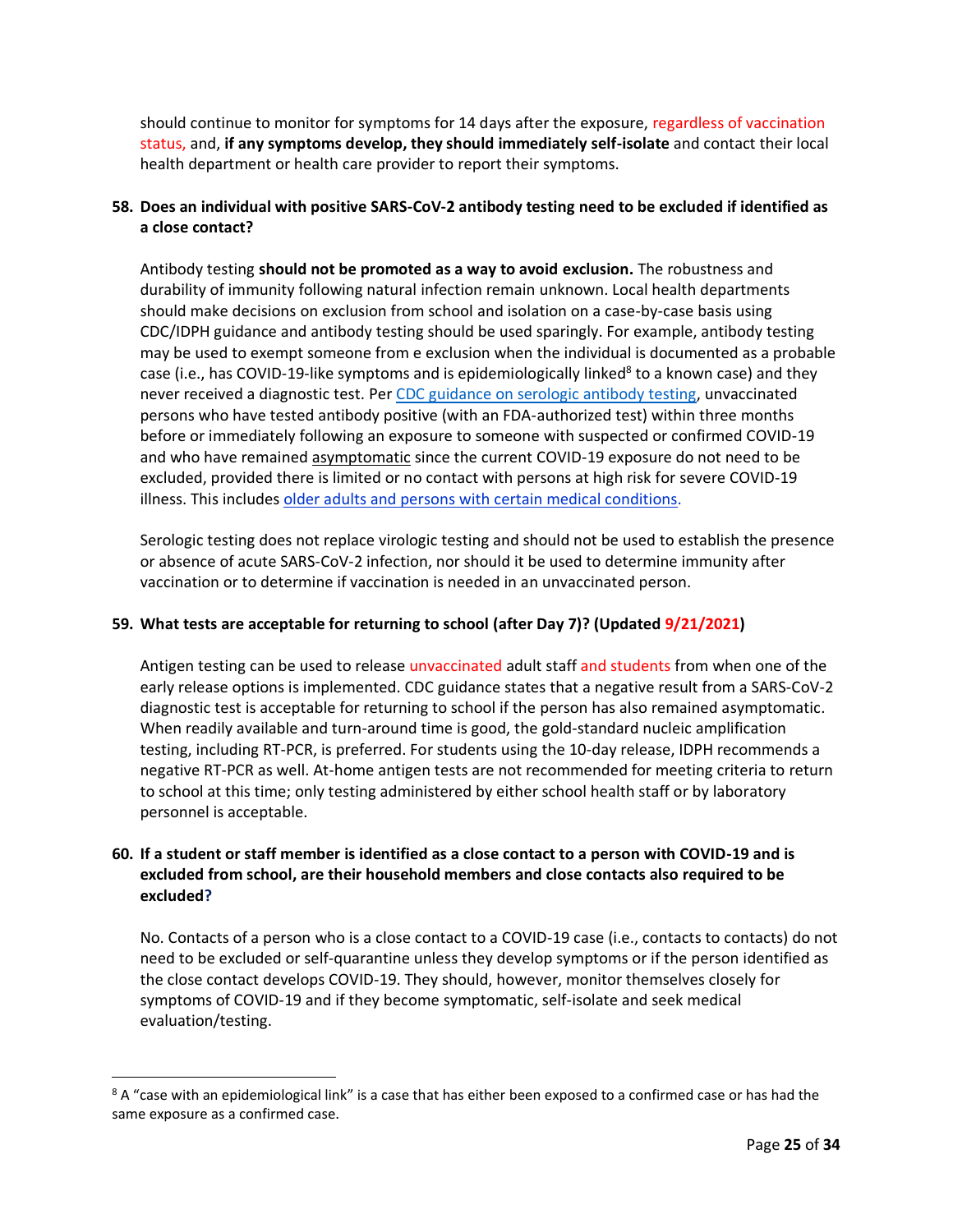### <span id="page-25-0"></span>*Cleaning and Disinfection*

### <span id="page-25-1"></span>**61. What kind of cleaning and disinfection for schools is recommended? (Updated 9/21/2021)**

Schools should develop sanitation procedures per recommendations of the [CDC,](https://www.cdc.gov/coronavirus/2019-ncov/community/schools-childcare/clean-disinfect-hygiene.html) IDPH, and local health departments. In April 2021, the CDC issued a [scientific brief on SARS-CoV-2 and surface](https://www.cdc.gov/coronavirus/2019-ncov/more/science-and-research/surface-transmission.html)  [transmission for indoor environments](https://www.cdc.gov/coronavirus/2019-ncov/more/science-and-research/surface-transmission.html) that concluded:

*Routine cleaning performed effectively with soap or detergent, at least once per day, can substantially reduce virus levels on surfaces. When focused on high-touch surfaces, cleaning with soap or detergent should be enough to further reduce the relatively low transmission risk from fomites in situations when there has not been a suspected or confirmed case of COVID-19 indoors. In situations when there has been a suspected or confirmed case of COVID-19 indoors within the last 24 hours, the presence of infectious virus on surfaces is more likely and therefore high-touch surfaces should be disinfected.<sup>9</sup>*

Clean with products containing soap or detergent to reduce germs on surfaces and objects that will remove contaminants and may weaken or damage some of the virus particles to decrease the risk of infection from surfaces. Clean high-touch surfaces and shared objects at least once a day. For more information on cleaning and disinfecting schools, see [Cleaning and Disinfecting Your Facility.](https://www.cdc.gov/coronavirus/2019-ncov/community/disinfecting-building-facility.html)

Clean more frequently and disinfect surfaces and objects if certain conditions apply:

- High transmission of COVID-19 in your community.
- Low number of people wearing masks or improper mask usage.
- Infrequent hand hygiene.
- The space is occupied by people at [increased risk for severe illness from COVID-19.](https://www.cdc.gov/coronavirus/2019-ncov/need-extra-precautions/people-with-medical-conditions.html)

If someone in your school is sick or someone who has COVID-19 has been in your school in the last 24 hours, [clean and disinfect](https://www.cdc.gov/coronavirus/2019-ncov/community/disinfecting-building-facility.html) the facility.

Ensure that [U.S. Environmental Protection Agency \(EPA\)-approved disinfectants](https://www.epa.gov/pesticide-registration/list-n-disinfectants-use-against-sars-cov-2) for use against COVID-19 are available to staff responsible for cleaning.

#### <span id="page-25-2"></span>*Outbreak School Closure*

# <span id="page-25-3"></span>**62. What is the definition of an outbreak in P-12 schools? (Updated 9/21/2021)**

Two or more COVID-19 infections (laboratory-positive by PCR or antigen testing) among staff or students with symptom onsets (or specimen collection date if asymptomatic) occurring within 14 calendar days of each other in individuals meet the case definition for an outbreak in a P-12 school. The cases need to be epidemiologically linked<sup>2</sup> by known exposure with respect to place (same classroom), not share a household, and not identified as close contacts of each other in another

<sup>9</sup> Santarpia, J. L., Rivera, D. N., Herrera, V. L., Morwitzer, M. J., Creager, H. M., Santarpia, G. W., Crown, K. K., Brett-Major, D. M., Schnaubelt, E. R., Broadhurst, M. J., & Lawler, J. V. (2020). Aerosol and surface contamination of SARS-CoV-2 observed in quarantine and isolation care. *Scientific Reports*, *10*(1), 1-8. <https://doi.org/10.1038/s41598-020-69286-3>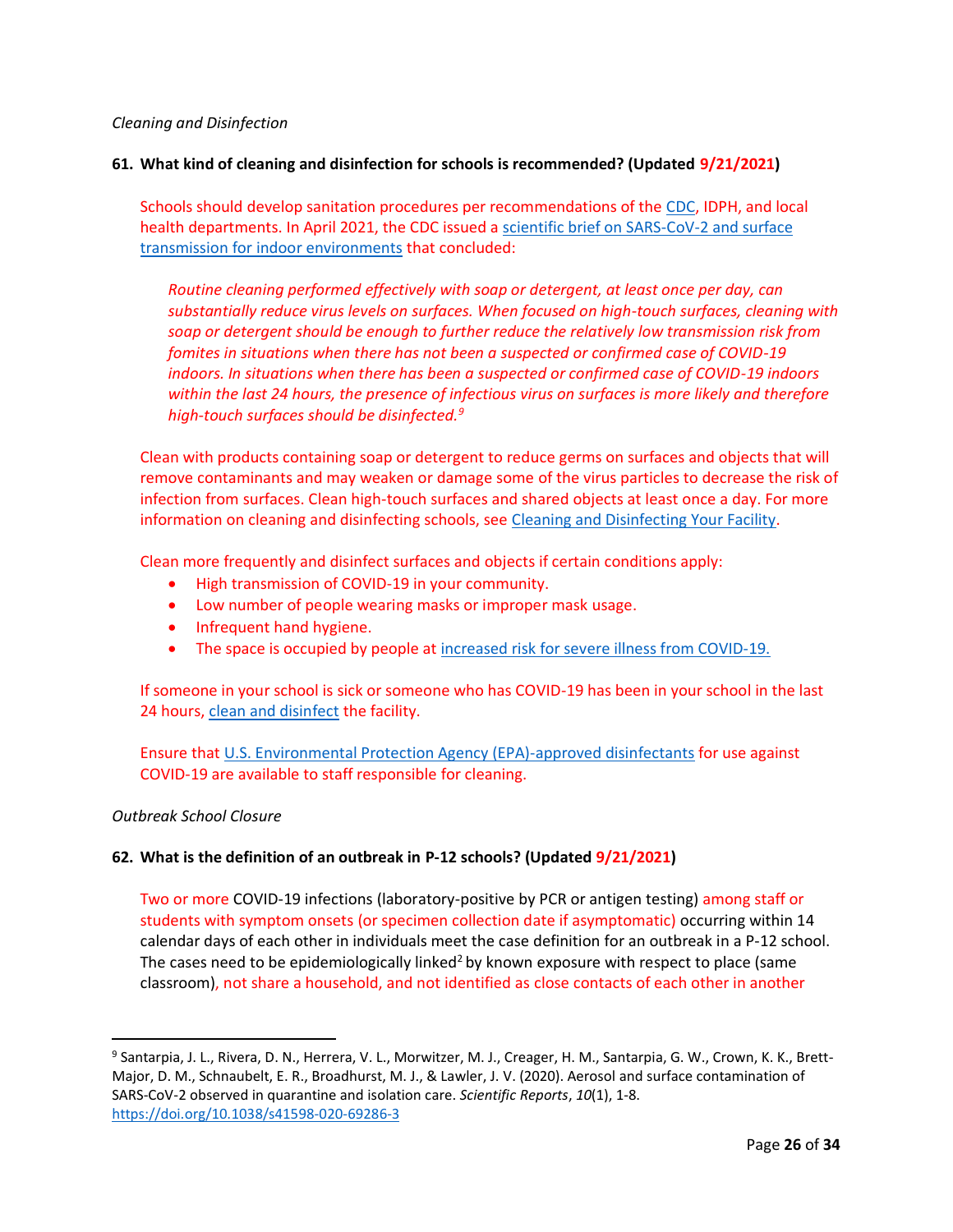setting. This would prompt an investigation by the local health department that may result in recommendations for testing and quarantining of students/staff in the affected classroom.

**Outbreak testing is strongly recommended** for schools in outbreak status. Implementation of outbreak testing should begin as soon as possible from the date the outbreak is declared and at least within three days. Schools should conduct twice weekly testing of all staff (regardless of vaccination status) and students in impacted classroom(s), grade(s), and extracurricular activities, or, depending on the circumstances, the entire student body, unless the local health department recommends otherwise. If a student is linked to an outbreak setting, but not a close contact, those students must be tested twice per week until the outbreak is over to continue participating in extracurricular activities, including sports. Testing should continue until the school has gone two incubation periods, or 28 days, without identifying any new cases. If testing is not already in place for screening, schools should make plans to deploy outbreak testing when needed. A listing of free testing sites is available a[t https://dph.illinois.gov/testing.](https://dph.illinois.gov/testing) Additionally, SHIELD Illinois can be quickly deployed to a school setting by emailing Beth Heller, senior director of External Affairs for SHIELD, at [bheller@uillinois.edu.](mailto:bheller@uillinois.edu) Schools can also utilize BinaxNOW rapid antigen testing for outbreak response by emailing [dph.antigentesting@illinois.gov.](mailto:dph.antigentesting@illinois.gov)

# <span id="page-26-0"></span>**63. If there is a large outbreak of COVID-19 within a school, what are the recommendations for temporary school closure? (9/21/2021)**

Decisions for temporary closure of a school ("Adaptive Pause") will be made by school leaders in consultation with the local health department. This initial short-term dismissal allows time for the local health officials to gain a better understanding of the COVID-19 situation impacting the school. This also allows the local health officials to help the school determine appropriate next steps, including whether an extended dismissal duration is needed to stop or slow further spread of COVID-19. As stated above, these decisions should be made locally, in collaboration with local health officials who can help determine the level of transmission in the community, and in conformity with CDC guidance. Pursuant to the State Superintendent of Education's declaration on September 7, 2021, schools must provide remote learning during an Adaptive Pause.

# <span id="page-26-1"></span>**64. Are there alternative strategies to school closure during a large outbreak that may be considered or employed?**

In consultation with the local health department, a school may implement alternative strategies less drastic than closure. Options might include:

- Transitioning the classroom or grade where the outbreak is occurring to remote learning, especially where physical distancing is challenging (e.g., early childhood), .
- Suspending affected classes or closing playgrounds.
- Canceling non-essential activities and meetings.
- Keeping students in constant class groups or classrooms and moving teachers routinely between classes.
- Increasing spacing between students in classes.
- Shortening the school week.
- Staggering school start and lunch/break times across year groups or classes.

<span id="page-26-2"></span>*Communication and Reporting*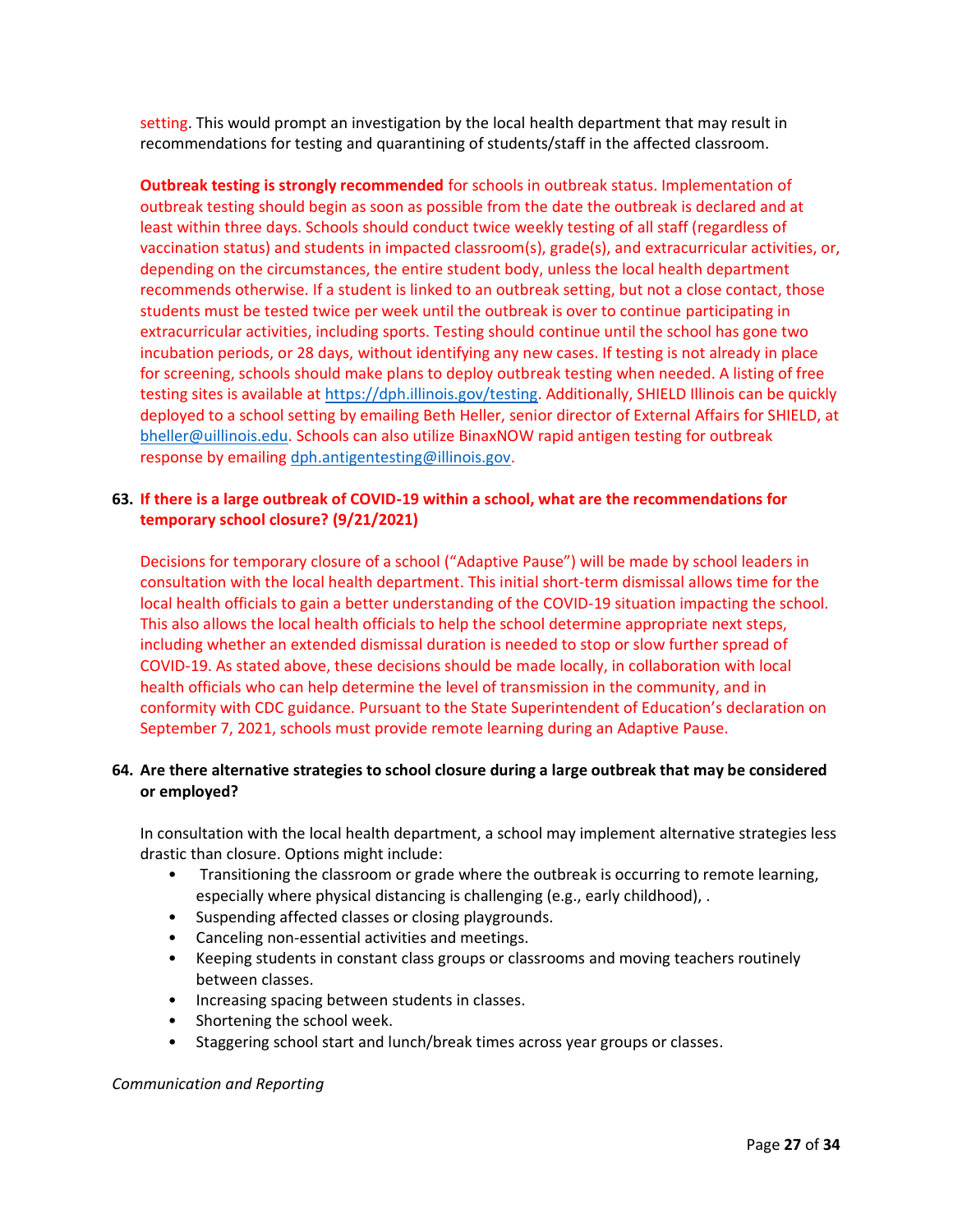# <span id="page-27-0"></span>**65. Are schools required to report information to the local health department including cases, type and onset of symptoms, number of exposed persons, etc.?**

Yes. Schools must report information needed for mitigating the spread of COVID-19 infection to the local health department for use in surveillance, contact tracing, and other public health activities. Schools must be aware of records and confidentiality laws pertaining to school student records, including exceptions to release of information in the event of an emergency, and requirements to notify parents and to create a record of emergency releases of information. (105 ILCS 10/6(a)(7); 23 Il. Admin. Code 375.60).

# <span id="page-27-1"></span>**66. Is there a template letter for schools to use when notifying parents/guardians, students, and staff of a case of COVID-19?**

Yes, a template letter can be found here: [https://www.isbe.net/\\_layouts/Download.aspx?SourceUrl=/Documents/Case-School-sample](https://www.isbe.net/_layouts/Download.aspx?SourceUrl=/Documents/Case-School-sample-letter.docx)[letter.docx.](https://www.isbe.net/_layouts/Download.aspx?SourceUrl=/Documents/Case-School-sample-letter.docx)

# <span id="page-27-2"></span>**67. Is it a Family Educational Rights and Privacy Act (FERPA) violation to notify the LHD/IDPH or staff and parents of a confirmed or probable case(s) in our school?**

No. A laboratory confirmed case of COVID-19 is reportable within three hours to the local health department per the **[Communicable Disease Code](ftp://www.ilga.gov/JCAR/AdminCode/077/07700690sections.html)**. Identifiable information on a student or staff member, including name and contact information, is reportable to IDPH or to the local public health authority for any notifiable disease or condition.

Schools must be aware of records and confidentiality laws pertaining to school student records, including exceptions to release of information in the event of an emergency, and requirements to notify parents and create a record of emergency releases of information. (105 ILCS 10/6(a)(7); 23 Il. Admin. Code 375.60).

# <span id="page-27-3"></span>**68. Does contact tracing violate the Health Insurance Portability and Accountability Act (HIPAA)?**

No. The HIPAA Privacy Rule allows for reporting by covered entities to public health agencies for the purpose of preventing the spread of infectious diseases. HIPAA recognizes the legitimate need for public health authorities, and others responsible for ensuring public health and safety, to have access to protected health information to carry out their public health mission.<sup>10 11 12 13</sup>

# <span id="page-27-4"></span>**69. If we have a case of COVID-19 in a student at our school, what is our responsibility for notifying schools attended by siblings of the case?**

<sup>10</sup> [https://www.hhs.gov/hipaa/for-professionals/special-topics/public-](https://www.hhs.gov/hipaa/for-professionals/special-topics/public-health/index.html#:~:text=Background%20The%20HIPAA%20Privacy%20Rule%20recognizes%20the%20legitimate,information%20to%20carry%20out%20their%20public%20health%20mission)

[health/index.html#:~:text=Background%20The%20HIPAA%20Privacy%20Rule%20recognizes%20the%20legitimate,](https://www.hhs.gov/hipaa/for-professionals/special-topics/public-health/index.html#:~:text=Background%20The%20HIPAA%20Privacy%20Rule%20recognizes%20the%20legitimate,information%20to%20carry%20out%20their%20public%20health%20mission) [information%20to%20carry%20out%20their%20public%20health%20mission](https://www.hhs.gov/hipaa/for-professionals/special-topics/public-health/index.html#:~:text=Background%20The%20HIPAA%20Privacy%20Rule%20recognizes%20the%20legitimate,information%20to%20carry%20out%20their%20public%20health%20mission)

<sup>11</sup> <https://www.hhs.gov/hipaa/for-professionals/special-topics/hipaa-covid19/index.html>

<sup>12</sup> <https://www.cdc.gov/coronavirus/2019-ncov/community/schools-childcare/k-12-guidance.html>

<sup>13</sup> [https://www.cdc.gov/coronavirus/2019-ncov/science/science-briefs/transmission\\_k\\_12\\_schools.html](https://www.cdc.gov/coronavirus/2019-ncov/science/science-briefs/transmission_k_12_schools.html)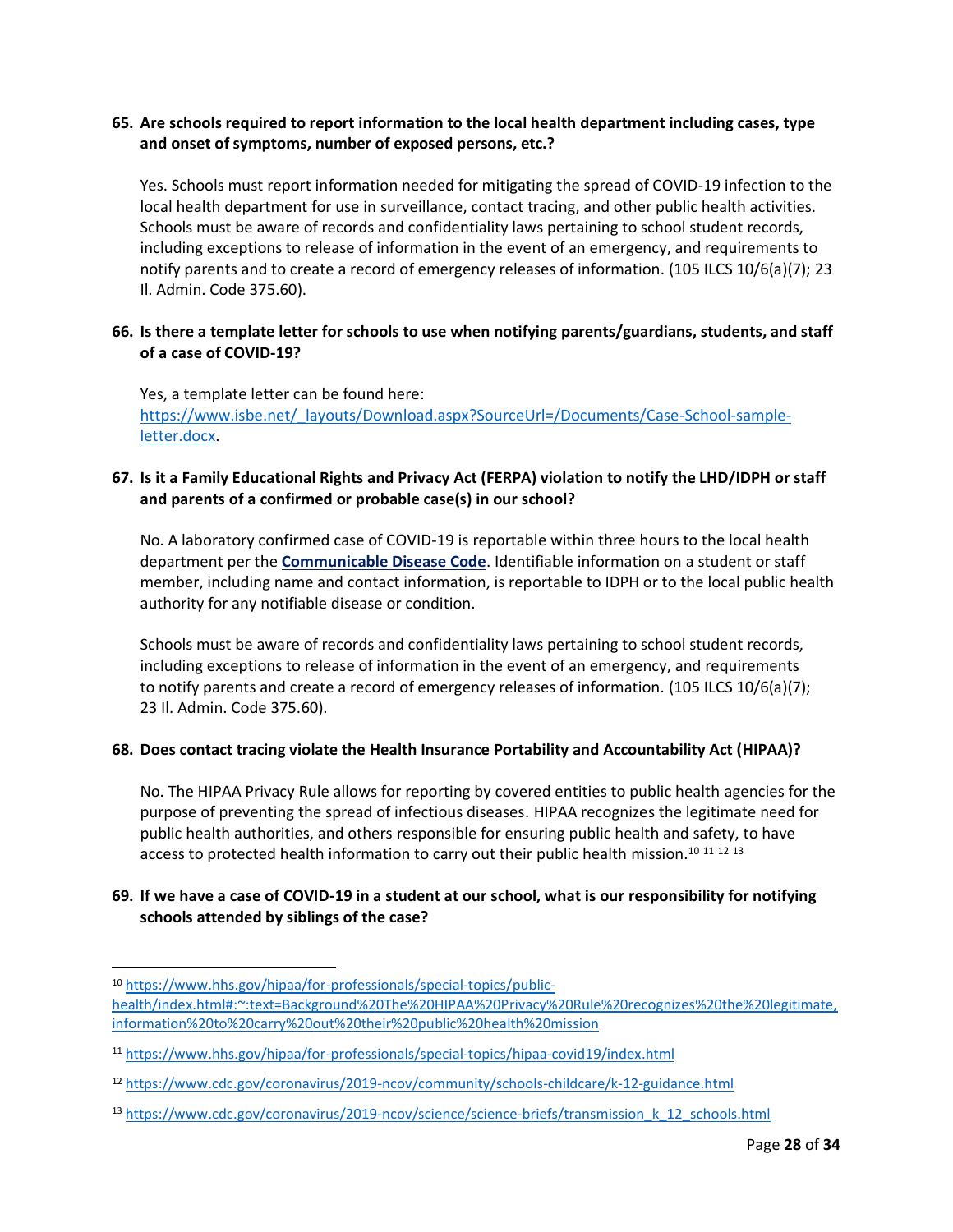There is no need to notify a school attended by siblings of a sick individual. If the sick individual tests positive for COVID-19 or becomes a probable case, the local health department conducting contact tracing will place siblings in quarantine and facilitate parental notification to the school(s) attended by siblings of the case.

# <span id="page-28-0"></span>**70. Besides public health authorities, who should be notified of a case of COVID-19 at our school? Must we notify the entire district, or only the classroom or the building?**

Communication of a confirmed or probable case of COVID-19 to the district and to the school community should align with the school's policy for notification of cases of communicable diseases. The communication message should counter potential [stigma](https://www.cdc.gov/coronavirus/2019-ncov/daily-life-coping/reducing-stigma.html) and discrimination. It is critical to maintain confidentiality of the student or staff member as required by the Americans with Disabilities Act, the Family Education Rights and Privacy Act, and the Illinois School Student Records Act

# <span id="page-28-1"></span>*Special Situations/Other Groups*

### <span id="page-28-2"></span>**71. Can the school nurse administer nebulizer treatments on campus?**

Where possible, nebulizer treatments should be scheduled to be administered at home or the student may switch to metered dose inhalers with spacers for use at school. Nebulizer treatments, if required to be administered at school, should be done in a separate room with only the school nurse and student present. Nebulizer treatments should be administered to only one student at a time. If a window or fan is available, open the window and vent the fan to blow out of the window. The person administering the treatment should wear personal protective equipment (PPE), including a fit-tested N95/KN95 respirator, a face shield or goggles, gown, and gloves. Hand hygiene (washing) should be performed before donning (putting on) and after doffing (removing) PPE. Upon completing the nebulizer treatment, the student should perform hand hygiene. The room should be left vacant for a period of time (suggested minimum of two hours) then thoroughly cleaned and disinfected. Consult with individual student health care providers, if applicable, and Individualized Education Program (IEP) (teams to determine the best modality to meet students' needs on an individualized basis). Appropriate consents must be obtained for communication with outside providers. Review IEPs, 504 Plans, asthma action plans, or Individualized Health Plans to determine if these plans will need to be amended or modified.

# <span id="page-28-3"></span>**72. Playing of some music instruments and singing are recognized as ways COVID-19 can be spread more easily by respiratory droplets. How can we prevent transmission in band or music classes? (Updated 9/21/2021)**

All persons playing instruments in orchestra, band, and general music settings, or singing, dancing, participating in color guard, or teaching must wear a washable or disposable, multi-layered face covering or mask while indoors. Individuals playing aerosol-producing wind instruments should pull down their mask, play the instrument (with a bell cover as necessary), then replace their mask over their nose and mouth. Face coverings should only be completely removed while outdoors when physical distance is maintained.

When indoors, reduce the number of singers and performers in ensembles and encourage physical distance between different ensembles. A minimum 3-foot radius should be maintained between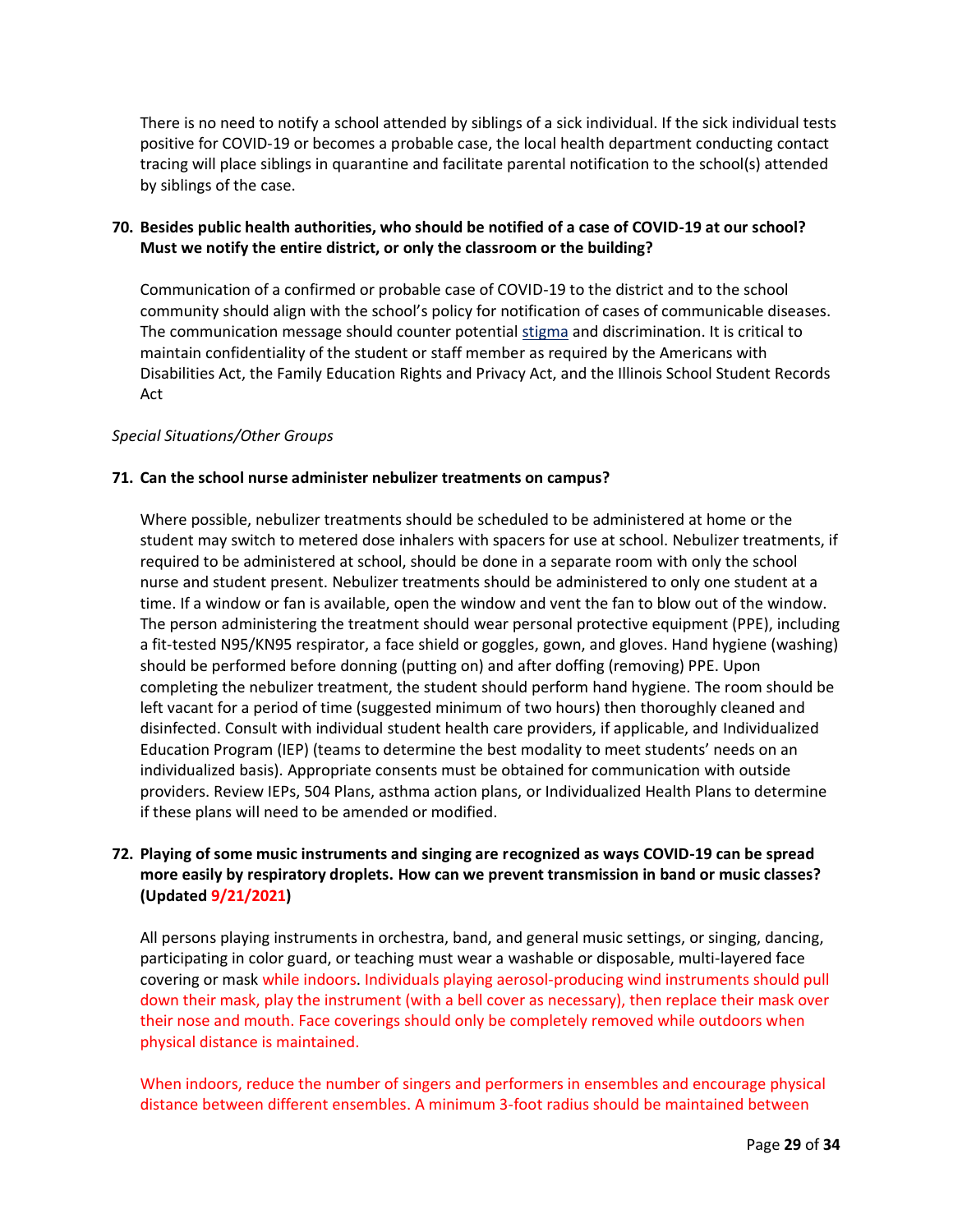singers and/or instrumentalists, regardless of vaccination status. Duration should also be considered. A recent study found that limiting rehearsal times to 50 minutes or less significantly reduced the quantity and spread of aerosols among the individuals involved.<sup>14</sup> When possible, music classes held indoors should occur in well-ventilated spaces and, if possible, with windows open. Additional guidance and technical resources for ventilation for acceptable indoor air quality is available from the [American Society of Heating, Refrigerating, and Air-conditioning Engineers.](https://www.ashrae.org/technical-resources/resources)

Whenever possible, hold music classes outside. Outdoor rehearsal is the safest option. When outdoors, masks and bell covers for instruments are not required. However, depending on local transmission rates, mitigation efforts, including masking, may be implemented.

For additional guidance on music classes, see [IDPH Interim COVID-19 Music Guidance.](https://www.dph.illinois.gov/covid19/community-guidance/music-guidance)

To facilitate safe participation in extracurricular activities with elevated risk for COVID-19 transmission, such as activities that involve singing, shouting, band, and exercise that could lead to increased exhalation, especially when conducted indoors, CDC recommends that schools implement screening testing for participants who are not fully vaccinated. According to the CDC, participants should test for COVID-19 at least weekly in areas with low or moderate transmission and at least twice per week in areas with substantial transmission. To protect in-person learning, CDC recommends that higher-risk extracurricular activities be virtual or canceled in areas of high community transmission, unless all participants are fully vaccinated. For additional information on CDC K-12 Screening Testing recommendations, see table 1 of the new [CDC Guidance for COVID-19](https://www.cdc.gov/coronavirus/2019-ncov/community/schools-childcare/k-12-guidance.html)  [Prevention in K-12 Schools.](https://www.cdc.gov/coronavirus/2019-ncov/community/schools-childcare/k-12-guidance.html)

# <span id="page-29-0"></span>**73. Occasionally, students share music, equipment, and even instruments. How do we manage these situations?**

Avoid sharing instruments. If instruments must be shared (e.g., drums), they should be cleaned and disinfected between students. <sup>15</sup> <sup>16</sup> Music reeds and mouthpieces should **not** be shared. Note that some instrument surfaces may be damaged by cleaning and disinfecting products. Contact your instrument dealer for guidance on disinfection and follow the manufacturer's instructions for cleaning. Discourage the sharing of music stands so that students do not inadvertently move closer to each other to see the music.

# <span id="page-29-1"></span>**74. If an athlete is diagnosed with COVID-19, is it up to the school to notify all other teams that the athlete has been in contact with?**

Yes. The school should make generic notifications to other schools and teams with which the confirmed or probable COVID-19 athlete may have had contact without identifying the person's name. Provide minimal information to protect confidentiality, but enough for the school to respond as needed. The local health department can assist in making this notification.

<sup>14</sup> Weaver, J., Spede, M., Miller, S., & Srebric, J. (2021, July 9). International Coalition Performing Arts aerosol study: Updated guidelines. Retrieved from [https://nafme.org/international-coalition-performing-arts-aerosol](https://nafme.org/international-coalition-performing-arts-aerosol-study-updates-guidelines-for-music-education-classrooms/)[study-updates-guidelines-for-music-education-classrooms/](https://nafme.org/international-coalition-performing-arts-aerosol-study-updates-guidelines-for-music-education-classrooms/)

<sup>15</sup> <https://www.nfhs.org/articles/covid-19-instrument-cleaning-guidelines/>

<sup>16</sup> <https://issma.net/covidresources.php> (Indiana guidance may vary from Illinois)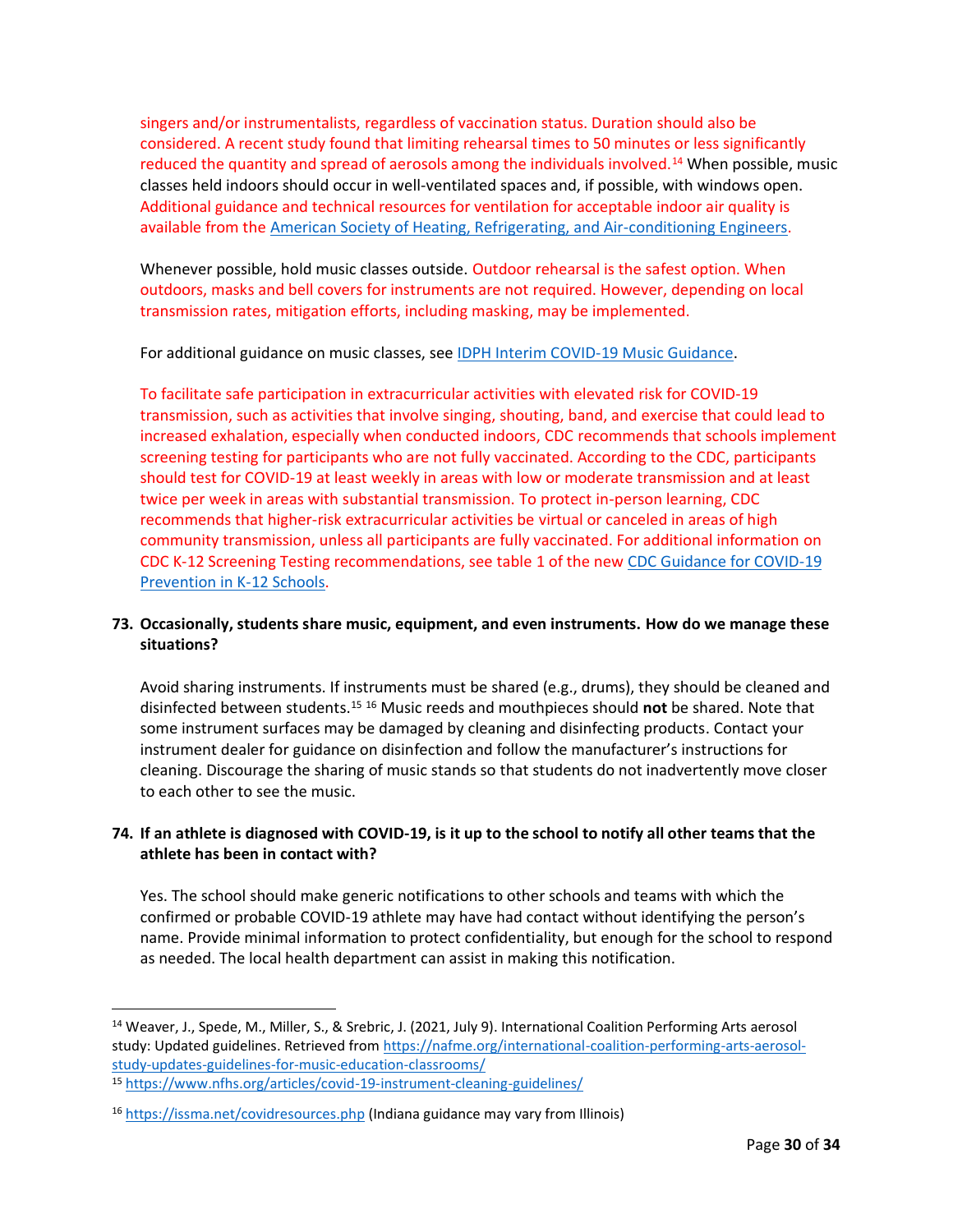# <span id="page-30-0"></span>**75. What is the role of the local health department in a situation involving an athlete diagnosed with COVID-19? (Updated 9/21/2021)**

The local health department will conduct [contact tracing](https://www.cdc.gov/coronavirus/2019-ncov/php/open-america/contact-tracing-resources.html) to identify close contacts (including household, physical, and sport-related) to the case and place them in quarantine for the recommended period of time.

Pursuant t[o 77 Ill. Admin. Code 690.361,](https://ilga.gov/commission/jcar/admincode/077/077006900D03610R.html) schools must also conduct their own contact tracing in the school to determine if students or school personnel must be excluded from school, extracurricular events, or any other event organized by the school, regardless of whether an isolation or quarantine order has been issued by the local health department, as required b[y Executive Order 2021-24.](https://www.illinois.gov/government/executive-orders/executive-order.executive-order-number-24.2021.html)

#### <span id="page-30-1"></span>*Determining Prevention Strategies*

### <span id="page-30-2"></span>**76. How should schools apply the CDC's recommended layered prevention strategies? (Updated 9/21/2021)**

In alignment with CDC guidance, the state of Illinois has issued an updated [Executive Order 2021-18](https://www.illinois.gov/government/executive-orders/executive-order.executive-order-number-18.2021.html) that requires that masks be worn indoors by all teachers, staff, students, and visitors to P-12 schools, regardless of vaccination status. The state also requires all public and nonpublic schools to comply with contact tracing, in combination with isolation and quarantine, as directed by state and local public health departments.

Following the FDA's full [approval](https://www.fda.gov/news-events/press-announcements/fda-approves-first-covid-19-vaccine) to the Pfizer-BioNTech COVID-19 vaccine, this guidance has been updated in alignment wit[h Executive Order 2021-22,](https://www.illinois.gov/government/executive-orders/executive-order.executive-order-number-22.2021.html) implemented by 23 Ill. [Admin Code 6,](https://www.isbe.net/Documents/18389_23-6RG-E.pdf) which requires that all school personnel receive the COVID-19 vaccine or submit to at least weekly testing.

Further, effective September 17, 2021 with the issuance of [Executive Order 2021-24,](https://www.illinois.gov/government/executive-orders/executive-order.executive-order-number-24.2021.html) schools and school districts must exclude students and school personnel from school who are confirmed or probable cases of COVID-19, who are close contacts to a case, or who exhibit COVID-19 like symptoms.

Additionally, the following COVID-19 prevention strategies remain critical to protect students and community members who are not fully vaccinated, especially in areas of moderate to high community transmission levels.

- [Promoting vaccination among eligible students](https://www.cdc.gov/coronavirus/2019-ncov/community/colleges-universities/considerations.html#section1)
- [Physical distancing](https://www.cdc.gov/coronavirus/2019-ncov/community/schools-childcare/k-12-guidance.html#physical-distancing)
- [Screening testing to promptly identify cases, clusters, and outbreaks](https://www.cdc.gov/coronavirus/2019-ncov/community/schools-childcare/k-12-guidance.html#screening-testing)
- [Ventilation](https://www.cdc.gov/coronavirus/2019-ncov/community/ventilation.html)
- [Handwashing and respiratory etiquette](https://www.cdc.gov/coronavirus/2019-ncov/community/schools-childcare/k-12-guidance.html#handwashing)
- [Staying home when sick and getting tested](https://www.cdc.gov/coronavirus/2019-ncov/community/schools-childcare/k-12-guidance.html#staying-home)
- [Cleaning and disinfection](https://www.cdc.gov/coronavirus/2019-ncov/community/disinfecting-building-facility.html)

According to th[e CDC,](https://www.cdc.gov/coronavirus/2019-ncov/vaccines/fully-vaccinated-guidance.html) children should return to full-time in-person learning with proper prevention strategies in place. Understanding that schools and communities can be differently situated, the updated K-12 guidance from the CDC stresses the importance of offering in-person learning, regardless of whether all of the prevention strategies can be implemented at a particular school. Schools should work with [local public health officials](https://www.cdc.gov/publichealthgateway/healthdirectories/index.html) to determine which prevention strategies are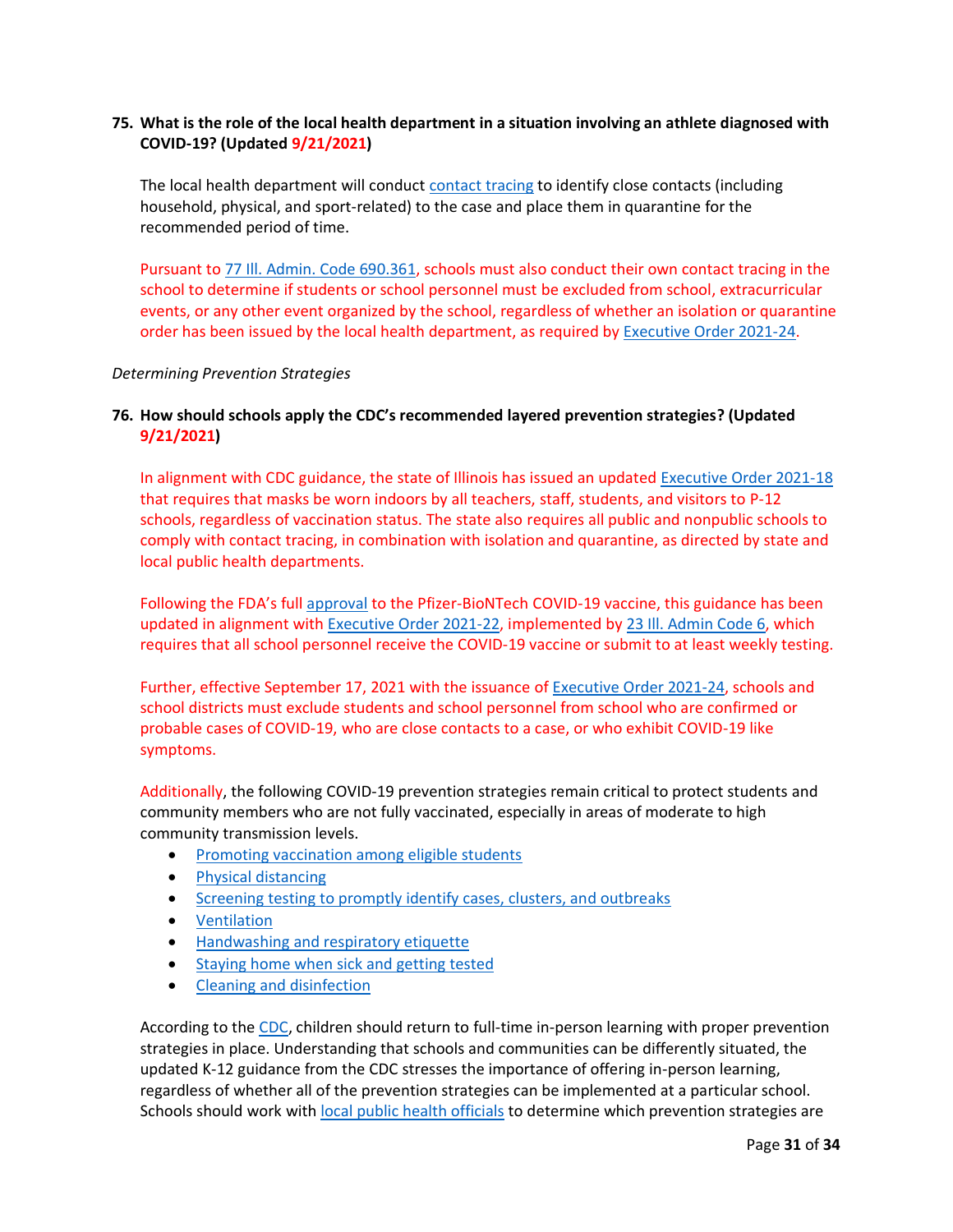needed in addition to the required strategies by evaluating loca[l levels of community transmission](https://covid.cdc.gov/covid-data-tracker/#county-view) (i.e., low, moderate, substantial, or high; see [Question 77](#page-32-0) below) and local [vaccine coverage](https://covid.cdc.gov/covid-data-tracker/#vaccinations-county-view) (see [Question 78](#page-32-1) below). [School metrics,](https://www.dph.illinois.gov/countyschool) including county-level case rates and community vaccination rates, can be found on IDPH's website.

The [CDC K-12 schools guidance](https://www.cdc.gov/coronavirus/2019-ncov/community/schools-childcare/k-12-guidance.html) references an array of prevention strategies in the context of keeping students and staff safe: "Schools will have a mixed population of both people who are fully vaccinated and people who are not fully vaccinated. Elementary schools primarily serve children under 12 years of age who are not eligible for the COVID-19 vaccine at this time. Other schools (e.g., middle schools, K-8 schools) may also have students who are not yet eligible for COVID-19 vaccination. These variations require K-12 administrators to make decisions about the use of COVID-19 prevention strategies in their schools to protect people who are not fully vaccinated."

If school administrators, in consultation with local public health officials, decide to remove any of the recommended rather than required prevention strategies for their school based on local conditions, they should remove them one at a time and monitor closely (with adequate testing through the school and/or community) for any increases in COVID-19 cases. Required prevention strategies may not be removed at any time. (Review IDPH answers to [FAQs on COVID-19 testing in](https://www.isbe.net/Documents/COVID-Testing-Schools-FAQ.pdf)  [schools](https://www.isbe.net/Documents/COVID-Testing-Schools-FAQ.pdf) for more information.) Schools should communicate their strategies and any changes in plans to teachers, staff, families, and directly to older students, using accessible materials and communication channels, in a language and at a literacy level that teachers, staff, students, and families understand.

Here are educational examples to assist schools in determining how to use prevention strategies to protect students and staff, as informed by local public health conditions:

- A school in a community with substantial (50-99 new cases per 100,000 population in the last seven days) or high transmission (≥100 new cases per 100,000 population in the last seven days), with low teacher, staff, or student vaccination coverage (e.g., <30% of eligible population is fully vaccinated), and **with** a screening testing program in place may need to lessen physical distancing to ensure all students can access in-person learning.
- A school in a community with substantial or high transmission, with a low teacher, staff, or student vaccination rate, and **without** a student screening testing program should continue to maximize physical distancing and, in communities with high transmission, discontinue sports that involve sustained close contacts with others, unless all participants are fully vaccinated, as recommended by CDC.
- A school in a community with moderate transmission (10-49 new cases per 100,000 population in the last seven days), with moderate vaccination coverage (e.g., 40-60% of eligible population is fully vaccinated), and **with** a screening testing program in place could decide to suspend screening testing for the general student body but will continue screening for unvaccinated staff and students involved in higher-risk extracurricular activities until vaccine coverage increases or transmission decreases or both.
- A school in a community with low transmission (<10 new cases per 100,000 population in the last seven days) and a high vaccination rate (e.g., ≥70% of eligible population is fully vaccinated) could consider no longer requiring physical distancing or suspending screening testing for students.

The considerations listed above are intended to serve as examples of how school administrators may use information about local public health conditions to inform decision-making. They are not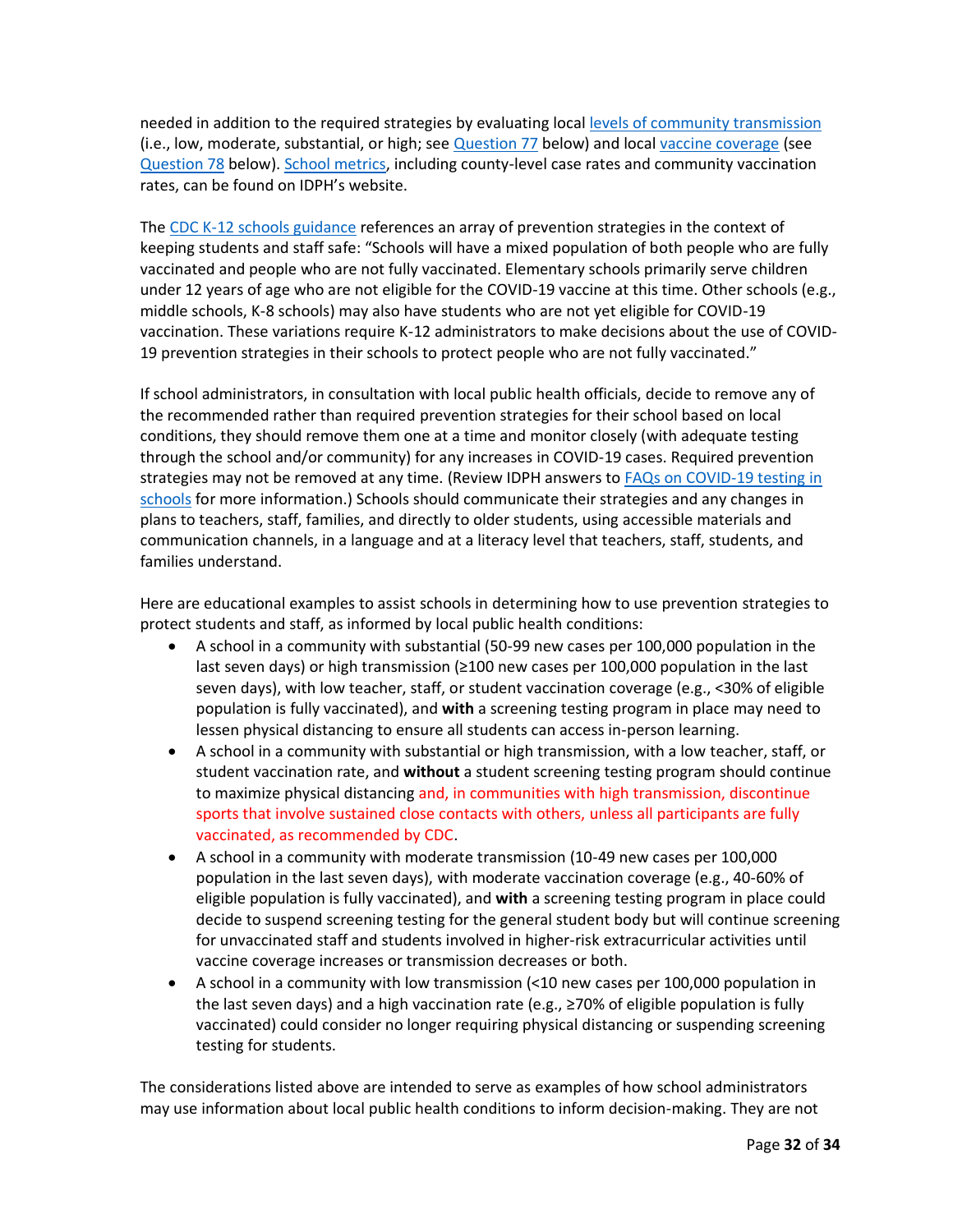intended to serve as a definitive state-recommended framework to determine how to adjust mitigation strategies.

#### <span id="page-32-0"></span>**77. How can schools determine what level of transmission is occurring in their community?**

Schools can review data from the [CDC](https://covid.cdc.gov/covid-data-tracker/#county-view) o[r IDPH](https://www.dph.illinois.gov/countyschool) to find recent information on the number of new COVID-19 cases per 100,000 population in the previous week. CDC defines community transmission as low, moderate, substantial, or high as follows:

|                                                              | Low                 | <b>Moderate</b>     | <b>Substantial</b>  | <b>High</b>         |
|--------------------------------------------------------------|---------------------|---------------------|---------------------|---------------------|
|                                                              | <b>Transmission</b> | <b>Transmission</b> | <b>Transmission</b> | <b>Transmission</b> |
|                                                              | (blue)              | (yellow)            | (orange)            | (red)               |
| Total new cases per<br>100,000 persons in the<br>past 7 days | $0-9.99$            | 10-49.99            | 50-99.99            | $\geq 100$          |

Schools should contact thei[r local health department](https://www.dph.illinois.gov/contact-us/idph-regional-health-departments) for more information and guidance to assess local public health conditions.

### <span id="page-32-1"></span>**78. How can schools determine vaccine coverage in their community?**

Schools can review data from the [CDC](https://covid.cdc.gov/covid-data-tracker/#vaccinations-county-view) o[r IDPH](https://www.dph.illinois.gov/covid19/vaccinedata?county=Illinois) to find recent information on the number and proportion of residents in their community who are fully vaccinated against COVID-19. CDC data reporting shows county-level vaccine coverage data according to the following tiers: 0-29.9%, 30- 39.9%, 40-49.9%, 50-69.9%, and 70%+.

Schools should contact thei[r local health department](https://www.dph.illinois.gov/contact-us/idph-regional-health-departments) for more information and guidance to assess local public health conditions.

# <span id="page-32-2"></span>**79. What are the CDC's requirements for school buses and other school-related transportation? (Updated 9/21/2021)**

School bus drivers and monitors are school personnel and are therefore subject to the vaccination or testing requirements of [Executive Order 2021-22](https://www.illinois.gov/government/executive-orders/executive-order.executive-order-number-22.2021.html) and [23 Ill. Admin. Code 6.](https://www.isbe.net/Documents/18389_23-6RG-E.pdf)

Further, the CDC issued an [Order,](https://www.cdc.gov/quarantine/masks/mask-travel-guidance.html) effective as of February 2, 2021, that requires all individuals to wear a mask on public transportation to prevent the spread of the virus that causes COVID-19. The [CDC's](https://www.cdc.gov/quarantine/masks/mask-travel-guidance.html) order applies to all public transportation conveyances, including school buses. In addition to consistent and correct universal indoor mask use in all P-12 schools, as required by [Executive Order](https://www.illinois.gov/government/executive-orders/executive-order.executive-order-number-18.2021.html)  [2021-18,](https://www.illinois.gov/government/executive-orders/executive-order.executive-order-number-18.2021.html) passengers and drivers **must** wear a mask on school buses, including on buses operated by public and nonpublic school systems, subject to the exclusions and exemptions in CDC's order.

There is no COVID-19-related capacity limit for passengers on school buses. During transportation, open or crack windows in buses and other forms of transportation, if doing so does not pose a safety risk. Keeping windows open a few inches improves air circulation.

### <span id="page-32-3"></span>*Travel Restrictions*